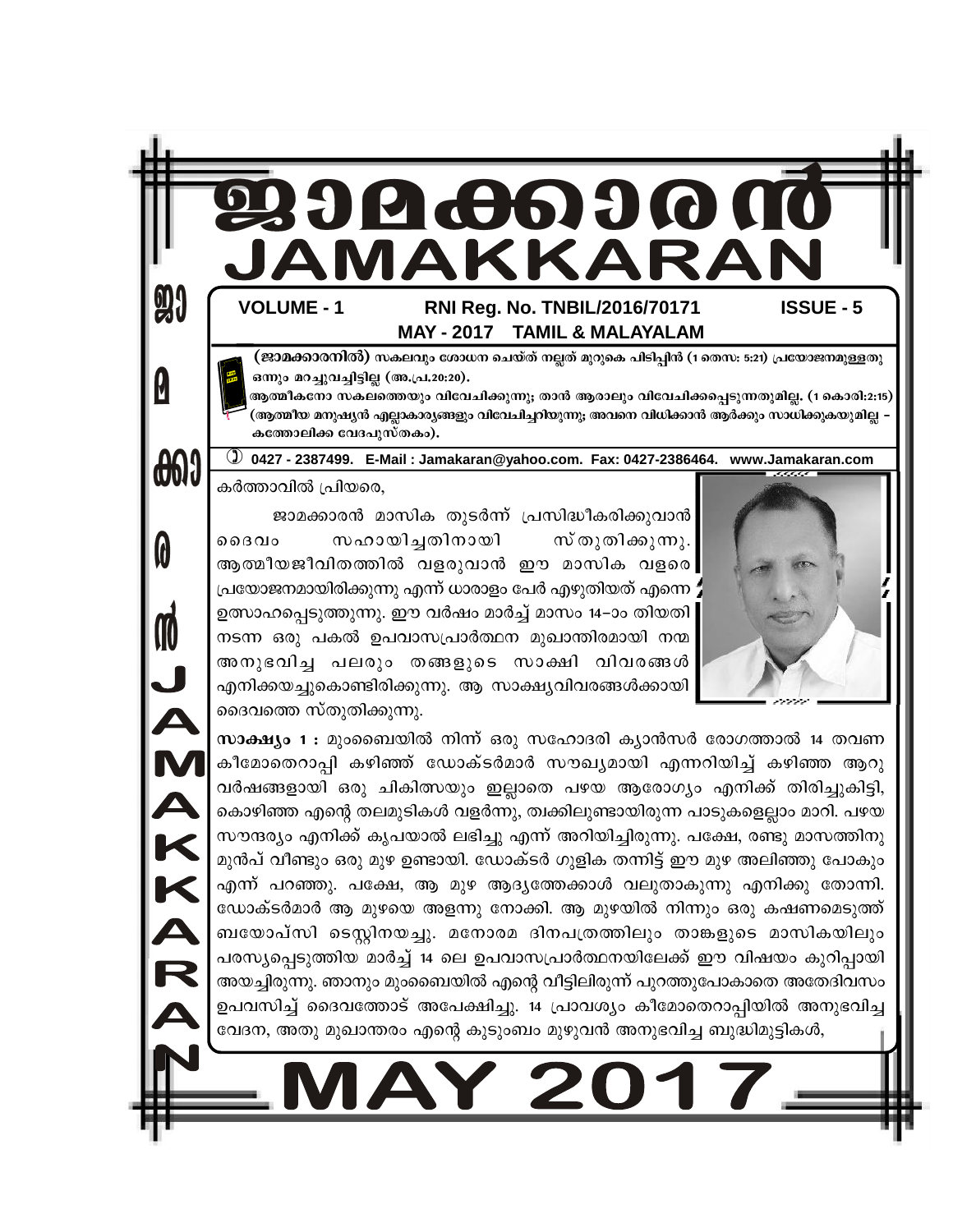ചികിത്സയ്ക്കായി വാങ്ങിയ രൂപയും അതിന്റെ പലിശയും ഓർത്ത് മതി കർത്താവേ, ഞാൻ മടുത്തു. എന്റെ വീട് മരണവീട് പോലെ ആയിപ്പോയല്ലോ, ഇതിലും കൂടുതലായി കുടുംബത്തിലുള്ളവരെ ബുദ്ധിമുട്ടിക്കുവാൻ പാടില്ല, ഡോ.പുഷ്പരാജിനോട് ചേർന്ന് ഞാനും പ്രാർത്ഥിക്കുന്നു എന്ന് ദൈവത്തോട് കെഞ്ചി പ്രാർത്ഥിച്ചു. കഴിഞ്ഞ മാർച്ച് മാസം 24–ാം തിയതി എന്നെ ചികിത്സിച്ച ഡോക്ടറെ കാണുവാൻ പോയി. ബയോപ്സി റിപ്പോർട്ടു വന്നു. അത് ക്യാൻസറിന്റെ മുഴ അല്ല എന്നുള്ള സന്തോഷവാർത്ത എന്നോടു പറഞ്ഞു. അവിടെ വച്ചുതന്നെ ഞാൻ ദൈവത്തെ സ്തുതിച്ചു. ഇനി ഗുളിക ഒന്നും കഴിക്കണ്ട. ഈ മുഴ കൂടുതൽ വലുതായാൽ അതിനെ എടുത്തു കളയാം എന്നു പറഞ്ഞു. 14–ാം തിയതി ചെയ്ത ഉപവാസപ്രാർത്ഥനയ്ക്കു മറുപടിയായി ഈ സന്തോഷവാർത്ത എന്നെ ചികിത്സിച്ച ഡോക്ടർ വഴിയായി ഞാൻ കേട്ടു. ദൈവത്തിന് സ്തോത്രം. 14-ാം തീയതി പ്രാർത്ഥിച്ച ഡോക്ടർക്കും കൂടെ പ്രാർത്ഥിച്ച എല്ലാ വിശ്വാസികൾക്കും ദൈവനാമത്തിൽ നന്ദി അറിയിച്ചുകൊള്ളുന്നു.

#### $w$ эфя $y_9:2$

#### വൃതൃസ്തമായ സക്ഷ്യം

ഞാൻ കേരളത്തിലെ പത്തനംതിട്ടക്കാരിയാണ്. ഡോക്ടറുടെ ജാമക്കാരൻ മാസിക കഴിഞ്ഞ 30 വർഷമായി എനിക്കു ലഭിച്ചുകൊണ്ടിരിക്കുന്നു. ഡോക്ടർ എലന്തൂർ മാർത്തോമാ സഭയിൽ കൺവെൻഷനിൽ പ്രസംഗിച്ചപ്പോൾ കുടുംബമായി മാനസാന്തരപ്പെട്ടവരാണ് ഞങ്ങൾ. കഴിഞ്ഞ അഞ്ചു വർഷങ്ങളായി മറ്റൊരു സഭയിൽ ഞങ്ങൾ പൊയ്ക്കൊണ്ടിരിക്കുന്നു. അവിടെ അനൃഭാഷ ഉണ്ട്. ഡോക്ടറുടെ മാസിക ഞങ്ങൾ വായിക്കുന്നതുകൊണ്ട് ഞങ്ങളാരും അനൃഭാഷ സംസാരിക്കുന്നില്ല. ഞങ്ങൾ ആത്മീയകമായി കുടുംബമായി വളർന്നു. മക്കൾ രണ്ടുപേർ വടക്കേഇന്ത്യയിൽ ജോലിയായി കുടുംബമായി കഴിയുന്നു. ഞാൻ മരണത്തിന്റെ വാതിൽക്കൽ നിൽക്കുന്ന ഒരു വൃക്തിയാണ്. കഴിഞ്ഞ അഞ്ചുവർഷങ്ങളായി കൃാൻസർ രോഗം ബാധിക്കപ്പെട്ടവളായി, മരുന്നുകളൊന്നും കഴിക്കാതെ വിശ്വാസത്താൽ പ്രാർത്ഥനയോടെ കഴിഞ്ഞു. രോഗത്തിന്റെ വേദന വളരെയധികം വർദ്ധിച്ചപ്പോൾ മക്കളെല്ലാവരും ചേർന്ന് എന്നെ മദ്രാസ് അടയാറിലുള്ള കൃാൻസർ ഹോസ്പിറ്റലിൽ അഡ്മിറ്റ് ചെയ്തു. നേരത്തെ ചികിത്സ തുടങ്ങാത്തതുകൊണ്ട് രോഗം മൂർച്ഛിച്ച് ശരീരത്തിൽ മൂന്ന് ഇടങ്ങളിൽ വ്യാപിച്ചു വർദ്ധിച്ചുവെന്ന് ഡോക്ടർമാർ പറഞ്ഞു. ഇനി ഇതിന് ചികിത്സ നടത്തുവാൻ കഴിയുകയില്ല എന്നും പറഞ്ഞ് കുറച്ച് ഗുളികയ്ക്ക് എഴുതികൊടുത്തിട്ട് വീട്ടിലേക്ക് പോകുവാൻ പറഞ്ഞു. നല്ല തടിച്ച ശരീരമുണ്ടായിരുന്ന ഞാൻ എല്ലും തോലുമായി ശോഷിച്ചു. ഡോക്ടറുടെ മാസിക ഞാൻ വായിച്ചപ്പോൾ മാനസാന്തരപ്പെട്ട് രക്ഷയുടെ അനുഭവം പ്രാപിച്ച ക്രിസ്ത്യാനികൾക്ക് എന്തുകൊണ്ട് രോഗം വരുന്നു എന്നുള്ള വിവരം വായിച്ചപ്പോൾ മരണഭയം എന്നെ വിട്ടുമാറി. ഡോക്ടറുടെ പ്രസംഗം കേട്ട് മരണത്തിന് ഒരു വ്യക്തി എങ്ങനെ ഇരിക്കണം എന്നുള്ള വിവരം എന്റെ ഓർമ്മയിൽ വന്നു. എന്റെ മക്കളെ എല്ലാവരെയും വിളിച്ച്, പറയേണ്ട കുടുംബ വിവരങ്ങൾ എല്ലാം പറഞ്ഞ്, ആത്മീയ കാര്യങ്ങളെക്കുറിച്ച് എന്റെ മരുമക്കൾ മൂന്നുപേരെയും അടുത്തിരുത്തി ഞാൻ പറഞ്ഞു. മരണം നിങ്ങൾക്ക് ഉറപ്പാണ്. എന്നാലും പിറുപിറുക്കാതെ ജീവിക്കാൻ നിങ്ങളെക്കൊണ്ട് സാധിച്ചുവെന്ന് അവർ എന്നോടു ചോദിച്ച ചോദ്യത്തിന് ഞാൻ ഡോക്ടറുടെ മാസിക അവരുടെ കയ്യിൽ കൊടുത്തു. എന്റെ ഓർമ്മയിലുള്ള വചനങ്ങളും അവരെ പറഞ്ഞു കേൾപ്പിച്ചു.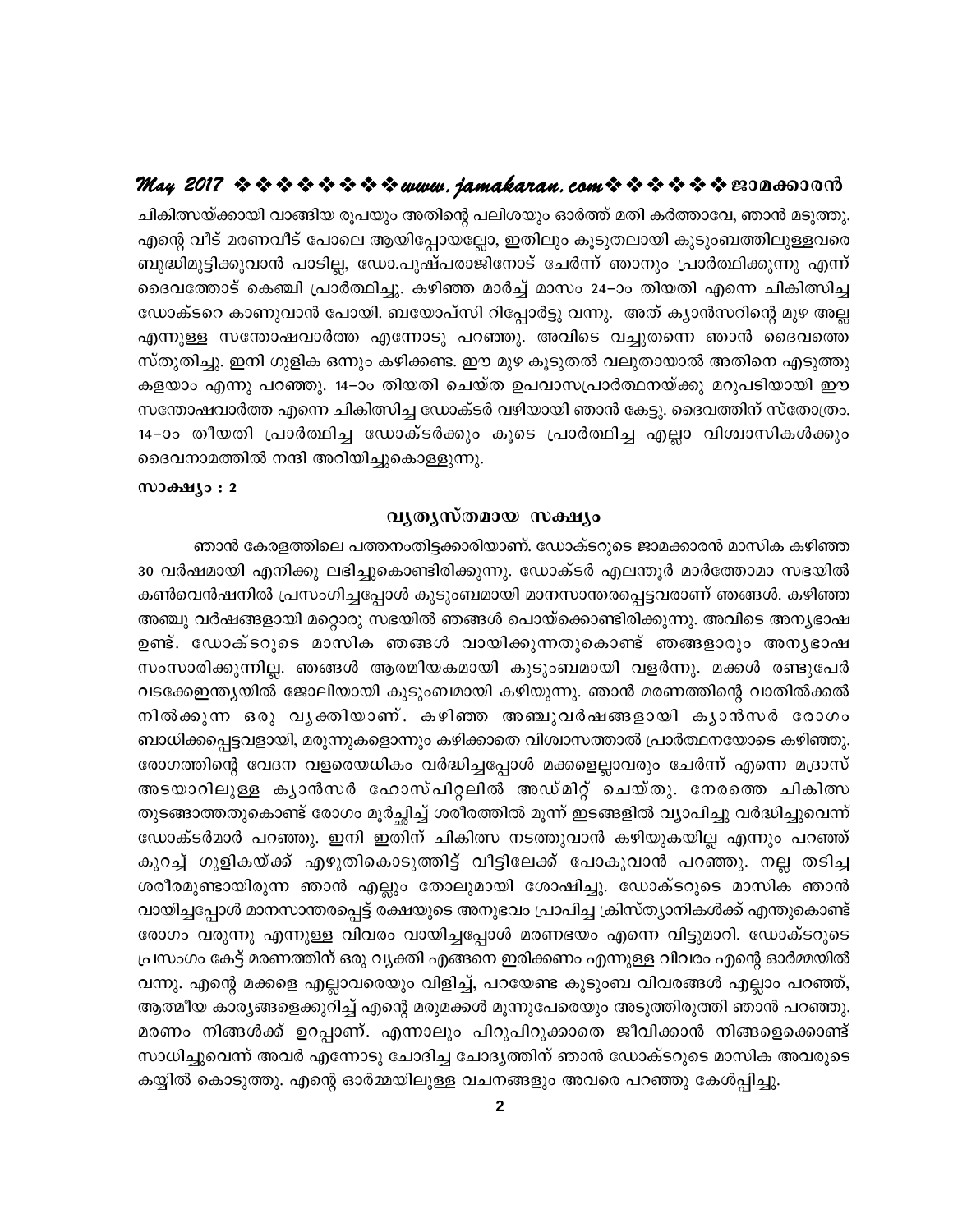കാരാഗൃഹത്തിലിരുന്ന് സ്തുതിച്ച ആ ദൈവദാസന്മാരേയും, രക്തസാക്ഷികളായി മരിച്ച മിഷണറിമാരെയുംക്കുറിച്ചു അവരോടു പറഞ്ഞു. യേശു പറഞ്ഞു: ലോകം തരുന്ന വിധത്തിലല്ല ഞാൻ തരുന്നത്. ലോകം തരാത്ത സമാധാനത്തെയാണ് ഞാൻ നിങ്ങൾക്കു തരുന്നു എന്ന് പറഞ്ഞ വാക്കുകൾ ഞാൻ അവരോടു പറഞ്ഞു. ഇത് ഞാൻ പറയുമ്പോൾ മരണത്തിന് ദിനങ്ങളെയും നിമിഷങ്ങളെയും എണ്ണിക്കൊണ്ടിരുന്നു. മാർച്ച് 14–ാം തിയതിയിലെ ഉപവാസപ്രാർത്ഥനയിൽ ആ ദിവസത്തിൽ ഞാനും പ്രാർത്ഥിച്ചു. രോഗം സൗഖ്യമാകുവാൻ വേണ്ടിയല്ല ഞാൻ പ്രാർത്ഥിച്ചത്. മരണത്തോടു അടുക്കുന്ന നിമിഷത്തിലും പിറുപിറുക്കാതെ എന്നെ രക്ഷിച്ച ദൈവത്തെ ഓർത്ത് സ്തുതിച്ചുകൊണ്ട് എന്റെ ആത്മാവിനെ എന്റെ ദൈവത്തിന്റെ കരങ്ങളിൽ ഏൽപ്പിക്കണം ഇതാണ് എന്റെ അപേക്ഷ. ഇതാണ് എന്റെ പ്രതീക്ഷ. ഡോക്ടറേ, എന്റെ മക്കൾ എന്നെ വടക്കേ ഇന്ത്യയിലേക്കു കൂട്ടിക്കൊണ്ടുപോയി. മക്കളെല്ലാവരും അവിടെ സെറ്റിൽ ആയതുകൊണ്ട് അവിടെ എന്നെ കൊണ്ടുപോകാമെന്നു പറഞ്ഞപ്പോൾ ഞാൻ തടഞ്ഞില്ല.

എവിടെ എന്നെ കുഴിച്ചിട്ടാലും എന്റെ ആത്മാവ് എന്റെ ദൈവത്തിന്റെ കൈകളിൽ എത്തിച്ചേരും എന്നുള്ള ഉറപ്പ് എനിക്കുണ്ട്.

ഞങ്ങളുടെ മുഴുവൻ കുടുംബത്തെയും 25 വർഷങ്ങൾക്കു മുൻപ് എലന്തൂരിൽ വച്ച് ആത്മീയ ഉപദേശങ്ങൾ നൽകി രക്ഷയുടെ പാതയിലേയ്ക്ക് വഴിനടത്തിയ ഡോക്ടർക്ക് നന്ദി. ഡോക്ടറെ ഒരു ഉപകരണമായി ഞങ്ങളുടെ മാർത്തോമാ സഭയിലേയ്ക്ക് അയച്ച ദൈവത്തിന് നന്ദി.

മാർച്ച് 14−ാം തീയതി ഡോക്ടർ നടത്തിയ ഉപവാസപ്രാർത്ഥന എന്നെ സൗഖ്യപ്പെടുത്തിയില്ല. എന്നാൽ, എന്റെ ആത്മാവിന് വലിയ ബലം തന്നു. മരണത്തിന് ഒരുങ്ങുവാൻ അത് എന്നെ വളരെ ധൈര്യപ്പെടുത്തി. എന്റെ മക്കളിൽ ഒരു മരുമകൾക്കുവേണ്ടി ഡോക്ടർ പ്രത്യേകം പ്രാർത്ഥിക്കണം. ഏതു നിമിഷത്തിൽ ഞാൻ മരിച്ചാലും എന്റെ മക്കൾ ആദ്യം ഡോക്ടറെ വിവരം അറിയിക്കും. ദൈവത്തിന് സ്തുതി എപ്പോഴും എപ്പോഴും ഉണ്ടായിരിക്കുമാറാകട്ടെ.

കുറിപ്പ് : എന്റെ പ്രിയ ജാമക്കാരൻ വായനക്കാർക്ക് മുകളിൽ വായിച്ച വ്യത്യസ്തങ്ങളായ രണ്ടു സാക്ഷ്യങ്ങളും നിങ്ങളുടെ ജീവിതത്തിൽ അനുഭവമായി കൊണ്ടുവരണം. ഒരു സാക്ഷി ദൈവം അതഭുതം ചെയ്യുമെന്ന് ഉണർത്തുന്നു. മറ്റൊരു സാക്ഷി മരണത്തിന്റെ വാതിലിനടുത്തിരുന്നാലും മരണം ഉറപ്പാണെന്നറിഞ്ഞാലും 14–ാം തിയതി ഉപവാസപ്രാർത്ഥ നയിൽ രോഗസൗഖ്യത്തിന്റെ അത്ഭുതത്തെ അനുഭവിക്കുവാൻ ദൈവം അവസരം നൽകാതെ സൗഖ്യമാകാത്ത രോഗത്തിന്റെ ഇടയിലും ദൈവത്തെ സ്തുതിക്കുവാൻ 14–ാം തിയതിയിലെ ഉപവാസപ്രാർത്ഥന അവളെ സഹായിച്ചു.

"മനസ്സോടെയല്ലല്ലോ ദൈവം മനുഷ്യപുത്രന്മാരെ ദുഃഖിപ്പിച്ചു വ്യസനിപ്പിക്കുന്നത്." (വിലാപങ്ങൾ 3:33).

ദൈവകൃപ നാം എല്ലാവരോടും കൂടെ ഉണ്ടായിരിക്കുമാറാകട്ടെ.

Dr.പുഷ്പരാജ്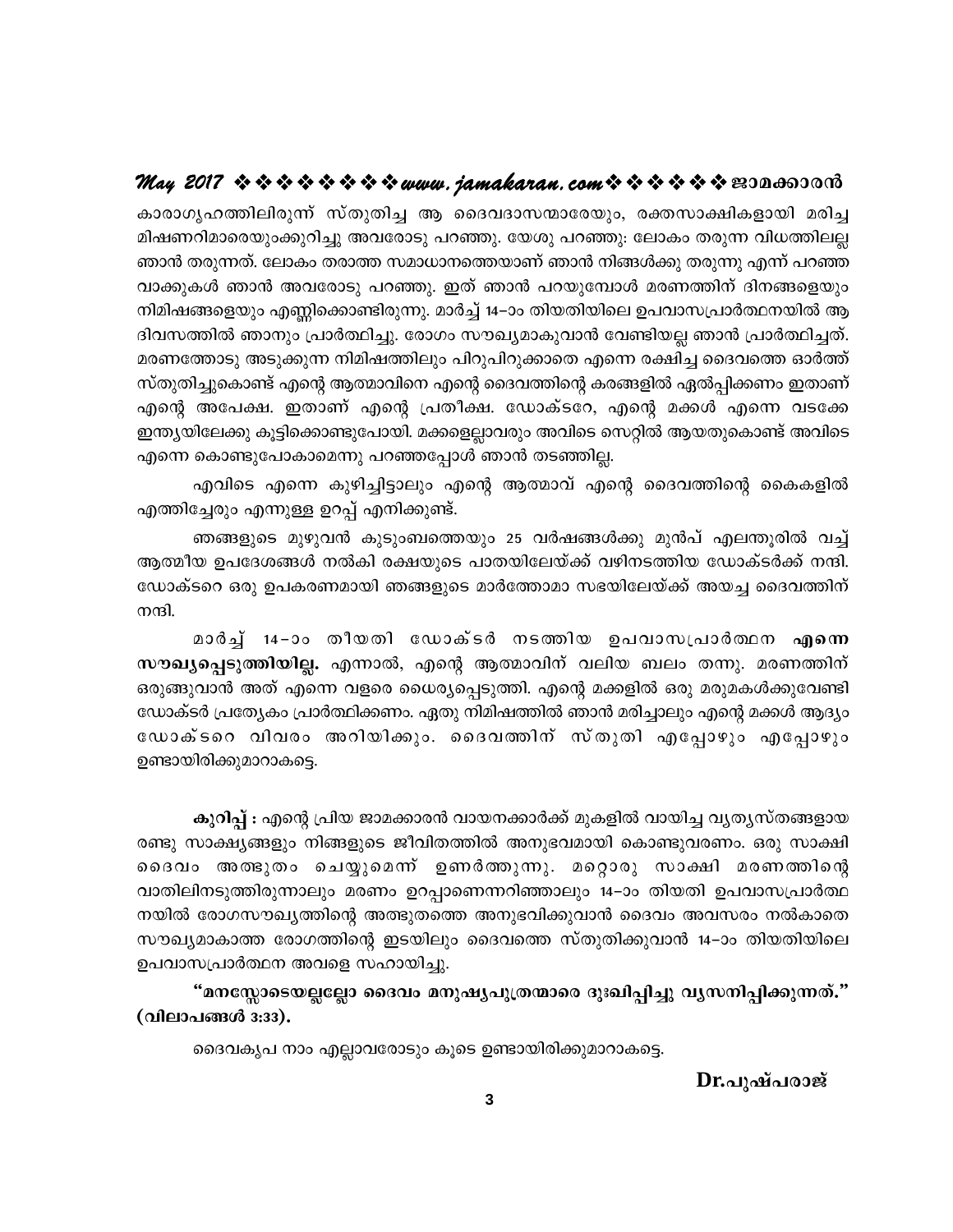# അപ്പോസ്തലനായ പത്രോസ് : ഒരു ലഘുപഠനം

പത്രോസ് അപ്പോസ്തലനെക്കുറിച്ചു ചിന്തിക്കുമ്പോൾ തന്നെ നമ്മുടെ മനസ്സിലേക്ക് ഓടി യെത്തുന്ന മൂന്നു വേദഭാഗങ്ങളുണ്ട്. അവ ഉദ്ധരിച്ചുകൊണ്ട് നമ്മുടെ പഠനം ആരംഭിക്കാമെന്ന് കരുതുന്നു.

1. നീ പത്രോസ് ആകുന്നു.....(മത്തായി 16:18)

2. ശീമോൻ പത്രോസ് തീ കാഞ്ഞുകൊണ്ട് നിൽക്കുമ്പോൾ: നീയും അവന്റെ ശിഷ്യന്മാ രിൽ ഒരുത്തനല്ലയോ എന്നു ചിലർ അവനോട് ചോദിച്ചു. അല്ല എന്ന് അവൻ മറുത്തുപറഞ്ഞു. മഹാപുരോഹിതന്റെ ദാസന്മാരിൽ വച്ച് പത്രോസ് കാതറുത്തവന്റെ ചാർച്ചക്കാരനായ ഒരുത്തൻ ഞാൻ നിന്നെ അവനോടുകൂടെ തോട്ടത്തിൽ കണ്ടില്ലയോ എന്നു പറഞ്ഞു. പത്രോസ് പിന്നെയും മറുത്തുപറഞ്ഞു. (യോഹന്നാൻ 18:25–26).

3. എല്ലാവരും പരിശുദ്ധാത്മാവു നിറഞ്ഞവരായി ആത്മാവ് അവർക്ക് ഉച്ചരിപ്പാൻ നല്കിയ തുപോലെ അന്യഭാഷകളിൽ സംസാരിച്ചു തുടങ്ങി....അപ്പോൾ പത്രോസ് പതിനൊന്നു പേരോടു കുടി നിന്നുകൊണ്ട് ഉറക്കെ അവരോടു പറഞ്ഞത് : യഹുദാപുരുഷന്മാരും യരുശലേമിൽ പാർക്കുന്ന എല്ലാവരുമായുള്ളോരേ, ഇതു നിങ്ങൾ അറിഞ്ഞിരിക്കട്ടെ; എന്റെ വാക്കു ശ്രദ്ധിച്ചുകൊള്ളുവിൻ... എല്ലാവർക്കും ഭയമായി. (അപ്പോ 2:4,14,43).

മേലുദ്ധരിച്ചവയിൽ രണ്ടും മൂന്നും ഭാഗങ്ങൾ തമ്മിൽ താരതമ്യം ചെയ്യുമ്പോൾ നമുക്ക് ഒന്നാമത്തെ ഉദ്ധരണിയുടെ അർത്ഥം പൂർണ്ണമായി മനസ്സിലാകും. രണ്ടാമത് ഉദ്ധരിച്ച ഭാഗത്ത് ഭീരുവും ദുർബലനുമായ ഒരു പത്രോസിനെയാണ് നാം കാണുന്നത്. എന്നാൽ മൂന്നാമത്തെ ഭാഗത്ത് ധൈര്യവും ഉറപ്പുമുള്ളവനായ പത്രോസിനെയാണ് നാം കാണുന്നത്. മറ്റൊരു വിധത്തിൽ പറ ഞ്ഞാൽ ഒരു ഞാങ്ങണപോലെ ദുർബലമായ പത്രോസ്, പാറപോലെ ഉറപുള്ളവനായി മാറുന്ന കാര്യമാണ് നാം പെന്തക്കോസ്തു ദിനത്തിൽ ദർശിക്കുന്നത്.

തന്റെ ശിഷ്യത്വത്തിന്റെ ആരംഭഘട്ടത്തിൽ, പത്രോസ്, സദാ ഇളകിക്കൊണ്ടിരിക്കുന്ന സമുദ്രം പോലെയുള്ള ഒരു മനസ്സിനുടമയായിരുന്നു. എന്നാൽ തന്റെ മേൽ പരിശുദ്ധാത്മാഭിഷേകം ഉണ്ടാ യതിനു ശേഷം പത്രോസ് പാറപോലെ ഉറപ്പുള്ളവനായിത്തീർന്നു. ഈ കാരണം കൊണ്ടുതന്നെ പത്രോസിന്റെ സ്വഭാവത്തെക്കുറിച്ചുള്ള പഠനം രസകരമായ ഒന്നായി മാറുന്നു.

യേശുവിന്റെ ശിഷ്യന്മാരിൽ പത്രോസ് അഗ്രഗണ്യനായിരുന്നു. പെട്ടെന്നു ഉത്തരം നൽകു വാൻ പ്രാപ്തനാണ് പത്രോസ് എന്ന് യേശു അറിഞ്ഞിരുന്നതുകൊണ്ട് ഉത്തരം പറവാൻ ബുദ്ധി മുട്ടുള്ള പല ചോദ്യങ്ങളും യേശു പത്രോസിനോടാണ് ചോദിച്ചിരുന്നത്. കരം കൊടുക്കുന്നത് സംബന്ധിച്ച് ചോദ്യം തന്നെ ഈ വസ്തുത വ്യക്തമാക്കുന്നു....ശിമോനെ നിനക്ക് എന്തു തോന്നുന്നു? ഭൂമിയിലെ രാജാക്കന്മാർ ചുങ്കമോ കരമോ ആരോടു വാങ്ങുന്നു? പുത്രന്മാരോടോ അനൃരോടോ എന്നു മുന്നിട്ടു ചോദിച്ചതിന്: അന്യരോട് എന്നവൻ പറഞ്ഞു. (മത്തായി 17:25).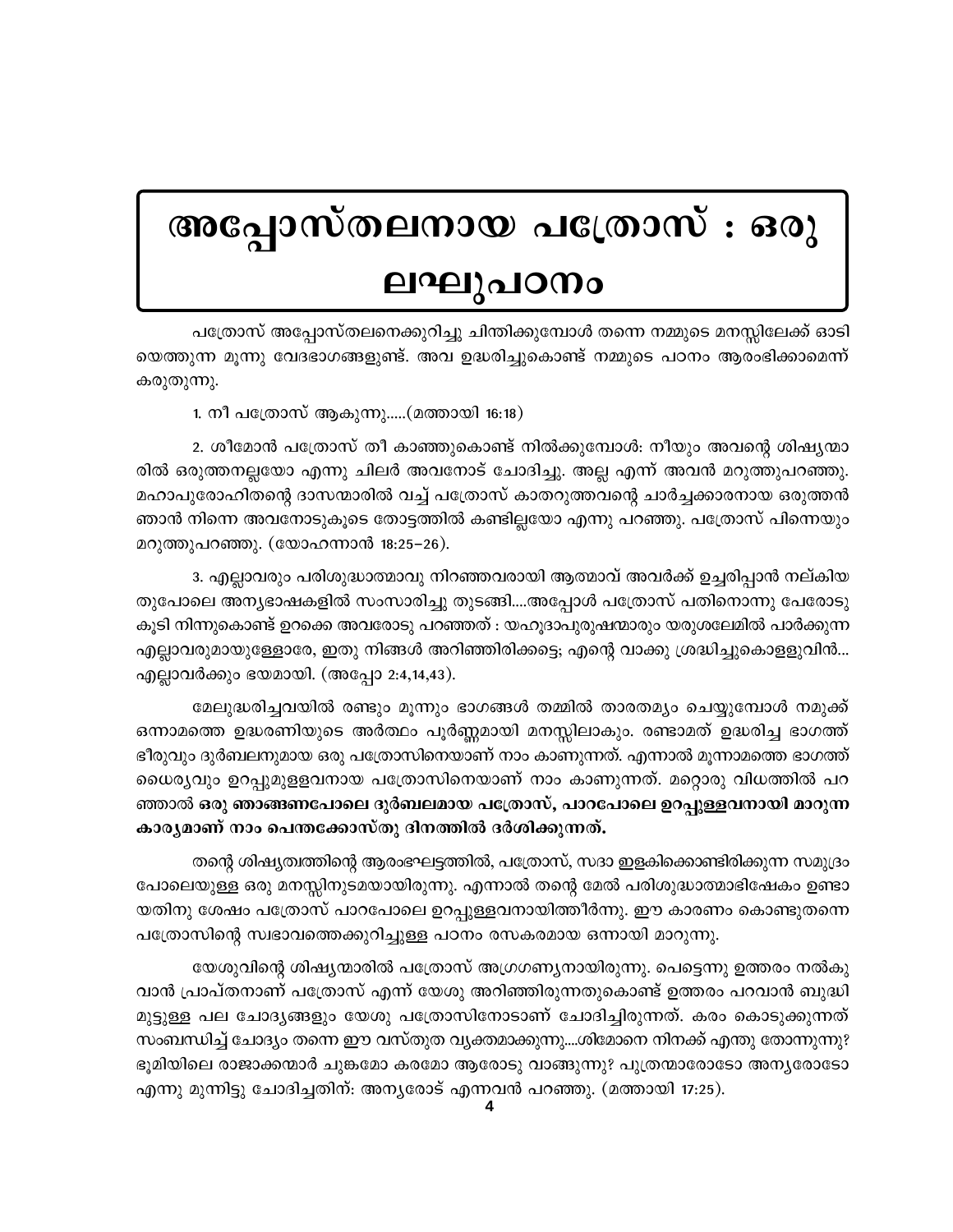മറ്റൊരിക്കൽ തന്നെക്കുറിച്ച് ജനങ്ങൾ, വിശിഷ്യ ശിഷ്യന്മാർ, എന്തു പറയുന്നു എന്നറിവാൻ യേശു ആഗ്രഹിച്ചു. ഇതു സംബന്ധിച്ച ചോദ്യവും പത്രോസിനോട് തന്നെയാണ് യേശു ചോദിച്ചത്. നീ ജീവനുള്ള ദൈവത്തിന്റെ പുത്രനായ ക്രിസ്തു (മത്തായി 16:16) എന്ന് മനോഹരവും വ്യക്തവു മായ മറുപടി പത്രോസ് നല്കുന്നതായി നാം കാണുന്നു.

ഈ ഉത്തരം യേശുവിനെ അതീവ സന്തുഷ്ടനാക്കി. തുടർന്നു പത്രോസിന്റെ ഉള്ളിലുള്ള ആത്മീയ ചൈതന്യത്തെ യേശു പ്രകീർത്തിക്കുന്നു. തന്റെ ജീവിതത്തിലെ പരമപ്രധാനവും അതി ശ്രേഷ്ഠവുമായ ഈ ഏറ്റുപറച്ചിലിനു ശേഷമാണ്. യോഹ 18−ലും അപ്പോ.പ്ര −2 ലും പറയുന്ന സംഭവങ്ങൾ നടക്കുന്നത്. വീണ്ടും നമുക്ക് ആ ഭാഗങ്ങളിലൂടെ ഒന്നു കണ്ണോടിക്കാം.

ഒരു വേലക്കാരി പെൺകുട്ടിയുടെ മുന്നിൽ സത്യം പറയുവാൻ ധൈര്യമില്ലാത്ത പേടി ത്തൊണ്ടനായ ഒരുവനായിട്ടാണ് നാം പത്രോസിനെ കാണുന്നത്. എന്നാൽ ഈ ഭീരു ഏതാനും നാളുകൾക്കുള്ളിൽ ഒരു മഹാസഭക്കു മുൻപാകെ അവിടെ കൂടിയിരിക്കുന്ന മൂവായിരത്തോളം പേരുടെ മുഖത്തു നോക്കിക്കൊണ്ട് നെഞ്ചുറപ്പോടെ യേശുവിലുള്ള തന്റെ അചഞ്ചലമായ വിശ്വാസം പ്രഖ്യാപിക്കുന്നതായിട്ടാണ് നാം പ്രവൃത്തികളുടെ പുസ്തകം 2–ാം അദ്ധ്യായത്തിൽ വായിക്കുന്ന ത്. തുടർന്ന് 4–ാം അദ്ധ്യായമാകുമ്പോൾ യഹൂദപ്രമാണിമാരും മൂപ്പന്മാരും ശാസ്ത്രിമാരും മഹാ പുരോഹിതന്മാരും സംഘവും അടങ്ങിയ വലിയ ഒരു കൂട്ടത്തോട് ദൈവത്തേക്കാൾ അധികം നിങ്ങളെ അനുസരിക്കുന്നത് ദൈവത്തിന്റെ മുമ്പാകെ ന്യായമോ എന്നു വിധിപ്പിൻ. ഞങ്ങൾക്കോ ഞങ്ങൾ കണ്ടും കേട്ടുമിരിക്കുന്നത് പ്രസ്താവിക്കാതിരിപ്പാൻ കഴിയുന്നതല്ല എന്ന് ഉറച്ച സ്വര ത്തിൽ പ്രഖ്യാപിക്കുവാനും (അപ്പൊ.പ്ര. 4:19) പത്രോസിനു ധൈര്യമുണ്ടായി. രണ്ടു സന്ദർഭങ്ങ ളും തമ്മിലുള്ള അന്തരം ശ്രദ്ധേയമല്ലേ?

മർക്കോസിന്റെ സുവിശേഷം 1–ാം അദ്ധ്യായം 18–ാം വാകൃത്തിൽ പത്രോസ് തന്റെ വള്ളവും വലയും ഉപേക്ഷിച്ച് യേശുവിനെ അനുഗമിക്കുന്നതായി കാണുന്നു. വലിയ ഒരു ത്യാഗിയേയാണ് തന്റെ ജീവിതമാർഗ്ഗം ഉപേക്ഷിച്ചു പോരുന്ന ഈ പത്രോസിൽ കാണുന്നത്. എന്നാൽ ഇതിനു ഘടകവിരുദ്ധമായ സ്വഭാവമാണ് പത്രോസ് മത്തായി 19 ന്റെ 27–ൽ പ്രകടിപ്പിക്കുന്നത്. തൻ കാര്യ ക്കാരനും ലാഭേച്ഛയുള്ളതുമായ ഒരുവനെപ്പോലെയാണ് ഇവിടെ പത്രോസിന്റെ പെരുമാറ്റം. പത്രോ സിന്റെ ചോദ്യം ശ്രദ്ധിക്കുക. ഞങ്ങൾ സകലവും വിട്ടു നിന്നെ അനുഗമിച്ചുവല്ലോ; ഞങ്ങൾക്ക് എന്തു കിട്ടും?

മത്തായിയുടെ സുവിശേഷം 16−ാം അദ്ധ്യായം 16−ാം വാക്യവും യോഹന്നാൻ 6−ന്റെ 68−ഉം അത്യുന്നതനായ ദൈവത്തിന്റെ പുത്രനാണ് യേശു എന്ന വ്യക്തമായ കാഴ്ചപ്പാട് പത്രോസിനു ണ്ടായിരുന്നു എന്നതിനു മതിയായ തെളിവാണ്. എന്നാൽ പ്രായേണ നിസ്സാരമായ ഒരു പ്രശ്ന ത്തിനു മുമ്പിൽ പത്രോസ് പതറുന്നതായി 18–ന്റെ 15 ൽ നാം വായിക്കുന്നു. അസൂയാർഹമായ ആത്മീയ ഉൾക്കാഴ്ചയും സഹതാപമർഹിക്കുന്ന ആത്മീയ അന്ധതയും വൃതൃസ്ത സന്ദർഭങ്ങ ളിൽ പത്രോസ് പ്രകടിപ്പിക്കുന്നുണ്ട്.

ക്രിസ്തുവിന്റെ ദൈവീകത്വത്തെക്കുറിച്ച് തനിക്കുള്ള അചഞ്ചലമായ വിശ്വാസം രണ്ടവസ രങ്ങളിൽ (മത്തായി 16:16, യോഹ 6:68) ഉറക്കെ പ്രഖ്യാപിക്കുന്ന അതേ പത്രോസ് രണ്ടു പ്രാവശ്യം (മർക്കൊ 16:16, യോഹ 18:16) യേശുവിനെ തള്ളിപ്പറയുകയും ചെയ്യുന്നു. ചുരുക്കിപ്പറഞ്ഞാൽ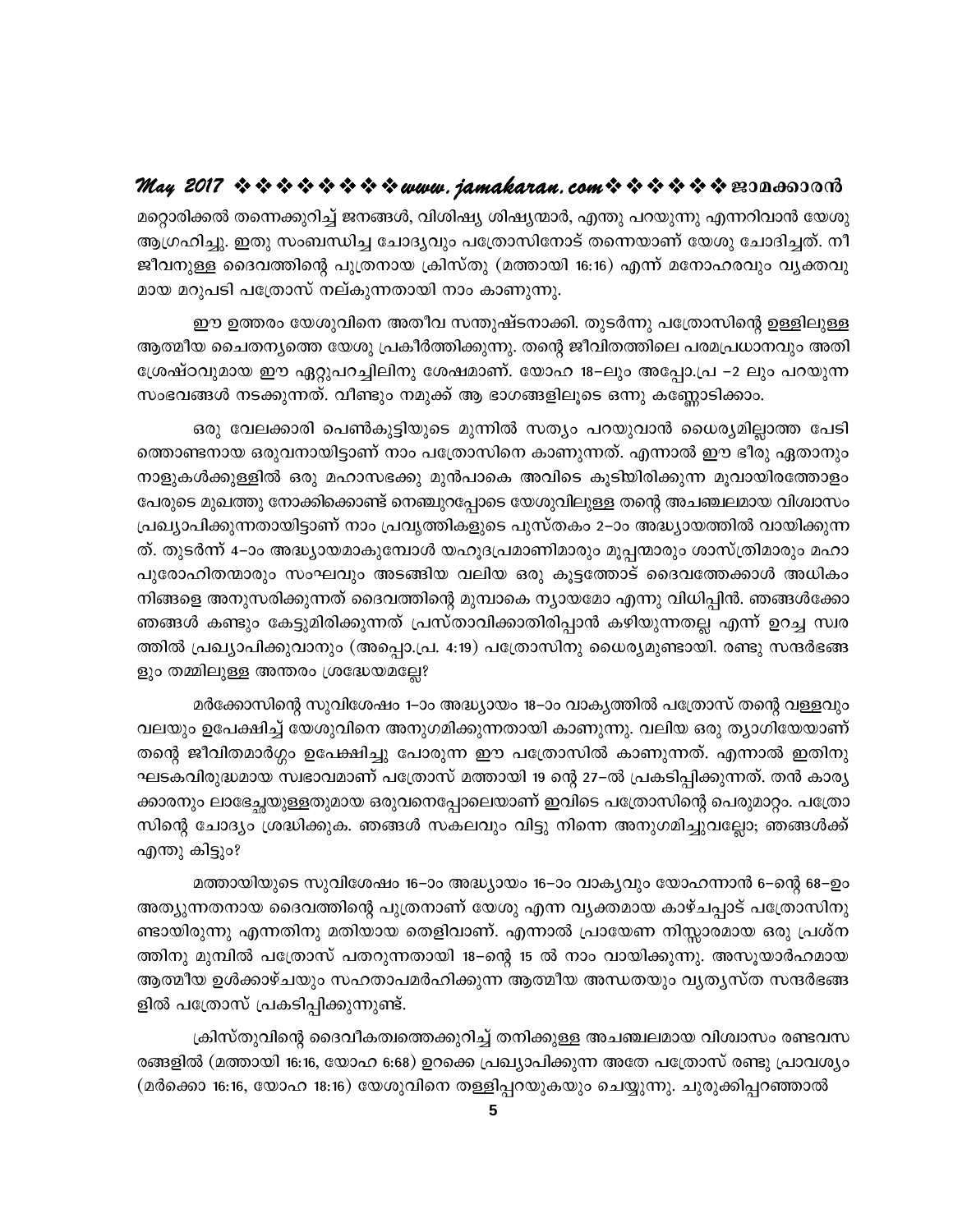വൈരുദ്ധ്യങ്ങളുടെ ഒരു കലവറ തന്നെയായിരുന്നു പത്രേസിന്റെ സ്വഭാവം.

മേൽക്കൊടുത്ത ചിന്തകളുടെ വെളിച്ചത്തിൽ നമുക്കു പത്രോസിനെ കുറ്റം വിധിക്കുവാൻ തോന്നുക സ്വാഭാവികമാണ്. പക്ഷെ സ്വഭാവവിശകലനത്തിന്റെ ഉദ്ദേശ്യം അതല്ല.

മറ്റൊരാളിന്റെ സ്വഭാവം വിശകലനം, ചെയ്യുന്നതുവഴി നമ്മുടെ സ്വഭാവത്തേയും വിലയി രുത്തുവാൻ കഴിയണം. മറ്റുള്ളവരിലെ കുറവുകൾ കാണുമ്പോൾ അവ നമ്മിലും ഉണ്ടോ എന്നു പരിശോധിക്കേണ്ടതാണ്. അവരുടെ സ്വഭാവത്തിലുള്ള സദ്ഗുണങ്ങൾ അനുകരിക്കുവാൻ ശ്രമി ക്കണം. അത്തരമൊരു സമീപനം നമ്മുടെ പഠനങ്ങളിലൂടെ ഉണ്ടാവണം.

നിങ്ങളുടെ ശ്രദ്ധയ്ക്ക്

## On Line കാണിയ്ക്ക (OFFERING)

നേരത്തെ ഞാൻ അറിയിച്ചിരുന്നതുപോലെ On Line വഴി കാണിയ്ക്ക (Offering) അയയ്ക്കുന്നവരുടെ പേര് ബാങ്ക് പാസ്ബുക്കിൽ വരുന്നില്ല. ചില ബാങ്കുകളിൽ പേര് കാണപ്പെടുന്നു.

പണം അയക്കുന്നവരുടെ പേരും വിലാസവും അറിയാത്തതുകൊണ്ട് പണം കിട്ടിയ വിവരത്തെ പണം അയച്ചവരെ അറിയിക്കുവാൻ കഴിയാതെ പോകുന്നു.

രസീതും അയയ്ക്കുവാൻ സാധിക്കുന്നില്ല. ചില വായനക്കാരിൽ രസീതു വേണ്ടായെന്ന് അറിയിച്ചവരും ഉണ്ട്. ഓൺലൈനിൽ കാണിയ്ക്ക അയച്ചവർ അതിന്റെ വിവരത്തെ എനിയ്ക്ക് ഇ–മെയിൽ വഴി ആയോ കത്തു മുഖനേയോ അറിയിച്ചാൽ വളരെ ഉപകാരമായിരിക്കും.

അതിൽ അയച്ചവരുടെ പേര്, സേലത്തിൽ ഏതു ബാങ്കിലേയ്ക്കാണ് ആ പണം അയച്ചത്, എന്നും എത്ര രൂപ അയച്ചു, ഏത് തീയതിൽ അയച്ചു എന്നും വ്യക്തമായിട്ട് എഴുതി ഒപ്പം നിങ്ങളുടെ മൊബൈൽ നമ്പരും എഴുതി അയച്ചാൽ വളരെ ഉപകാരമായിരിക്കും.

പണം എനിക്കു കിട്ടിയ വിവരത്തെക്കുറിച്ച് നിങ്ങൾക്ക് രസീത് അയ്ക്കാതിരുന്നാലും ഫോൺ മുഖേനയെങ്കിൽ ആ വിവരം നിങ്ങളെ അറിയിക്കുവാൻ എനിക്കു സാധിക്കും. ഒപ്പം നിങ്ങളുടെ വിവരങ്ങൾ അന്വേഷിക്കുവാനും ഫോൺ മുഖേന നിങ്ങൾക്കുവേണ്ടി ദൈവത്തോട് പ്രാർത്ഥിക്കുവാനും സാധിക്കുമല്ലോ. നിങ്ങൾ പ്രാർത്ഥനയോടും ഭാരത്തോടും ദൈവവേലയ്ക്കു വേണ്ടി നിങ്ങളയച്ച പണം എനിക്കു കിട്ടിയ വിവരം നിങ്ങളെ അറിയിക്കാതിരിക്കുന്നത് എന്റെ മനസ്സിന് സങ്കടം തോന്നും. അതുകൊണ്ട ഈ വിഷയത്തിൽ നിങ്ങൾ എന്നോടു ദയവായി ഡോ.പുഷ്പരാജ് സഹകരിക്കണം എന്ന് അഭ്യർത്ഥിച്ചുകൊള്ളുന്നു.

## ശദ്ധയ്ക്ക്

ഡോ.പുഷ്പരാജ് എന്ന എനിക്ക് വാട്ട്സ് ആപ്, ഫെയ്സ്ബുക്ക്, ട്വിറ്റർ തുടങ്ങി ഒരു സോഷ്യൽ മീഡിയയിലും അക്കൗണ്ട് ഇല്ല എന്ന വിവരം ഇതിനാൽ അറിയിക്കട്ടെ. എന്റെ പേരിലോ ജാമക്കാരന്റെ പേരിലോ എന്തെങ്കിലും പോസ്റ്ററുകൾ കണ്ടാൽ ഉടനെതന്നെ എന്നെ അറിയിക്കേ $\mid$ ണമേ......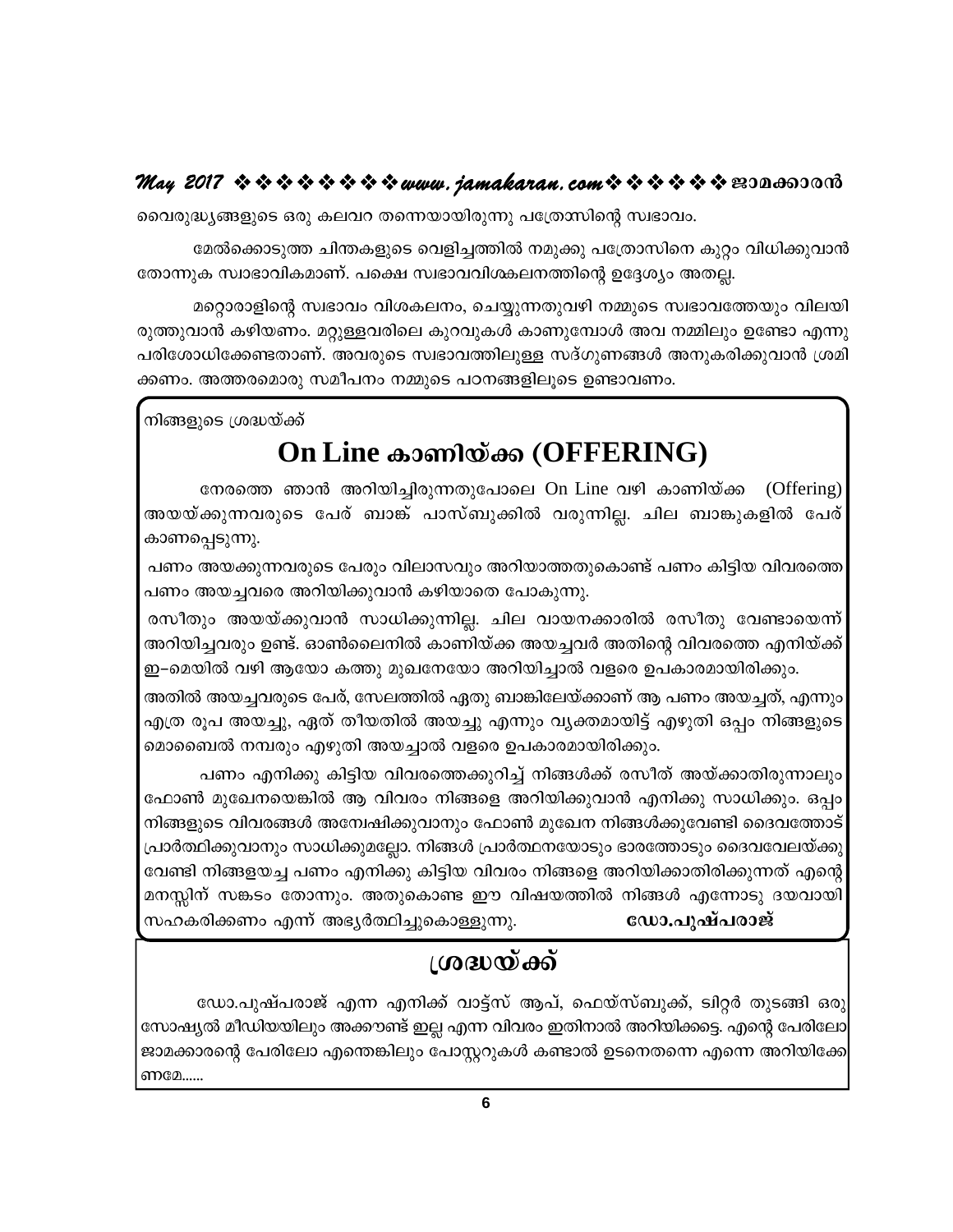## ചരിത്രം സൃഷ്ടിക്കുവാൻ ഒരുങ്ങുവിൻ

ഗംഭീരവും വിവാദകരവുമായ മാറ്റങ്ങളും സാഹചര്യങ്ങളും നിറഞ്ഞ ഒരു കാലഘട്ടത്തി ലാണ് നാം ജീവിച്ചുകൊണ്ടിരിക്കുന്നത്. വിജ്ഞാനമേഖലകളിലും, വൃവസായ, ആരോഗ്യ മേഖ ലകളിലും, ബഹിരാകാശ കണ്ടുപിടിത്തങ്ങളിലും പല അത്ഭുതങ്ങളും സംഭവിച്ചുകൊണ്ടിരിക്കു ന്നു. ഓരോ ദിവസവും പുതിയ, പുതിയ വിഷയങ്ങളെ കണ്ടുപിടിക്കുന്നു. ഇന്നലെ ഉണ്ടായ അത്ഭു തങ്ങൾ ഇന്നു സാധാരണയായി മാറിയിരിക്കുന്നു.

'The men who made our world' എന്ന പുസ്തകത്തിൽ എഴുതിയിരിക്കുന്നു. ലോകത്തിലെ ഏറ്റവും പ്രധാനമായ കണ്ടുപി ടിത്തങ്ങൾ സൃഷ്ടിച്ച 25 ഗവേഷകരുടെ ജീവിതചരിത്രം അതിൽ രേഖപ്പെടുത്തിയിരിക്കുന്നു. ബൾബ് കണ്ടുപിടിച്ച തോമസ് ആൽവാ എഡിസൻ തുടങ്ങി, സുര്യനല്ല, ഭൂമിയാണ് ചുറ്റുന്നത് എന്നു കണ്ടുപിടിച്ച ഗലീലിയോ, ടി.വി കണ്ടുപിടിച്ച ബയാർഡ്, ഐസക്ക്ന്യൂട്ടൺ, ഐൻസ്റ്റീൻ എന്നിങ്ങനെ അനേകം പേരുടെ ചരിത്രം അതിൽ ഉണ്ടായിരുന്നു. അതിൽ നിന്നും മനസ്സിലാക്കുന്നത് തുടർച്ചയായുള്ള പരിശ്രമമാണ് ഇതൊക്കെ കണ്ടുപിടിക്കാൻ അവരെ സഹായിച്ചത് എന്നാണ്. ഉദാഹരണത്തിന് തോമസ് ആൽവാ എഡിസൻ ഇലക്ട്രിക് ബൾബ് കണ്ടുപിടിക്കുന്നതിനു മുമ്പ്, പല വ്യത്യസ്തമായ വാതകങ്ങൾ ബൾബിൽ നിറച്ച് പരിശോധന നടത്തി. അതൊക്കെയും പരാ ജയമായി. ആ സമയം ഒരാൾ അദ്ദേഹത്തോട് : 'എത്ര പരിശ്രമിച്ചിട്ടും പരാജയപ്പെട്ടുവല്ലോ." എന്നു കളിയാക്കി പറഞ്ഞു. അതിന് എഡിസൻ പറഞ്ഞ മറുപടി, 'തീർച്ചയായും ഇല്ല! ഇപ്പോൾ ഇത്രയും നേരം ഉപയോഗിച്ച വാതകങ്ങളൊന്നും പ്രയോജനമാവില്ലെന്നും, ഇനി വേറെ വാതകങ്ങൾ നിറ യ്ക്കണമെന്നും മനസ്സിലാക്കി' എന്നു പറഞ്ഞ്. അദ്ദേഹം മറ്റൊരു വാതകം നിറച്ച് ഇലക്ട്രിക് ബൾബ് കണ്ടുപിടിച്ചു. 'വെളിച്ചം ഉണ്ടാകട്ടെ' എന്ന ദൈവത്തിന്റെ വാക്ക് ഓർമ്മിപ്പിച്ചു.

സർ ഐസക് ന്യൂട്ടന്റെ കണ്ടുപിടിത്തങ്ങൾ സാധാരണക്കാർക്കുപോലും മനസ്സിലാകും. എന്നാൽ ഐൻസ്റ്റീന്റെ കണ്ടുപിടിത്തങ്ങൾ ആർക്കും മനസ്സിലാവില്ല. ഗവേഷകർക്കുപോലും മന സ്സിലാവില്ല. അതുകൊണ്ടാണ് രണ്ടുപേരെക്കുറിച്ചും ഇങ്ങനെ എഴുതിയിരിക്കുന്നത്. 'ന്യൂട്ടൺ ജനി ച്ചപ്പോൾ ദൈവം വെളിച്ചം ഉണ്ടാവട്ടെ' ഐൻസ്റ്റീൻ ജനിച്ചപ്പോൾ സാത്താൻ 'ഇരുൾ ഉണ്ടാവട്ടെ' എന്നു പറഞ്ഞിരിക്കാം എന്നതായും എഴുതിയിരിക്കുന്നു.

ഇവരുടെയൊക്കെ ജീവിതത്തിലൂടെ ഞാൻ മനസ്സിലാക്കിയ പ്രധാന പാഠം, എന്തെങ്കിലും നേടണമെന്ന ആവേശവും, വൈരാഗൃവും ദാഹവുമാണ്. അവരെ ഉന്നതരാക്കിയത്. എന്തിനാണ് ബഹിരാകാശത്തെ കുറിച്ച് കണ്ടുപിടിക്കുന്നത് – എന്ന് ചോദിച്ചപ്പോൾ ഒരു ഗവേഷകൻ പറഞ്ഞ മറുപടി, ഭൂമിയിലുള്ള തറ, മല, താഴ്വര, കടൽ എന്നിങ്ങനെ ഓരോഭാഗവും ഗവേഷണം നടത്തി കഴിഞ്ഞു. ഇനി പരീക്ഷണം ചെയ്യുവാൻ, ഭൂമിയിലൊന്നും ഇല്ലാത്തതുകൊണ്ടാണ് ബഹിരാകാ ശത്തെ കുറിച്ച് പഠിക്കാൻ തുടങ്ങിയത്. ബഹിരാകാശമാണ് ഞങ്ങളുടെ അവസാനം എന്നു പറ ഞ്ഞത്രെ.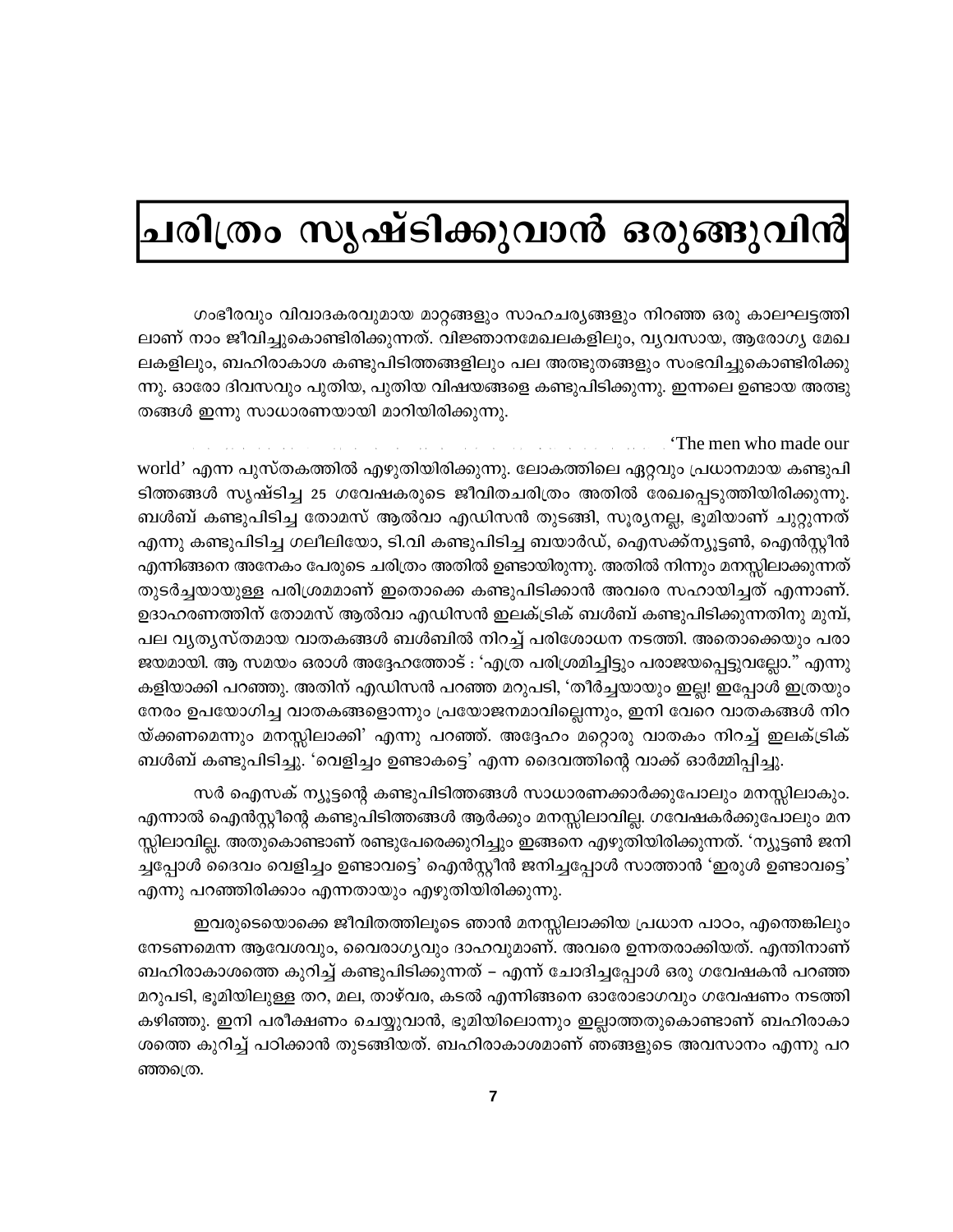പുതിയ കാര്യങ്ങൾ കണ്ടുപിടിക്കാൻ ഈ ശാസ്ത്രജ്ഞന്മാർക്കുള്ള ആവേശത്തെക്കുറിച്ച് ഇവിടെ ശ്രദ്ധിക്കേണ്ടതാണ്. ഏതു ജോലി ചെയ്താലും താല്പര്യത്തോടെ ചെയ്യാൻ പഠിക്കണം. നമുക്കി ഷ്ടമുളള ജോലി ചെയ്യുന്നതിനെക്കാളും നമുക്കു തന്നിട്ടുള്ള ജോലി ഇഷ്ടത്തോടുകൂടി ചെയ്യുന്ന താണ് നല്ലത്.

### ഒരു കാര്യം നേടിയെടുക്കുന്നതിനു മുമ്പു നാം നേരിടേണ്ട മൂന്നു ഘട്ടങ്ങൾ

19–ാം നൂറ്റാണ്ടിൽ രൂപപ്പെട്ട ഏറ്റവും വലിയ സംഘടനയായ "രക്ഷാസൈന്യത്തെ" രൂപ പ്പെടുത്തിയ സഹോ.വില്യം ബൂത്ത് ഒരിക്കലിങ്ങനെ പറഞ്ഞു: "ദൈവത്തിനു വേണ്ടി വലിയ കാര്യ ങ്ങൾ ചെയ്യുവാൻ കൊതിക്കുന്ന മനുഷ്യരെയാണ് ദൈവം ഏറ്റവുമധികം സ്നേഹിക്കുന്നത്." ചൈനയിലെ ഗ്രാമങ്ങളിൽപ്പോലും ക്രുശിന്റെ കൊടിപറക്കാൻ കാരണമായ – ഹഡ്സൻ ടെയ്ലർ ഇപ്രകാരം പറയുന്നു ദൈവത്തിനുവേണ്ടി നാം ചെയ്യുന്ന ഏതൊരു കാര്യത്തിലും താഴെയുള്ള മൂന്നു ഘട്ടങ്ങൾ ഉണ്ടായിരിക്കും. ആദ്യം ഇത് ചെയ്യാൻ സാധിക്കില്ല എന്ന് തോന്നും. രണ്ടാമ തായി അത് വളരെ പ്രയാസമുള്ള പണിയാണെന്നു തോന്നും. മൂന്നാമത്തെ ഘട്ടത്തിൽ അത് ചെയ്ത് കഴിഞ്ഞിരിക്കും.

ഹഡ്സൺ ടെയ്ലർ തന്റെ ജീവിതത്തിൽ ഇടയ്ക്കിടെ ഓർമ്മിപ്പിക്കുന്ന പ്രധാന കാര്യം. "ജീവിക്കുന്ന ദൈവം നമ്മോടുകൂടെയുണ്ട്. ദൈവം തന്റെ വാക്ക് നമുക്ക് അരുളിചെയ്തിരിക്കു ന്നു. പറഞ്ഞ വാക്ക് പാലിക്കുവാൻ ദൈവം ശക്തനായിരിക്കുന്നു. ദൈവം അത് നിറവേറ്റുകതന്നെ ചെയ്യും" എന്നാണ്. ഇപ്രകാരം വേദവാഗ്ദാനങ്ങളെ, തന്റെ വിശ്വാസം കൊണ്ടു നേടിയെടുത്ത് അദ്ദേഹം ചരിത്രത്തിൽ കയറിപ്പറ്റിയിരിക്കുന്നു.

### ഡി.എൽ.മൂഡി എന്ന സുവിശേഷകന്റെ പ്രത്യേക കഴിവുകൾ

ഡി.എൽ.മൂഡി ഒരിക്കൽ തന്റെ കൂട്ടുകാരനോട് "എന്റെ പക്കൽ അതിശയിപ്പിക്കും വിധം കഴിവുകളൊന്നുമില്ല, എന്നാൽ ദൈവത്തിനു വേണ്ടി ജീവിക്കണമെന്നുള്ള അതിയായ ആഗ്രഹ മാണ് എനിക്കുള്ളത്." എന്ന് പറഞ്ഞു. നമ്മുടെ സഭയുടെ പാരമ്പര്യം തിരിഞ്ഞുനോക്കുകയാ ണെങ്കിൽ തങ്ങളെക്കൊണ്ടു സാധിക്കാത്ത കാര്യങ്ങൾ, ചെയ്യാൻ കൊതിച്ച പല പുരുഷന്മാരും സ്ത്രീകളും എത്ര കഠിന പാതയിലൂടെ കടന്നുവന്നതെന്ന് ശ്രദ്ധിക്കാൻ മറക്കരുത്. ദൈവത്തിനു വേണ്ടി വലിയ കാര്യങ്ങൾ ചെയ്യാൻ ആഗ്രഹിക്കുന്നവർ കൊടുക്കേണ്ടതായ ഒരു വിലയുണ്ട്.

തങ്ങളെക്കൊണ്ട് സാധിക്കാത്ത പല കാര്യങ്ങളും ചെയ്യുവാൻ ഒരുങ്ങിയ അനേകംപേ രുടെ ജീവിതചരിത്രവും, ലക്ഷ്യങ്ങൾ നേടാൻ അവരനുഭവിച്ച കഷ്ടപ്പാടുകളും, പ്രയാസങ്ങളും ബൈബിളിൽ നാം വായിക്കാറുണ്ട്. നമ്മുടെ ക്രിസ്തീയ ജീവിതം എല്ലാറ്റിനും ഒരുങ്ങിയ അസാ ധാരണമായ ജീവിതമായിരിക്കണമെന്ന് ദൈവം ആഗ്രഹിക്കുന്നു. എബ്രായർ ലേഖനം 11–ാം അദ്ധ്യാ യത്തിൽ അടങ്ങിയിട്ടുള്ള വിശ്വാസപുരുഷന്മാരുടെയും, സ്ത്രീകളുടെയും ജീവിതചരിത്രം ഒരു ദീപസ്തംഭം പോലെ നമ്മുടെ ജീവിതത്തിൽ തെളിഞ്ഞു കാണണം.

#### ചരിത്രം സൃഷ്ടിക്കുവാൻ ഒരുങ്ങുവിൻ

പരീക്ഷണങ്ങളെ ഉയർച്ചകളായും, പരാജയങ്ങളെ വിജയമായും കൂരിരുളിനെ വെളിച്ചമായും മാറ്റിയ വിശ്വാസ വീരന്മാരാണ് ഇന്നത്തെ ദൈവസഭയുടെ ചരിത്രത്തെ രൂപപ്പെടുത്തിയവർ. എന്നാൽ,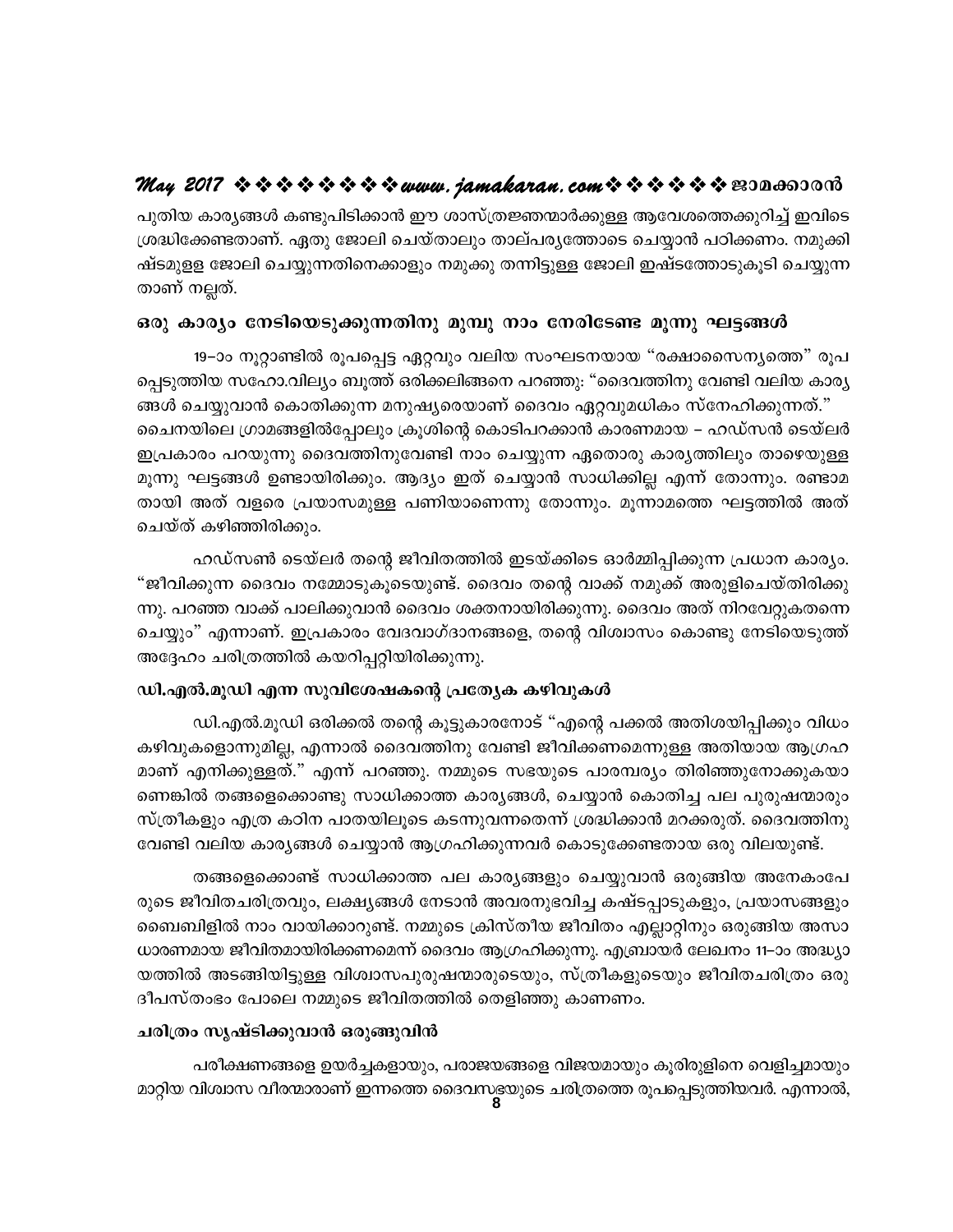നാളത്തെ ചരിത്രത്തെ സൃഷ്ടിക്കുവാനുള്ള ഉത്തരവാദിത്തം നിങ്ങളുടെ കയ്യിലാണുള്ളത്. ചരി ത്രത്തിൽ നീ കയറി പറ്റണമെങ്കിൽ ദൈവത്തിനായി വലിയ കാര്യങ്ങൾ നീ ചെയ്യാനാഗ്രഹിച്ചാൽ, നീ കടന്നുപോകേണ്ട കുറെ പ്രയാസമുളള വഴികൾ മനസ്സിലാക്കേണ്ടിയിരിക്കുന്നു.

### ദൈവത്തിനുവേണ്ടി എന്തും ചെയ്യുവാൻ ആദ്യം വേണ്ടത് ദൈവത്തെ മനസ്സിലാക്കുവാനുള്ള അറിവാണ്.

ദൈവത്തെ അറിയുന്ന ജനം ഉറച്ചുനിന്നു വീര്യം പ്രവർത്തിക്കും (ദാനിയേൽ 11:32)

മുകളിലുള്ള ബൈബിൾ വചനം ദാനിയേൽ 11:32–ാം വചനത്തിന്റെ ശരിയായ വിവർത്തനം 'ദൈവത്തെ അറിയുന്ന ജനം ദൈവത്തിനുവേണ്ടി പരാക്രമം ചെയ്യും.' ഇതേ ദാനിയേൽ പുസ്ത കത്തിൽ ദാനി 12:4 അന്ത്യകാലത്ത് മനുഷ്യരുടെ ജ്ഞാനം വർദ്ധിക്കും എന്ന് എഴുതിയിരിക്കുന്നു. അതെ! ഈ 21–ാം നൂറ്റാണ്ടിന്റെ തുടക്കത്തിൽ തന്നെ ഈ ജ്ഞാനം വർദ്ധിക്കും എന്ന സതൃം മറ്റെല്ലാകാലങ്ങളിൽ നിന്നും വൃതൃസ്തമായും യാഥാർത്ഥ്യമായും കാണുന്നു. ജ്ഞാനം എന്നാൽ കഴിവ്, ശക്തി knowledge-Power എന്നർത്ഥമുള്ള ഒരു കാലഘട്ടത്തിലാണ് നാം ജീവിക്കുന്നത്.

നമ്മുടെ ചുറ്റും എല്ലാ മേഖലകളിലും ജ്ഞാനം പടർന്നു പന്തലിച്ചുകൊണ്ടിരിക്കുന്നു. knowledge information explosion എന്ന കാര്യം നാം മനസ്സിലാക്കണം. ഇങ്ങനെ ജ്ഞാനം വളർന്ന തുകൊണ്ടാണ് ലോകത്തിലെ പല പുതിയ കണ്ടുപിടിത്തങ്ങൾക്കും കാരണമായത് എന്ന സത്യം നാം മനസ്സിലാക്കണം. അമേരിക്കയിലുള്ള ജനറൽ ഇലക്ട്രിക്ക് കമ്പനിയിൽ ഒരു വലിയ യന്ത്രം

കേടായതുകൊണ്ട് ഓരോ ദിവസവും ലക്ഷക്കണക്കിന് രൂപ നഷ്ടമായികൊണ്ടിരുന്നു. എഞ്ചിനീ യർമാർ പലരും ശ്രമിച്ചിട്ടും ഫലമുണ്ടായില്ല. ഒടുവിൽ ആ കമ്പനിയിൽ നിന്നും ജോലി ചെയ്ത് വിരമിച്ച എഞ്ചിനീയറായ ചാർലസ് എന്ന വൃക്തിയുടെ സഹായം വേണ്ടിവന്നു.

ആ എഞ്ചിനീയർ വന്ന് കുറെ സമയം അങ്ങോട്ടും, ഇങ്ങോട്ടും നടന്ന് യന്ത്രത്തിന്റെ പല ഭാഗങ്ങൾ ശ്രദ്ധിച്ചു നോക്കിയശേഷം ആ യന്ത്രത്തിന്റെ ഒരു ഭാഗത്ത്, തന്റെ പോക്കറ്റിൽ നിന്നും, ഒരു ചോക്ക്പീസ് എടുത്ത് X മാർക്ക് വരച്ച് കാണിച്ച് ഇവിടെയാണ് കേടായത് എന്ന ചുണ്ടിക്കാ ണിച്ചിട്ട് പോയി. എഞ്ചിനീയർ പോയശേഷം ആ യന്ത്രം തുറന്നു നോക്കിയപ്പോൾ, അതിന്റെ കേടുപാടുകൾ കണ്ടുപിടിച്ച് ശരിയാക്കി, അതു വീണ്ടും പ്രവർത്തിക്കുവാൻ തുടങ്ങി. വീട്ടിലേക്ക് പോയ എഞ്ചിനീയർ കമ്പനിക്ക് 10,000 രൂപ ഫീസ് വേണമെന്ന് അറിയിച്ചു. അപ്പോൾ ആ കമ്പനി ചില മണിക്കൂറുകൾക്ക് ഇത്രയും തുക, കൂടുതലാണെന്നും, അതിനുള്ള കാരണമന്വേഷിച്ചപ്പോൾ എഞ്ചിനീയർ എഴുതിയ മറുപടി ഇതാണ്:

|                                                 | ആകെ തുക | 10000    |
|-------------------------------------------------|---------|----------|
| കണ്ടുപിടിക്കാനുള്ള ഫീസ്                         |         | 9999 രൂപ |
| ഏതു സ്ഥലത്താണ് മാർക്കിടേണ്ടത് എന്ന്             |         |          |
| $X$ മാർക്ക് വരയ്ക്കാൻ ചിലവായ ചോക്ക്പീസിന്റെ വില |         | 1 രൂപ    |

ഇതു നോക്കുമ്പോൾ ജ്ഞാനം എത്ര പ്രധാനമാണെന്ന് നമുക്ക് മനസ്സിലാവും. ജ്ഞാന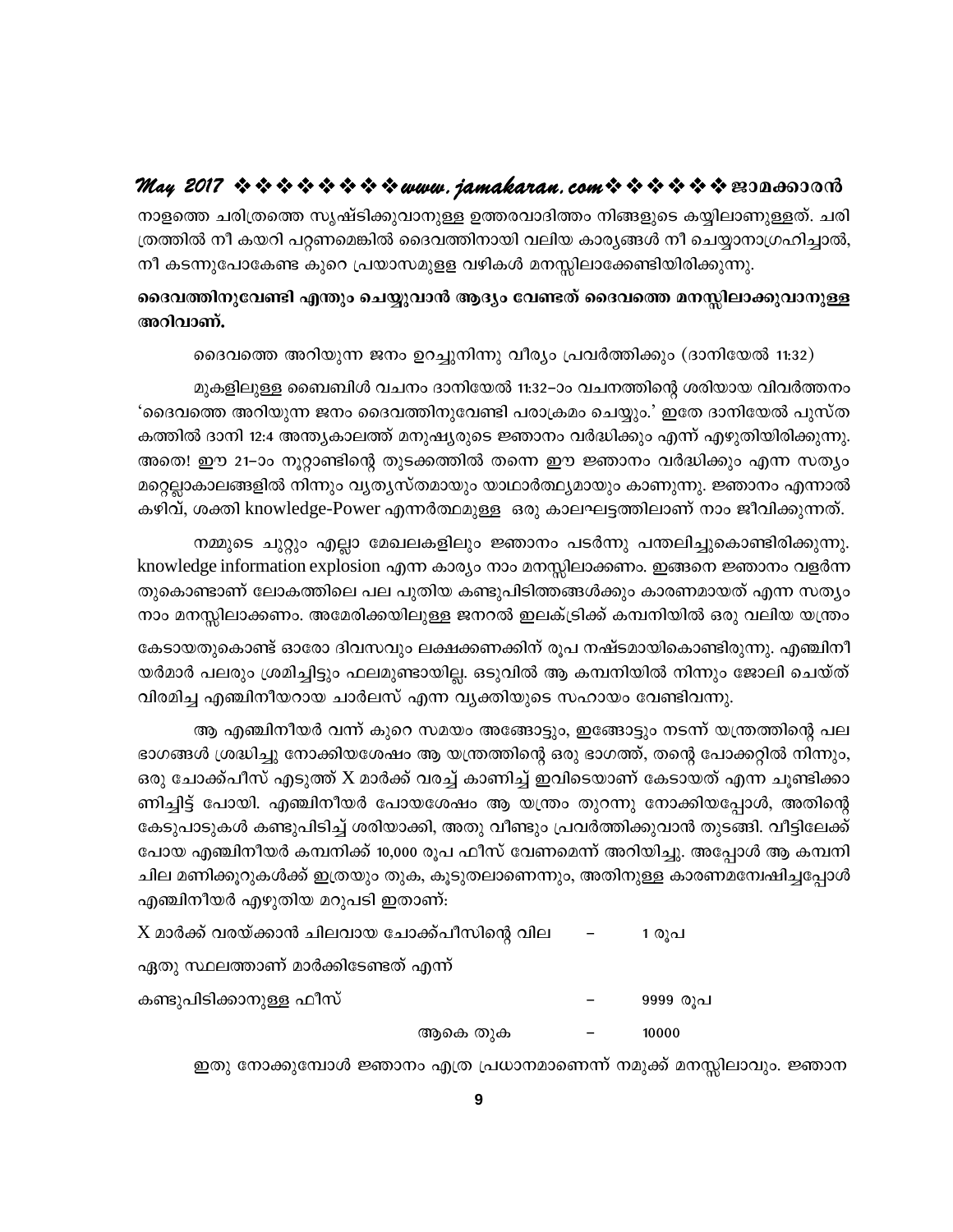മാണ് പല രഹസ്യങ്ങളുടെയും താക്കോൽ. അതുകൊണ്ടാണ് ബൈബിളിൽ പറയുന്നത് എത്ര കഷ്ടപ്പെട്ടാണെങ്കിലും ജ്ഞാനത്തെ കാത്തു സൂക്ഷിക്കണമെന്ന്. ജ്ഞാനം വിലകൂടിയതാണ്. ജ്ഞാനമുള്ളവർ പരിജ്ഞാനം ചേർത്തു വയ്ക്കുന്നു. മുത്തുകളെക്കാൾ ജ്ഞാനം നല്ലതാകുന്നു. മനോഹരമായതൊന്നും അതിനു തുല്യമാകുകയില്ല. മേത്തരമായ പൊന്നിനെക്കാൾ ജ്ഞാനം വിലകൂടിയതാണ് എന്ന് ബൈബിൾ നമുക്കു പറഞ്ഞുതരുന്നു. സദൃശ്യ 3:15.

ഈ ചിന്തയോടുകൂടി ദൈവവേലയെ കാണുകയാണെങ്കിൽ ദൈവത്തിനുവേണ്ടി ഒരുപാടു വലിയ കാര്യങ്ങൾ ചെയ്യാൻ കഴിയും. അതിനായി ദൈവത്തെ നാം കൂടുതലായി അറിഞ്ഞിരിക്ക ണം. എന്റെ കർത്താവായ ക്രിസ്തുയേശുവിനെക്കുറിച്ചുള്ള പരിജ്ഞാനത്തിന്റെ ശ്രേഷ്ഠത നിമിത്തം ഞാൻ ഇപ്പോഴും ചേതം എന്നു എണ്ണുന്നു എന്ന പൗലോസിന്റെ വചനത്തിൽ യേശു വിനെ കുറിച്ച് അറിയുന്ന അറിവിന് കൊടുക്കുന്ന ശ്രേഷ്ഠതയേയും പ്രാധാന്യത്തെയും നാം ശ്രദ്ധിക്കേണ്ടതാണ്.

ഇതിനെ തുടർന്ന് അപ്പോസ്തലനായ പൗലോസ് വിശദമായും ആഴമായും 'ഞാൻ അവ നെയും അവന്റെ പുനരുത്ഥാനത്തിന്റെ ശക്തിയെയും അവന്റെ കഷ്ടാനുഭവങ്ങളുടെ കൂട്ടായ്മ യെയും അനുഭവിച്ചറിയേണ്ടതിനും' ഫിലി 3:10 എന്നെഴുതുന്നു. ക്രിസ്തുവിനെക്കുറിച്ചുള്ള പരി ജ്ഞാനം എന്ന് നാം പറയുമ്പോൾ ഈ വാക്കുകളെ കൂടുതലായി ചിന്തിക്കേണ്ടതുണ്ട്. ഞാനും മറ്റൊരു സഹോദരനും ചേർന്നു കാരക്കുടിയിൽ ഒരു ഭാഗത്ത് പരിശീലനത്തിനായി വന്നിരുന്ന, സിക്ക് മിലിട്ടറി ഓഫീസർമാരുടെ ഇടയിൽ ദൈവവേല ചെയ്യുവാനായി പോയിരുന്നു. അവിടെയു ണ്ടായിരുന്നവർ ഞങ്ങളെ സ്നേഹത്തോടെ സ്വീകരിച്ചു. അവരോട് യേശുവിനെ നിങ്ങൾക്ക് അറി യാമോ എന്നു ചോദിച്ചു. യേശുവിനെ അറിയാത്തവരായി ആരെങ്കിലുമുണ്ടോ എന്ന് അവർ മറു പടി പറഞ്ഞു. ശേഷം എന്തു ചോദിക്കണമെന്ന് ഞങ്ങൾ ആലോചിച്ച്. ഉടൻ തന്നെ യേശുവിനെ ഹൃദയത്തിൽ സ്വീകരിക്കാമോ? എന്ന അടുത്തചോദ്യം ചോദിച്ചപ്പോൾ യേശുവിനെ ആരെങ്കിലും സ്വീകരിക്കാതിരിക്കുമോ? എന്ന് പെട്ടെന്ന് അവർ മറുപടി പറഞ്ഞു.

തർക്കവും വിവാദവും പ്രതീക്ഷിച്ചുപോയ ഞങ്ങൾക്ക് അബദ്ധം പറ്റി എന്നാൽ ഞങ്ങൾ പ്രസംഗിച്ച യേശുവിനെ നിറഞ്ഞ മനസ്സോടു കൂടി സ്വീകരിച്ചു, അവരെ ദൈവം അനുഗ്രഹിക്കു മെന്നതിൽ സംശയമില്ല. ഇവിടെ ഞാൻ പറഞ്ഞുവരുന്നത്, ഈ ജനറൽ ഇലക്ട്രിക് കമ്പനിയിലെ യന്ത്രത്തിൽ ഒരു കേടുണ്ടായതുപോലെ 'ഞാൻ യേശുവിനെ അറിഞ്ഞിരിക്കുന്നു.' എന്ന് പറ യുന്ന വാക്കുകളിലും ഒരു കുറവുണ്ട്.

#### നിങ്ങൾക്ക് ഇന്ത്യൻ പ്രധാനമന്ത്രിയെ അറിയാമോ?

ഇത് നിങ്ങൾക്ക് മനസ്സിലായോ? നിങ്ങൾക്ക് മനസ്സിലാക്കുവാൻ വേണ്ടി ഒരു ചോദ്യം ചോദി ക്കുകയാണ്. ഇന്ത്യൻ പ്രധാനമന്ത്രിയെ അറിയാവുന്ന എല്ലാവരും കയ്യുയർത്തുവിൻ എന്നു പറ ഞ്ഞാൽ നിങ്ങളെല്ലാവരും കയ്യുയർത്തും. ചിലരൊക്കെ രണ്ടു കയ്യും ഉയർത്തും. എന്നാൽ അദ്ദേ ഹത്തെ എത്രമാത്രം അറിയാം? അദ്ദേഹത്തെ നേരിൽ കണ്ടിട്ടുണ്ടോ? സംസാരിച്ചിട്ടുണ്ടോ? അദ്ദേ ഹത്തിന് എന്തെല്ലാമാണ് ഇഷ്ടം എന്നു ചോദിച്ചാൽ ഇതൊന്നും ഞങ്ങൾക്കറിയില്ല. വല്ലപ്പോഴും അദ്ദേഹത്തെ റ്റി.വിയിൽ കണ്ടിട്ടുണ്ട്. പത്രത്തിൽ വായിച്ചിട്ടുണ്ട്. ഇതായിരിക്കും അനേകം പേരുടെ മറുപടി. പറയുവിൻ നിങ്ങൾക്ക് ക്രിസ്തുയേശുവിനെ അറിയാമോ? എത്രമാത്രം അറിയാം?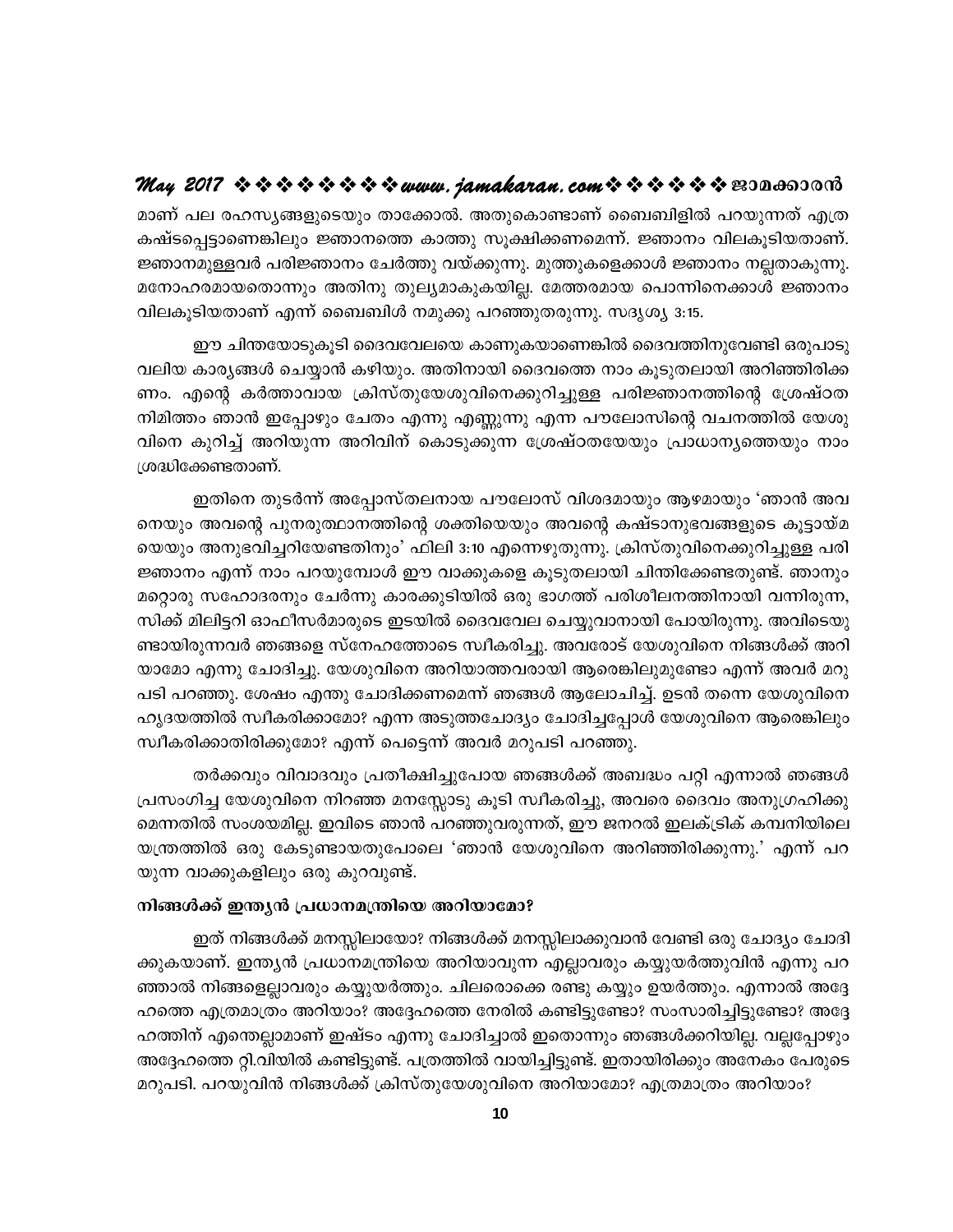## May 2017  $\Leftrightarrow \diamond \diamond \diamond \diamond \diamond \diamond \diamond \leadsto www.$  jamakaran.com  $\Leftrightarrow \diamond \diamond \diamond \diamond \diamond \diamond \circ \circ \circ \circ \circ \circ \circ \circ$

പൗലൊസ് യേശുവിനെ അറിയുന്നതുപോലെ നിങ്ങൾക്കും പരിചയമുണ്ടോ? ക്രിസ്തുവിന്റെ സ്നേഹത്തിന്റെ ആഴവും, അകലവും, നീളവും, അറിഞ്ഞുവച്ചിട്ടുണ്ടോ? നിങ്ങൾ വായിക്കുന്ന ബൈബിളിൽ ക്രിസ്തുവിനെ കാണുന്നുണ്ടോ? ദൈവത്തിന്റെ സന്നിധാനത്തിൽ ഹന്നയെപ്പോലെ കണ്ണുനീരൊഴുക്കി പ്രാർത്ഥിച്ചിട്ടുണ്ടോ?

നിങ്ങളുടെ സ്വന്തം ജീവിതത്തിൽ കുടുംബത്തിൽ എടുക്കുന്ന തീരുമാനങ്ങളിൽ ഓഫീ സിലെ ജോലിക്കിടയിൽ ക്രിസ്തുവിന് ഒന്നാംസ്ഥാനം കൊടുത്തിട്ടുണ്ടോ? നിങ്ങളുടെ ജീവിത ത്തിന്റെ പ്രധാന ഭാഗത്താണോ ക്രിസ്തുവുളളത്? അതോ സൈഡിലാണോ? ചിന്തിച്ച് നോക്കു വിൻ!

#### കഠിനപ്രയത്നവും, ധൈര്യവും സാമർത്ഥ്യവും ആവശ്യമാണ്

ദൈവത്തിനുവേണ്ടി നിങ്ങൾ വലിയ കാര്യങ്ങൾ ചെയ്യുവാൻ ആഗ്രഹിച്ചാൽ, അങ്ങനെ ചെയ്തവരുടെ ജീവിതചരിത്രത്തെയും, അതിന്റെ കാരണങ്ങളെയും രഹസ്യങ്ങളെയും ബൈബി ളിൽ നിങ്ങൾ നോക്കണം. ഇവിടെ ത്യാഗം, കഠിനപ്രയത്നം, ധൈര്യം, ഭയമില്ലായ്മ, സാമർത്ഥ്യം, ദൈവത്തോടുള്ള അനുസരണ, ദൈവനാമത്തിൽ ബലമായ വിശ്വാസം എന്നിങ്ങനെ പലതും എളുപ്പത്തിൽ കാണുവാൻ സാധിക്കും. പരാജയം നമ്മുടെ ഹൃദയത്തെ ബാധിക്കാതെയും, വിജയം നമുക്ക് ഗർവ്വ് ഉണ്ടാക്കാതെയും, Let not defeat touch your heart not Victory reach your നേരിടുവാ നുള്ള മനോഭാവം ഇതെല്ലാം വലിയ നേട്ടങ്ങളെ സൃഷ്ടിക്കുവാൻ സഹായിക്കുന്ന ഏണിപ്പടിക ളാണ്. ഗോല്യാത്തിനെ തോല്പിച്ച ദാവീദ്, ശിംശോൻ, ബാരാക്ക്, ദബോരാ, അബ്രഹാം, യാക്കോബ്, മോശ, യോശുവ, ഏലിയാവ്, എലീശാ, ഗിദയോൻ, പൗലോസ്, പത്രൊസ് ഇതുപോലെ അനേകം വിശ്വാസവീരന്മാരുടെ ചാലഞ്ച് നിറഞ്ഞ ജീവിതവും വീര്യപ്രവൃത്തികളും, നമുക്കൊരു മാതൃക യായി നമ്മെ മുമ്പോട്ടു നടത്തുന്ന ശക്തികളായ് മാറട്ടെ. അവരുടെ ജീവിത ചരിത്രങ്ങളെ പഠിക്കു വിൻ; വീണ്ടും വീണ്ടും വായിക്കുവിൻ. അവരുടെ ജീവിതത്തിലെ ഓരോ സംഭവങ്ങളും നിങ്ങളെ ബാധിക്കുന്നവിധം അതിൽ ഒന്നിച്ച് അലിഞ്ഞുചേരുവിൻ. അതിനെ കുറിച്ച് സ്വപ്നം കാണുവിൻ. അതെല്ലാം നിങ്ങളുടെ ജീവിതഭാഗമായ് മാറട്ടെ! പ്രധാനമായും യേശുവിന്റെ ജീവിതചരിത്രം ഹിമാ ലയപർവ്വതംപോലെ നിങ്ങൾക്ക് ഉയർന്നു കാണപ്പെടുമാറാകട്ടെ. യേശുവിന്റെ പ്രവൃത്തികളെയും അത്ഭുതങ്ങളെയും, പ്രസംഗങ്ങളെയും വായിക്കുവിൻ അതൊക്കെയും നിങ്ങളുടെ ജീവിതത്തിന്റെ പാതകളായ് മാറട്ടെ.

പൗലൊസ് യേശുവിന്റെ ജീവിതത്തോട് ഒന്നിച്ച് അലിഞ്ഞു ചേർന്നതുകൊണ്ടാണ് 'എന്നെ ബലപ്പെടുത്തുന്ന ക്രിസ്തുവിനാൽ എന്തും ചെയ്യുവാൻ എനിക്ക് ബലമുണ്ട്' എന്ന് എഴുതുന്നത്. ഇതു വായിക്കുന്ന നാം ഓരോരുത്തരും ഇന്നൊരു തീരുമാനമെടുക്കാം. ദൈവത്തെക്കുറിച്ചുള്ള അറിവ് എത്ര കഷ്ടപ്പെട്ടാണെങ്കിലും നേടിയെടുക്കുവിൻ. അപ്പോൾ ആ അറിവ് നിങ്ങളെ വെറുതെയിരിക്കാൻ അനുവദിക്കയില്ല. ദൈവത്തിനുവേണ്ടി മഹത്വമായ കാര്യങ്ങൾ നിങ്ങൾ തനി യെ, ചെയ്യുവാനുള്ള വഴിയിൽ അത് നിങ്ങളെ കൊണ്ടെത്തിക്കും.

#### ദൈവത്തിനുവേണ്ടി വൻ കാര്യങ്ങൾ ചെയ്യുവാനുള്ള ആഗ്രഹം

ഒരു മനുഷ്യന്റെ ഹൃദയത്തിലുള്ള കണക്കുകൂട്ടൽ എങ്ങനെയാണോ? അതുപോലെതന്നെ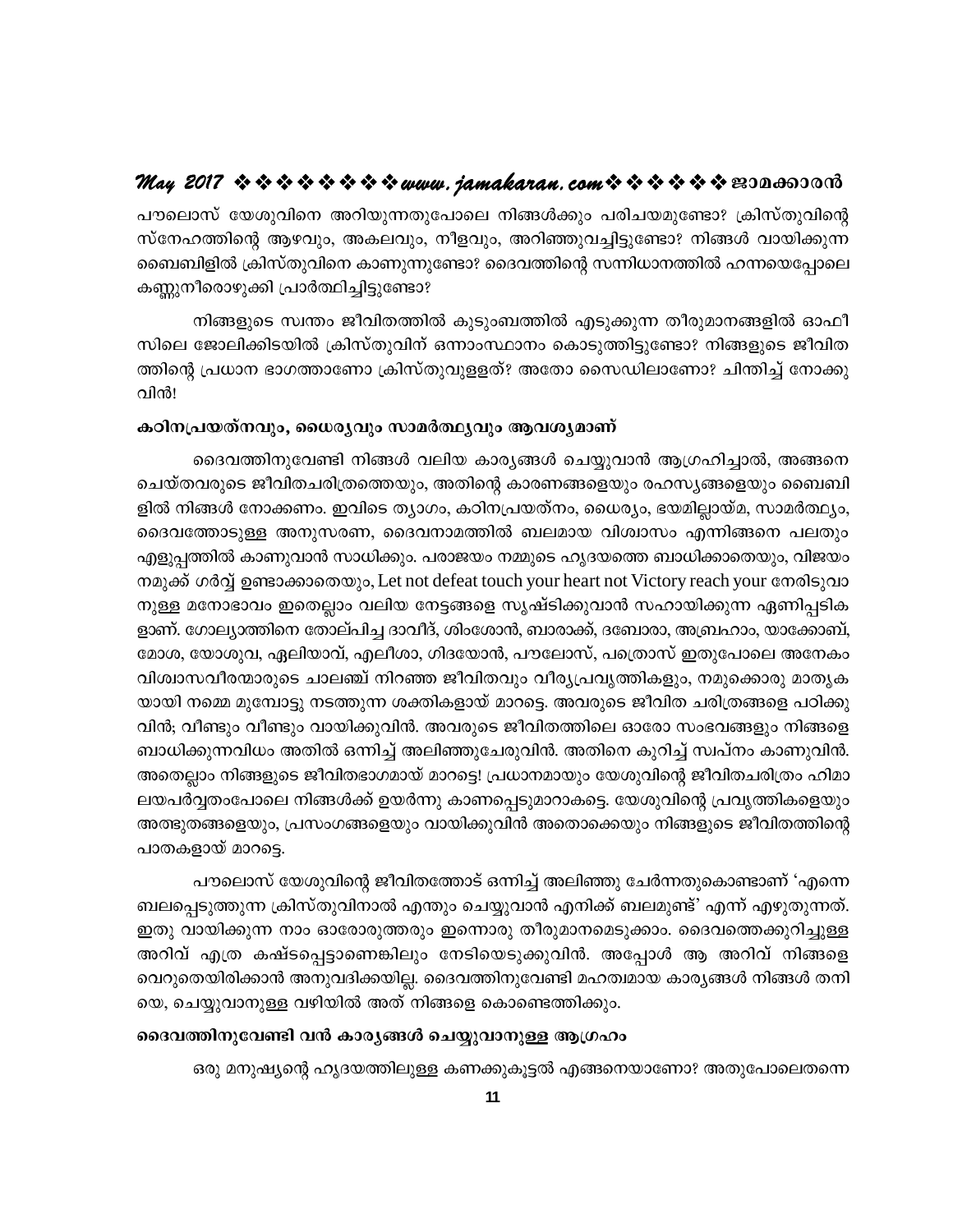എന്റെ പ്രവൃത്തിയും ജീവിതവും ഉണ്ടാകും എന്ന് ബൈബിളിൽ വായിക്കുന്നു. (സദൃ 23:7). ഒരു മനുഷ്യൻ തന്റെ കണക്കുകൂട്ടലുകളിൽ എത്രത്തോളം ഉയരുന്നുവോ, അതുപോലെ തന്നെ അവൻ തന്റെ ജീവിതത്തിലും ഉയരുവാൻ സാധിക്കും. ഈ സത്യത്തെയാണ് വില്യംകേറി പറയുന്നത്.

നമ്മുടെ ദൈവം വലിയ ദൈവമാണ് അവനിൽ നിന്ന് വലിയ കാര്യങ്ങൾ പ്രതീക്ഷിക്കു വിൻ. അവനുവേണ്ടി വലിയ കാര്യങ്ങൾ ചെയ്യുവാൻ ശ്രമിക്കുവിൻ എന്നു പറഞ്ഞു. ചെരുപ്പുകു ത്തിയായി ജോലിചെയ്ത അദ്ദേഹം ഒരു ഹെഡ്മാസ്റ്ററായി ഉയർന്നു. 32 ഭാഷകളിൽ വേദപുസ്തകം വിവർത്തനം ചെയ്തു ഏറ്റവും വലിയ നേട്ടങ്ങൾ സൃഷ്ടിച്ചു.

നാം ദൈവത്തിന്റെ വേലക്കാരായി മാത്രമല്ല ദൈവത്തിന്റെ സകല ഐശ്വര്യങ്ങൾക്കും അവകാശമുള്ളവരാണ് എന്നത് മറക്കരുത്. 'അസാധാരണമായ, പ്രവൃത്തികളെ ചെയ്യാൻ കൊതി ക്കുന്ന സാധാരണമനുഷ്യരല്ല; അസാധാരണ പ്രവൃത്തികളെ സാധാരണമായി ചെയ്യുന്ന അസാ ധാരണ മനുഷ്യരാണ്.' നമ്മളെന്നത് ഈ ലോകത്തിനു തെളിയിക്കണം. ഇങ്ങനെ അസാധാരണ പ്രവൃത്തികളെ ചെയ്യുവാൻ സാധിക്കാത്തതിന് ഒരു പ്രധാന കാരണം, ഈ പ്രവൃത്തികൾ ചെയ്തു തീർക്കണം എന്ന ആഗ്രഹത്തിനും, ഉയർന്ന കണക്കുകൂട്ടലിനും നമ്മുടെ ജീവിതത്തിൽ പ്രത്യേക സ്ഥാനം കൊടുക്കുന്നില്ല എന്നതാണ്.

നിങ്ങൾ ഇംഗ്ലണ്ട് രാജ്ഞിയുടെ മകനാണെന്ന് സങ്കല്പിക്കുവിൻ. ആണെങ്കിൽ നിങ്ങ ളുടെ കണക്കുകൂട്ടലുകളും ചിന്തയും എങ്ങനെയായിരിക്കും എന്ന് ആലോചിച്ചു നോക്കുവിൻ.

നമ്മൾ രാജാവിന്റെ മക്കളാണ്; നാം യാക്കോബിനെപ്പോലെ യിസ്രായേൽ രാജകുമാരന്മാ രാണ് അബ്രഹാമിന് ദൈവം നൽകിയ വാഗ്ദാനം പുത്രനെ നൽകുന്നതോടെ നിന്നില്ല; ആ പുത്ര നിലൂടെ ഒരുപാട് രാജാക്കന്മാരും രാജ്യങ്ങളും രൂപപ്പെടും. പിന്നീട് അതിലൂടെ ഭൂലോകം മുഴുവൻ അനുഗ്രഹിക്കപ്പെടും എന്നതാണ്. ദൈവത്തിന്റെ വാഗ്ദാനത്തിൽ ഉൾക്കൊള്ളിച്ചിരിക്കുന്ന ആഴ വും, അകലവും, നീളവും – നമുക്കു സങ്കല്പിക്കുവാൻ സാധിക്കില്ല.

#### ദൈവത്തിനു വേണ്ടി പ്രവർത്തിക്കണം; വെറുതെയിരിക്കരുത്.

കൊറിയയിലുളള ഡോ.ജോൺ കോൻകിം ഒരു ദിവസം, അനേകം ക്രിസ്ത്യാനികൾക്ക് കൊറിയയിൽ പരിശീലനം കൊടുക്കുന്നതുപോലെ ദർശനം കണ്ടു. എത്രപേർ പരിശീലനത്തിന് വരുമെന്നത് അടുത്തചോദ്യം. എത്രപേരെ അദ്ദേഹം പ്രതീക്ഷിച്ചിട്ടുണ്ടാവും? 500 പേർ? 1000 പേർ? അല്ല 3 ലക്ഷം പേരെ കൊണ്ടുവരുവാനായി അദ്ദേഹം പ്രാർത്ഥിച്ചു. 78 സംസ്ഥാനങ്ങളിൽ നിന്നും 3,23,419 പരിശീലകർ വന്നിരുന്നു. കൂടാതെ ഒരു സന്ധ്യായോഗത്തിൽ ഏകദേശം 10 ലക്ഷംപേർ, രക്ഷപ്രാപിപ്പാനായി മുമ്പിൽ വന്നതായും പറയുന്നു. ഒരു മനുഷ്യൻ വിശ്വാസത്തിലൂടെ വലിയ കാര്യം പ്രതീക്ഷിച്ച് ചോദിച്ചു. അത് ദൈവം അംഗീകരിച്ചു.

ഇത് വായിക്കുന്ന ദൈവമക്കളെ! നിങ്ങളുടെ കൊച്ചു കൊച്ചു തീരുമാനങ്ങൾ ഒരു മൂല യിൽ വെച്ചിട്ട്, ദൈവം ആഗ്രഹിക്കുന്ന വലിയ കാര്യങ്ങൾ തീരുമാനിക്കുവിൻ. ദൈവത്തിനുവേണ്ടി വൻകാര്യങ്ങൾ ചെയ്യുവാൻ ഒരുങ്ങുവിൻ. "ക്രിസ്തു എനിക്കു ജീവൻ. മരണം എനിക്ക് ലാഭം ആദായം" എന്ന പൗലോസിന്റെ ജീവിതലക്ഷ്യം പോലെ യേശുവിനു വേണ്ടി ജീവിക്കൂ; അല്ലെ ങ്കിൽ യേശുവിനു വേണ്ടി മരിക്കുവിൻ. വെറുതെയിരുന്നു സമയം കളയുന്നത് പാപമാണ്.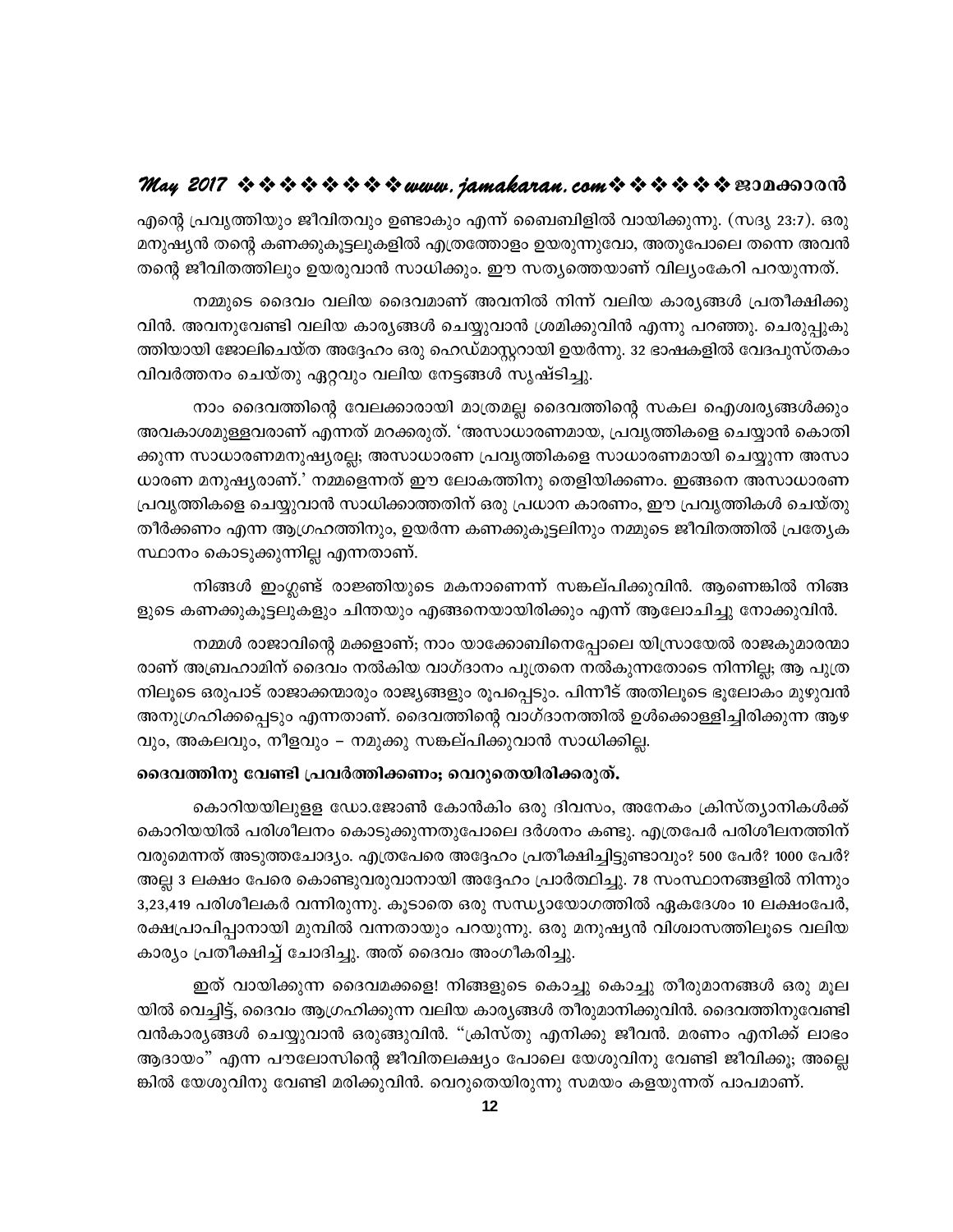#### ദൈവത്തോടു ചേർന്നിരിക്കുന്നത്

നമ്മളെക്കൊണ്ട് സാധിക്കാത്ത കാര്യങ്ങൾ ചെയ്യുവാൻ ഒരുങ്ങുമ്പോൾ നമ്മുടെ സ്വന്തം ശക്തിയെ, വിശ്വസിക്കുന്നതിൽ ഒരു അപകടമുണ്ട്. "സൈനൃത്താലല്ല, ശക്തിയാലുമല്ല. എന്റെ ആത്മാവിനാലത്രെ" എന്നു സൈന്യങ്ങളുടെ യഹോവ അരുളിചെയ്യുന്നു. (സെഖ 4: 6).

ഇതു എനിക്കു ചെയ്തു തീർക്കുവാൻ സാധിക്കില്ല എന്നു പറയരുത്. 'സാധിക്കില്ല' എന്ന വാക്ക് വിഡ്ഡികൾക്കിടിലാണുള്ളത് എന്ന് ശബ്ദം മുഴക്കിയ നെപ്പോളിയൻ 18–ാം നൂറ്റാണ്ടിൽ ഏറ്റവും വലിയ വീരസാഹസങ്ങളെ സൃഷ്ടിച്ച്, ഫ്രാൻസിന്റെ രാജാവായി മാറി. എന്നാൽ അവസാനം ബ്രിട്ടീഷുകാരോട് തോറ്റ് ഹെലിന ദ്വീപിൽ ജയിലിലായി ഒരു അനാഥനായി മരിച്ചു. ഒരുപാടു വേദനയോടെ ഉച്ചരിച്ച അവന്റെ അവസാനത്തെ വാക്കുകൾ "ഓ…എന്റെ ദൈവമേ എന്റെ കാല ത്തിനു മുമ്പേ ബ്രിട്ടീഷുകാരുടെ കൂലിത്തല്ലുകാരാൽ കൊല്ലപ്പെടുമല്ലോ."

20–ാം നൂറ്റാണ്ടിൽ അഡോൾഫ് ഹിറ്റ്ലർ തന്റെ കാൽചുവട്ടിൽ മുഴുവൻ ലോകത്തെയും കൊണ്ടുവരണമെന്നാഗ്രഹിച്ചവൻ, അവസാന രക്തം തോക്കിന്റെ മുനയിൽ തന്റെ ജീവിതം അവ സാനിപ്പിച്ചു. അതിനുള്ള കാരണമെന്ത്? അവരൊക്കെ സ്വന്തം ശക്തിയിൽ വിശ്വസിച്ചവരാണ്.

ജ്ഞാനി തന്റെ ജ്ഞാനത്തിൽ പ്രശംസിക്കരുത്. ബലവാൻ തന്റെ ബലത്തിൽ പ്രശംസിക്ക രുത്. ധനവാൻ തന്റെ ധനത്തിലും പ്രശംസിക്കരുത്. പ്രശംസിക്കുന്നവനോ യഹോവയായ ഞാൻ ഭൂമിയിൽ ദയയും ന്യായവും നീതിയും പ്രവർത്തിക്കുന്നു എന്നിങ്ങനെ എന്നെ ഗ്രഹിച്ചറിയുന്ന തിൽ തന്നെ പ്രശംസിക്കട്ടെ. (യിരെ 9:23) എന്നാണ് ബൈബിളിൽ രേഖപ്പെടുത്തിയിരിക്കുന്നത്. ഈ മനുഷ്യരെ മാതൃകയായ് കാണിച്ച് ബൈബിൾ നമുക്ക് മുന്നറിപ്പു നൽകുന്നു. മനുഷ്യനിൽ ആശ്രയിച്ച് ജഡത്തെ തന്റെ ഭുജമാക്കി ഹൃദയംകൊണ്ട് യഹോവയെ വിട്ടുമാറുന്ന മനുഷ്യൻ ശപി ക്കപ്പെട്ടവൻ" എന്ന് കർത്താവ് അറിയിക്കുന്നു" (യിരെ 17:5). ഹിറ്റ്ലറും നെപ്പോളിയനും സ്വന്തം ബലത്തിൽ വിശ്വസിച്ചു മരിച്ചു.

#### ഗോല്യാത്തിനെ തോല്പിച്ച ദാവിനെ നോക്കുവിൻ

ഇതു മനസ്സിലാക്കിയതുകൊണ്ടാണ് അപ്പോസ്തലനായ പൗലൊസ് ഇങ്ങനെ പറയുന്നത്: "എന്നെ ശക്തനാക്കുന്നവൻ മുഖാന്തരം ഞാൻ സകലത്തിനും മതിയാകുന്നു" (ഫിലി 4:13). ഇതു പോലെതന്നെ ഗോല്യാത്തിനെ തോല്പിക്കുന്നതിന് മുമ്പായി ദാവീദ് പറയുന്ന വാക്കുകൾ ശ്രദ്ധി ക്കുവിൻ "നീ വാളും കുന്തവും വേലുമായി എന്റെ നേരെ വരുന്നു. ഞാനോ നിന്നെ നിർമ്മിച്ചി ട്ടുള്ള യിസ്രായേൽ നിരകളുടെ ദൈവമായ സൈന്യങ്ങളുടെ യഹോവയുടെ നാമത്തിൽ നിന്റെ നേരേ വരുന്നു" എന്നു പറയുന്നു. നെപ്പോളിയനും ഹിറ്റ്ലറും അവരുടെ സ്വന്ത ബലത്തെ വിശ്വ സിച്ചതുകൊണ്ടാണ് ജീവിതാന്ത്യം അങ്ങനെയായത്. എന്നാൽ പൗലൊസും, ദാവീദും ക്രിസ്തു വിന്റെ ശക്തിയെയും, കർത്താവിന്റെ നാമത്തെയും വിശ്വസിച്ചുപോയതുകൊണ്ട് വലിയ വലിയ വിജയങ്ങൾ കൈവരിച്ചു.

ദൈവമക്കളെ, നല്ല പ്രവൃത്തി ചെയ്യുമ്പോൾ ശ്രദ്ധിക്കേണ്ട ഒരു കാര്യമുണ്ട്. നാം മനുഷ്യ നെയും അവന്റെ ശക്തിയെയും വിശ്വസിക്കാൻ പാടില്ല. അതുപോലെതന്നെ നമ്മുടെ പോരായ്മ കളെയും ശക്തിയില്ലായ്മയെയും സൂക്ഷിച്ചുനോക്കിക്കൊണ്ട് മൗനമായിരിക്കരുത്. ദൈവം തന്റെ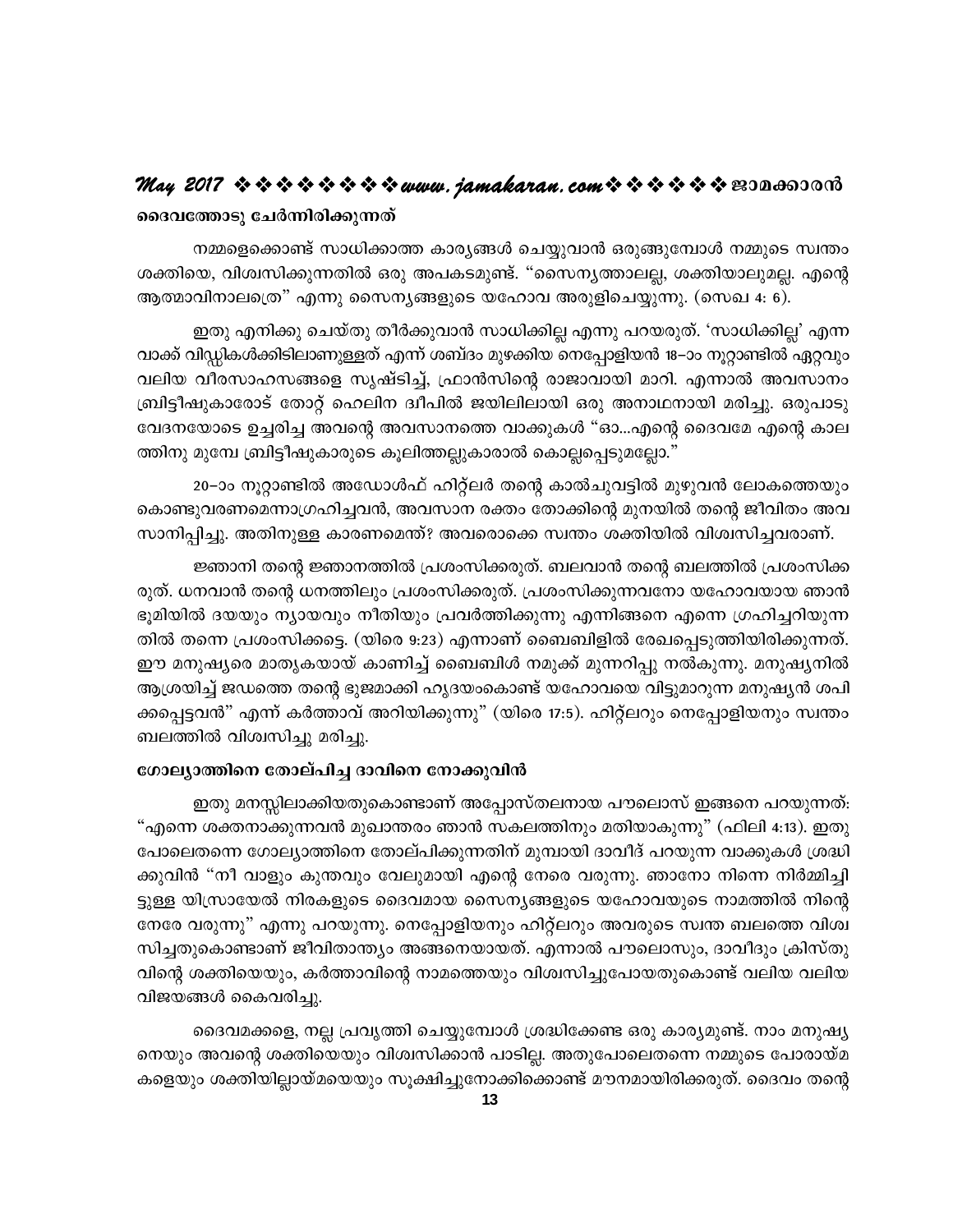ജോലി ചെയ്യുന്നവരെ അവരുടെ സാമർത്ഥ്യത്തിലും കൂടുതൽ കാര്യങ്ങൾ ചെയ്യുവാൻ ശക്തി നല്കുന്നു.

#### നിനക്കുള്ള ശക്തികൊണ്ട് ഒരുങ്ങിയിരിക്കുക

ഇതാണ് നാം ഗിദയോന്റെ ജീവിതത്തിൽ നിന്നും പഠിക്കുന്നത്. ദൈവം ഗിദയോനെ വിളി ച്ചപ്പോൾ അവൻ താഴ്ന്ന മനോഭാവം നിറഞ്ഞവനായിരുന്നു. അവൻ ഭയപ്പെടുന്ന മിദ്യാന്യരുടെ കയ്യിൽ നിന്നും യിസ്രായേലിനെ രക്ഷിക്കുന്നത് അവന്റെ ശക്തിക്ക് കഴിയില്ല എന്ന് അവനു തോന്നി. ദൈവം ഗിദയോനെ ഉത്തരവാദിത്വം ഏല്പിക്കുവാനായി വിളിച്ചപ്പോൾ, അവൻ എനിക്ക് ശക്തി യില്ല അർഹതയില്ല എന്നൊക്കെ പറഞ്ഞു.

ദൈവം ഗിദയോനെ വിളിച്ചപ്പോൾ 'അയ്യോ കർത്താവേ, ഞാൻ യിസ്രായേലിനെ എങ്ങനെ രക്ഷിക്കും മനശ്ശെയിൽ എന്റെ കുലം എളിയതും, എന്റെ കുടുംബത്തിൽ ഞാൻ ചെറിയവനും അല്ലോ' എന്നു പറഞ്ഞു. (ന്യായാ 6:15). എന്നാൽ ദൈവം അവനോട് പറഞ്ഞ മറുപടി 'ഞാൻ നിന്നോട് കൂടെയിരിക്കും; നീ മിദ്യാന്യരെ ഒറ്റ മനുഷ്യനെ തോല്പിക്കുന്നതുപോലെ, തോല്പിക്കും' എന്നു കല്പിച്ചു. (ന്യായാ 6:16). പിന്നീട് ഗിദയോൻ ദൈവനിയോഗമനുസരിച്ച് ശത്രുക്കളായ മിദ്യാന്യരുടെ കയ്യിൽ നിന്നും യിസ്രായേലിനെ രക്ഷിച്ചു.

#### യോശുവ, കാലേബ്

അതെ നമ്മുടെ ദേശത്തിലെ കോടിക്കണക്കിന് ജനങ്ങളുടെ രക്ഷ ചില ദൈവമക്കളിലാണ് താമസമാകുന്നത്. ഇതുപോലെ ധൈര്യമില്ലാത്ത, തെറ്റായ മനോഭാവമാണ് കനാൻ ദേശത്തെ ഒറ്റു നോക്കുവാൻ, മോശ അയച്ച പത്തുപേർക്കിടയിലുണ്ടായത്. (സംഖ്യ 13) അങ്ങോട്ടയച്ച 12 പേരിൽ 10 പേരും വിലപിച്ചുകൊണ്ടിരുന്നു. 'ആ ദേശത്തു പാർക്കുന്ന ജനങ്ങൾ ബലവാന്മാരും, പട്ടണ ങ്ങൾ ഏറ്റവും ഉറപ്പും വലിപ്പവും ഉള്ളതാകുന്നു. ഞങ്ങൾ അവരുടെ കാഴ്ചയ്ക്ക് വെട്ടുകിളികളെ പ്പോലെ ആയിരുന്നു." (സംഖ്യാ 13:28–33).

#### നോട്ടം ഒന്ന് എന്നാൽ രണ്ട് വൃതൃസ്തമായ കാഴ്ചകൾ

എന്നാൽ ഇതിന് നേർവിപരീതമായ് യോശുവായും, കാലേബും ദൈവത്തോടുള്ള വിശ്വാ സത്തിന്റെ ബലത്തിൽ 'നാം ഉടനെ ചെന്ന് അത് കൈവശമാക്കുക; അതു ജയിപ്പാൻ നമുക്ക് കഴി യും.....കർത്താവ് ആ ദേശത്തെ നമുക്ക് തരും....ആ ദേശത്തിലെ ജനത്തെ ഭയപ്പെടരുത്. അവർ നമുക്ക് ഇരയാകുന്നു.' എന്നു പറഞ്ഞു. (സംഖ്യാ 13:30, 14:8–9). യോശുവായും, കാലേബും മറ്റെ 10 പേരുമായ രണ്ടു കൂട്ടരും കണ്ട കാഴ്ച ഒന്നുതന്നെ. എന്നാലും ഒരേ കാഴ്ച കണ്ട അവരുടെ കാഴ്ചയിൽ വലിയ വ്യത്യാസമുണ്ടായിരുന്നു.

ഇതിന് കാരണമെന്ത്? എന്തുകൊണ്ട്? മറ്റു 10 പേരും വെട്ടുകിളി എന്ന അവിശ്വാസ കണ്ണാ ടിയിലൂടെ ആ ജനങ്ങളെ നോക്കിയപ്പോൾ, അവർ വലിയ രാക്ഷസന്മാരായി അവർക്കു തോന്നി. എന്നാൽ കാലേബും, യോശുവായും അതേ ജനങ്ങളെ വിശ്വാസകണ്ണാടിയിലൂടെ നോക്കിയപ്പോൾ അവർ വെട്ടുകിളികൾ പോലെ ഇവർക്കു തോന്നി. ഈ രാക്ഷസന്മാർ മറ്റു 10 പേർക്കും തടസ്സമായി തോന്നി. എന്നാൽ യോശുവായ്ക്കും കാലേബിനും അതൊക്കെ വിജയത്തിന്റെ പടികളായ് കാണ പ്പെട്ടു.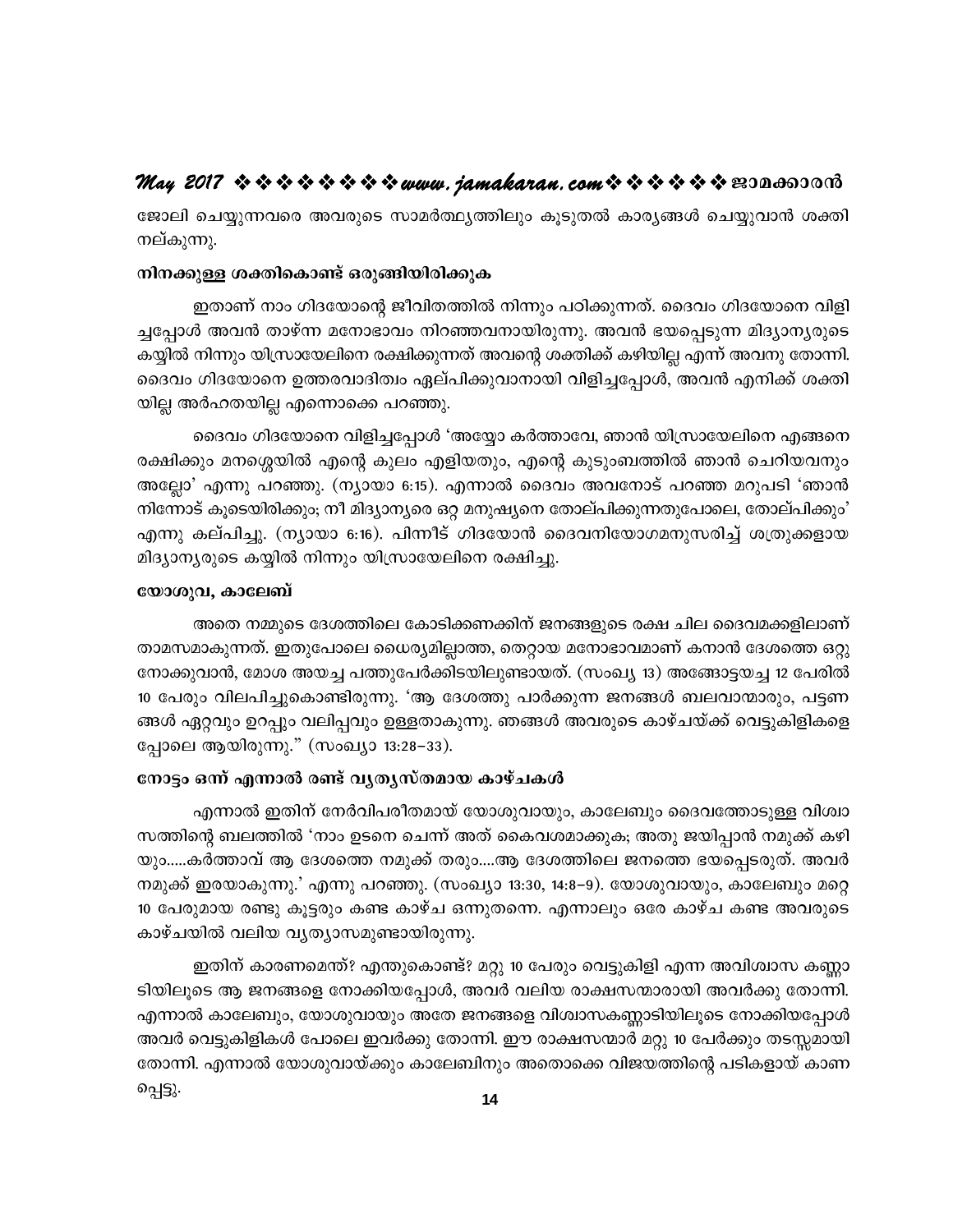ഇതാണ് വിശ്വാസകണ്ണുകൾക്കും അവിശ്വാസകണ്ണുകൾക്കുമുള്ള വൃത്യാസം. ഒരു വൃക്തി ഇങ്ങനെ പറയുന്നു: തടസ്സം എത്രമാത്രം വലുതായിരിക്കുന്നോ, അത്രയും ഉയരത്തിന് നമ്മുടെ മുമ്പോട്ടുള്ള ഏണിപ്പടിയും ഉയരും. ദൈവത്തിനോടുളള ഉറച്ച വിശ്വാസത്തോടെയും, ദൈവത്തി നുവേണ്ടിയും, പുതിയ രാജ്യങ്ങളെ സ്വന്തമാക്കുവാൻ ഒരുങ്ങുവിൻ.

#### പാറയേ, പാറയേ വഴി തുറന്നാലും

16–ാം നൂറ്റാണ്ടിന്റെ അവസാനത്തിൽ സുവിശേഷത്തിന്റെ വാതിൽ അടച്ചിട്ടിരുന്ന ചൈന യിൽ പോകുവാനായി 10 പ്രാവശ്യം ശ്രമിച്ചിട്ടും തോറ്റുപോയ രണ്ട് മിഷനറിമാർ ചൈനാദേശ ത്തിന്റെ അതിരുകളിൽ നിന്നുകൊണ്ട് അവരുടെ മുമ്പിലുള്ള വെള്ളത്തെയും, തടസ്സങ്ങളെയും, പാറകളെയും നോക്കി ചൈനാ ദേശത്ത് ഓർത്ത് 'ഓ...പാറയേ...ഓ...പാറയേ നീ എപ്പോഴാണ് വഴി തുറന്ന് തരുന്നത്.' എന്ന് പ്രാർത്ഥിച്ചു. ദൈവം അവരുടെ പ്രാർത്ഥനയ്ക്ക് വേഗം മറുപടികൊ ടുത്തു.

മോശയുടെ കാലങ്ങളിൽ ചെങ്കടലിൽ വഴിതെളിഞ്ഞതു പോലെതന്നെ ചൈനാദേശത്തി ലേക്ക് സുവിശേഷവേലയ്ക്ക് ആദ്യമായ പാത തെളിഞ്ഞു പീക്കിംഗ് നഗരത്തിൽ ഏകദേശം 300 പേരും 'ആൻ' എന്ന അടുത്തുള്ള ജില്ലയിൽ 2000 ൽ കൂടുതൽ പേരും ക്രിസ്തുവിന്റെ മക്കളായി മാറി. മോശയുടെ കാലങ്ങളിൽ പാറ തുറന്നു വെള്ളം വന്നതുപോലെ ഇവിടെയും ജീവജലമുള്ള നദികൾ ചൈന ദേശത്തിനുള്ളിൽ പാഞ്ഞു കയറുവാൻ തുടങ്ങി.

ഇതു വായിക്കുന്ന സഹോദരാ, സഹോദരിയെ നിങ്ങളും ഈ ലോകത്തിൽ ജീവിക്കുന്ന തുവരെ, ദൈവത്തിനു വേണ്ടിയും, ദൈവരാജ്യത്തിന്റെ വളർച്ചയ്ക്ക് വേണ്ടിയും പ്രവർത്തിപ്പാൻ ആഗ്രഹത്തോടെ പുറപ്പെടുവിൻ. നാം എത്രനാൾ ജീവിക്കുന്നു എന്നതല്ല പ്രധാനം നാം എങ്ങ നെയാണ് ജീവിക്കുന്നത് എന്നതാണ് ഏറ്റവും പ്രധാനം.

#### ഡേവിഡ് പ്രേയിനർട്

മിഷനറിയായി ജോലിചെയ്ത് ഡേവിഡ് പ്രേയിനർട് എന്ന സഹോദരൻ 29 വയസ്സുവരെ മാത്രമാണ് ഈ ലോകത്തിൽ ജീവിച്ചത്. എന്നാൽ അദ്ദേഹം 70 വയസ്സുള്ള മനുഷ്യൻ സാധിക്കു ന്നതിലും കൂടുതൽ കാര്യങ്ങൾ നേടിയെടുത്തു. നീ ഒരു രാജാവിന്റെ മകനാണെന്നും, നീ രാജകു മാരനുമാണ് എന്ന സത്യം ഇടയ്ക്കിടെ നിന്റെ മനസ്സിൽ നിർത്തി ഓർമ്മിച്ചുകൊണ്ടിരിക്കണം. ശേഷം നാം ദൈവത്തിന്റെ കൈയ്യിൽ, മുദ്രമോതിരം പോലെ അണിഞ്ഞിരിക്കുന്നത് സത്യമാണെ ങ്കിൽ, ആകാശത്തിനു താഴെയുള്ള സകല അധികാരവും നമുക്ക് സ്വന്തമാണ്. മനുഷ്യനെയോ, അവന്റെ ബലത്തെയോ, പ്രതീക്ഷിക്കാതെ മുഴുവനും ദൈവത്തോടു ചേർന്ന്, വിശ്വാസത്തോടെ നമ്മെക്കൊണ്ടു സാധിക്കുന്നതിലും കൂടുതൽ കാര്യങ്ങൾ ചെയ്യണമെന്നാഗ്രഹിച്ച്, പ്രാർത്ഥിച്ച് തീരുമാനമെടുക്കണം. പ്രവർത്തിക്കേണ്ടത് എത്രയും വേഗം വേണം എന്തെന്നാൽ അതു 'രാജാ വിന്റെ ജോലിയാകുന്നു.'

താഴെ കൊടുത്തിട്ടുള്ള ദൈവീക വാഗ്ദാനങ്ങളെ പ്രാർത്ഥനയോടെ കുടുതൽ ശ്രദ്ധയോടെ വായിച്ച് ഓർമ്മയിൽ വയ്ക്കണം. അവയെല്ലാം നീ പ്രവർത്തിക്കുവാനായി മുമ്പോട്ടു തള്ളുന്ന ശക്തിയായി മാറുന്നു. 'എന്നെ പിരിഞ്ഞു നിങ്ങൾക്ക് ഒന്നും ചെയ്യാൻ കഴിയില്ല' (യോഹ 15:5)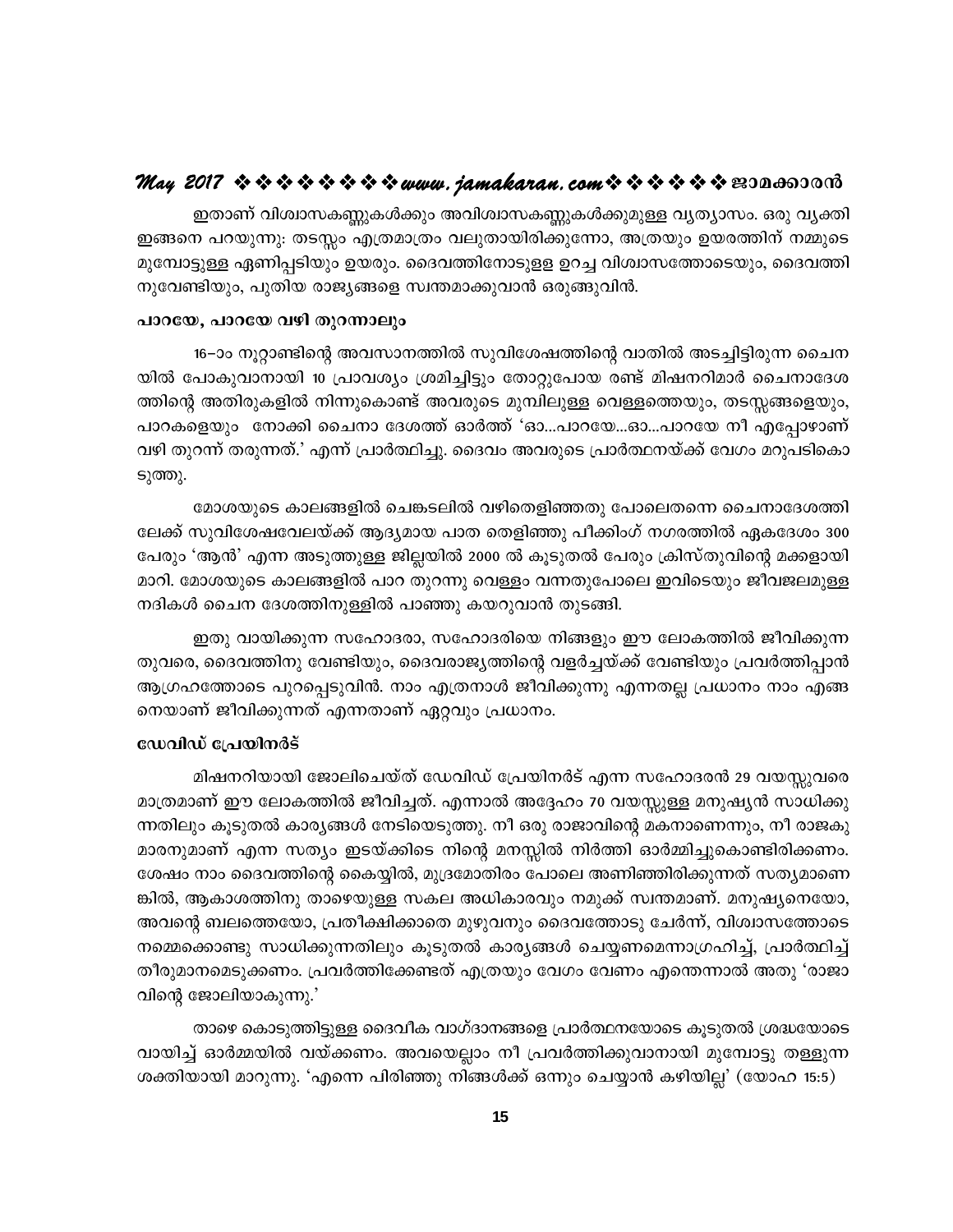## May 2017  $\Leftrightarrow \diamond \diamond \diamond \diamond \diamond \diamond \diamond \leadsto w$ ww.jamakaran.com  $\Leftrightarrow \diamond \diamond \diamond \diamond \diamond \diamond \diamond w$

'എന്നെ ശക്തനാക്കുന്നവൻ മുഖാന്തരം ഞാൻ സകലത്തിനും മതിയാകുന്നു' (ഫിലി 4:13).

'നിങ്ങൾ എന്റെ നാമത്തിൽ എന്നോട് അപേക്ഷിക്കുന്നത് ഒക്കെയും ഞാൻ ചെയ്തുതരും' 

'ആമെൻ ആമെൻ ഞാൻ നിങ്ങളോടു പറയുന്നു; ഞാൻ ചെയ്യുന്ന പ്രവൃത്തി എന്നിൽ വിശ്വസിക്കുന്നവനും ചെയ്യും. ഞാൻ പിതാവിന്റെ അടുക്കൽ പോകുന്നതുകൊണ്ട് അതിൽ വലി യതും അവൻ ചെയ്യും' (യോഹ 14:12).

'നിങ്ങൾക്ക് കടുകുമണിയോളം വിശ്വാസമുണ്ടെങ്കിൽ ഈ മലയോടു ഇവിടെ നിന്നും അങ്ങോട്ടു നീങ്ങുക എന്നു പറഞ്ഞാൽ അതു നീങ്ങും. നിങ്ങൾക്ക് ഒന്നും അസാദ്ധ്യമാകയില്ല' (മ ത്തായി 17:21).

'ദൈവത്തിന് ഒരു കാര്യവും അസാദ്ധ്യമല്ലല്ലോ' എന്നു പറഞ്ഞു (ലൂക്കൊ 1:37).

നിനക്ക് കടന്നുപോകാൻ സാധിക്കാത്ത പുഴകളേ ഇല്ല. നിനക്ക് കടന്നുവരാൻ സാധി ക്കാത്ത തടസ്സങ്ങൾ ഇല്ലേ ഇല്ല. നിനക്ക് തകർക്കാൻ സാധിക്കാത്ത മലകളില്ല. മനുഷ്യന്റെ അസാ ധാരണമായ പ്രവൃത്തികൾ ദൈവത്തിന് സാധാരണ പ്രവൃത്തികളാണ്.

## പ്രത്യേക ശ്രദ്ധയ്ക്ക്

 $\Box$  ഞങ്ങളുമായി ഫോണിൽ ബന്ധപ്പെടാനാകാത്തവർ കത്തുകളിലൂടെ, നിങ്ങ ളുടെ പ്രാർത്ഥനാ വിഷയങ്ങൾ അയക്കാവുന്നതാണ്.

 $\Box$  ഇ–മെയിൽ എഴുതുമ്പോൾ മുഴുവിലാസവും, ഫോൺ നമ്പരും വയ്ക്കാൻ മറക്കരുത്. കത്തിലൂടെ മറുപടി എഴുതാൻ അത്സ സഹായമായിരിക്കും. ആഴ്ചയിൽ രണ്ട് ദിവസം മാത്രം ഭവനത്തിലുള്ളതിനാൽ എന്റെ യാത്രയ്ക്കിടയിൽ മറുപടികൾ എഴുതും. അതിന് മുഴുവിലാസം ആവശ്യമെന്ന് ഒരിക്കൽ കൂടെ ഓർമ്മിപ്പിക്കുന്നു.

## കൂട്ടായ്മകൾ

ചില വായനക്കാർ കാവൽക്കാരൻ മാസികയ്ക്കായി കുട്ടായ്മ അയച്ചു. മാസിക വന്നില്ല എന്ന് എഴുതുന്നു. MO ൽ കൂട്ടായ്മ അയക്കുമ്പോൾ എന്തിനുവേണ്ടി അയക്കുന്നു എന്നെഴുതാൻ കഴിയില്ല. ഞങ്ങൾക്കും അറിയാൻ നിവൃത്തിയില്ല. അതിനാൽ കൂട്ടായ്മ അയച്ച ഉടൻ നിങ്ങളുടെ മുഴുവൻ വിലാസവും ഫോൺ നമ്പരും വച്ച് കത്തെഴുതുക. പുതിയ വരിക്കാരനാണെങ്കിൽ പുതിയ വരിക്കാരൻ

കത്തുകളെഴുതുമ്പോൾ പൂർണ്ണ വിലാസവും കമ്പ്യൂട്ടർ സീരിയൽ നമ്പരും എഴുതാൻ മറക്കരുതേ.

(കാവൽക്കാരൻ മാസികയ്ക്ക് വരിസംഖ്യ ഇല്ല)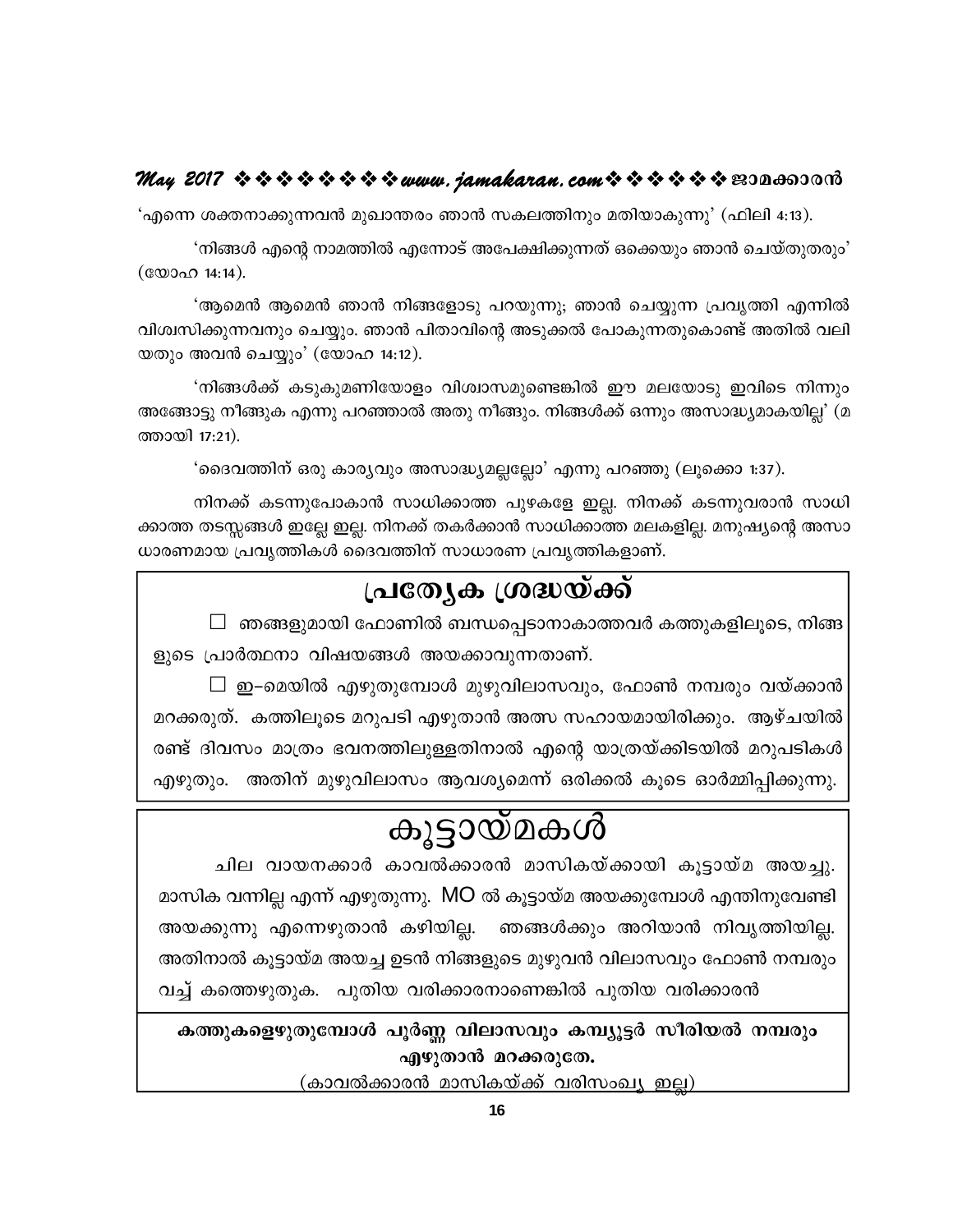## സ്ത്രീപുരുഷബന്ധം ബൈബിളിൽ

സ്ത്രീപുരുഷബന്ധം ബൈബിളിൽ പരിഗണിക്കപ്പെടുന്നത് സൃഷ്ടി, വീണ്ടെടുപ്പ് എന്നീ അടിസ്ഥാനങ്ങളിലാണ്. ഉല്പത്തി 2:18 ൽ ദൈവം പറഞ്ഞു : "മനുഷ്യൻ ഏകനായിരിക്കുന്നത് നന്നല്ല; ഞാൻ അവന്നു തക്കതായൊരു തുണ ഉണ്ടാക്കിക്കൊടുക്കും." <mark>തന്റെ സൃഷ്ടിയിൽ നന്ന</mark> ല്ലെന്നു ദൈവം ആദ്യം കണ്ടത് മനുഷ്യൻ ഏകനായിരിക്കുന്നതാണ്. പുരുഷൻ തന്നിൽ തന്നെ പൂർണ്ണനല്ലെന്നും സ്ത്രീയിലൂടെയാണ് പൂർത്തീകരണത്തിലെത്തുന്നതെന്നും ഉള്ള ധ്വനി ഈ പ്രസ്താവനയിലുണ്ട്.

ആദാമിന്റെ വാരിയെല്ലിൽ നിന്ന് ഹവ്വാ സൃഷ്ടിക്കപ്പെട്ടുവെന്നത് ഉല്പത്തി 2:21 സ്ത്രീയും പുരുഷനും ഒരു ഏകകമാണെന്ന ഘടനാപരമായ സ്വഭാവത്തെ നിർദ്ദേശിക്കുന്നു. മനുഷ്യവർഗ്ഗം മുഴുവനും പരസ്പരം ബന്ധപ്പെട്ടതാണെന്ന വസ്തുതയും ഇതിൽ വെളിവാകുന്നു. മറ്റു സൃഷ്ടി കളെ സംബന്ധിച്ചിടത്തോളം സൃഷ്ടിപ്പിനുശേഷം അവ നല്ലതാണെന്ന ദൈവത്തിന്റെ അംഗീകാ രമൊഴി രേഖപ്പെടുത്തുന്നതായി നാം കാണുന്നു. എന്നാൽ മനുഷ്യനെ സൃഷ്ടിച്ചതിനുശേഷം മാത്രമാണ് നല്ലതല്ലെന്ന ദൈവത്തിന്റെ നിഷേധാത്മകമായ വിധിയെ നാം കാണുന്നത്. "മനു ഷ്യൻ ഏകനായിരിക്കുന്നത് നന്നല്ല." ഉല്പത്തി 2:18. ഏകനായിരിക്കുന്ന ആദാം മനുഷ്യസൃഷ്ടി യുടെ പൂർത്തീകരണത്തിൽ ഇനിയും എത്തിയിട്ടില്ല. തന്മൂലം ഒരു തുണയായി സ്ത്രീ സൃഷ്ടിക്ക പ്പെട്ടു. കാട്ടുമൃഗങ്ങളിലും കന്നുകാലികളിലും മറ്റൊരു സൃഷ്ടിയിലും തന്നെ മനുഷൃനു തക്കതാ യൊരു തുണ ഇല്ലായിരുന്നു. ഉല്പത്തി 2:20. തനിക്കുവേണ്ടി ഒരു സ്ത്രീ സൃഷ്ടിക്കപ്പെട്ടപ്പോൾ അവൻ വിളിച്ചുപറയുകയാണ് "ഇവൾ അപ്പോൾ എന്റെ അസ്ഥിയിൽ നിന്ന് അസ്ഥിയും എന്റെ മാംസത്തിൽ നിന്നു മാംസവും ആകുന്നു." ഉല്പത്തി 2:23. തന്മൂലം അവൾക്ക് തന്റെ തന്നെ പേര് ഇഷ്ഷാഹ് (എബ്രായ) (നാരി) ആദാം നൽകി. ഇങ്ങനെ സ്ത്രീപുരുഷന്മാർക്കു തമ്മിലുള്ള ആശ്ര യവിധേയ ഭാവങ്ങളെ വ്യക്തമായി ഈ വൃത്താന്തം വെളിപ്പെടുത്തുന്നു. ഈ ബന്ധം കൂട്ടായി പ്രവർത്തിക്കുക എന്നു പ്രവർത്തനരംഗത്തു മാത്രമല്ല ജൈവശാസ്ത്രപരവും ശാരീരികവുമായ എല്ലാ തലങ്ങളിലും വ്യാപിച്ചു നില്ക്കുകയാണ്. മനുഷ്യന് ദൈവത്തോടും സഹമനുഷ്യരോടു മുള്ള ബന്ധത്തെ ഇവിടെ അനാവരണം ചെയ്യുന്നു. ഈ രണ്ടു ബന്ധമാണ് മനുഷ്യവർഗ്ഗത്തിനു ള്ളത്. നിന്റെ ദൈവമായ കർത്താവിനെ നീ പൂർണ്ണഹൃദയത്തോടും പൂർണ്ണാത്മാവോടും പൂർണ്ണശ ക്തിയോടും പൂർണ്ണമനസ്സോടും കൂടെ സ്നേഹിക്കേണം എന്നും കൂട്ടുകാരനെ നിന്നെപ്പോലെ തന്നെ സ്നേഹിക്കേണം എന്നും (ലൂക്കൊ 10:27) യേശു കല്പിച്ചത് ഇതിന്റെ വെളിച്ചത്തിൽ മന സ്കിലാക്കേണ്ടതാണ്.

മനുഷ്യൻ സൃഷ്ടിക്കപ്പെട്ടത് ദൈവത്തിന്റെ സാദൃശ്യത്തിൽ (ഇമാഗോ ദേയ്) ആണ്. ഉല്പത്തി 1:26–28 ലെ വിവരണത്തിൽ സ്ത്രീപുരുഷന്മാർക്കു തമ്മിൽ എന്തെങ്കിലും പദവി വൃത്യാ സമുള്ളതായി നാം കാണുന്നില്ല. 27–ാം വാകൃത്തിൽ പ്രസ്താവിച്ചിട്ടുള്ള സൃഷ്ടിപ്പിനെ സംബ ന്ധിച്ച മൂന്നുപരാമർശങ്ങളിലും ഒരു വൃത്യാസവും സൂചിതമല്ല. പുരുഷനും സ്ത്രീയും സ്രഷ്ടാ വിനു തൊട്ടടുത്താണ്. അതിലും ഉപരിയായി ഭൂമിയെ അടക്കിവാഴുവാനുള്ള കല്പനയും അനു ഗ്രഹവും രണ്ടുപേർക്കും ഒരുമിച്ചാണ് നല്കുന്നത്. ഉല്പത്തി 1:28. ദൈവം അവരെ അനുഗ്രഹിച്ചു എന്നാണ് നാം അവിടെ വായിക്കുന്നത് ഉല്പത്തി 2:7 ലും സ്ത്രീക്കും പുരുഷനും തമ്മിലുള്ള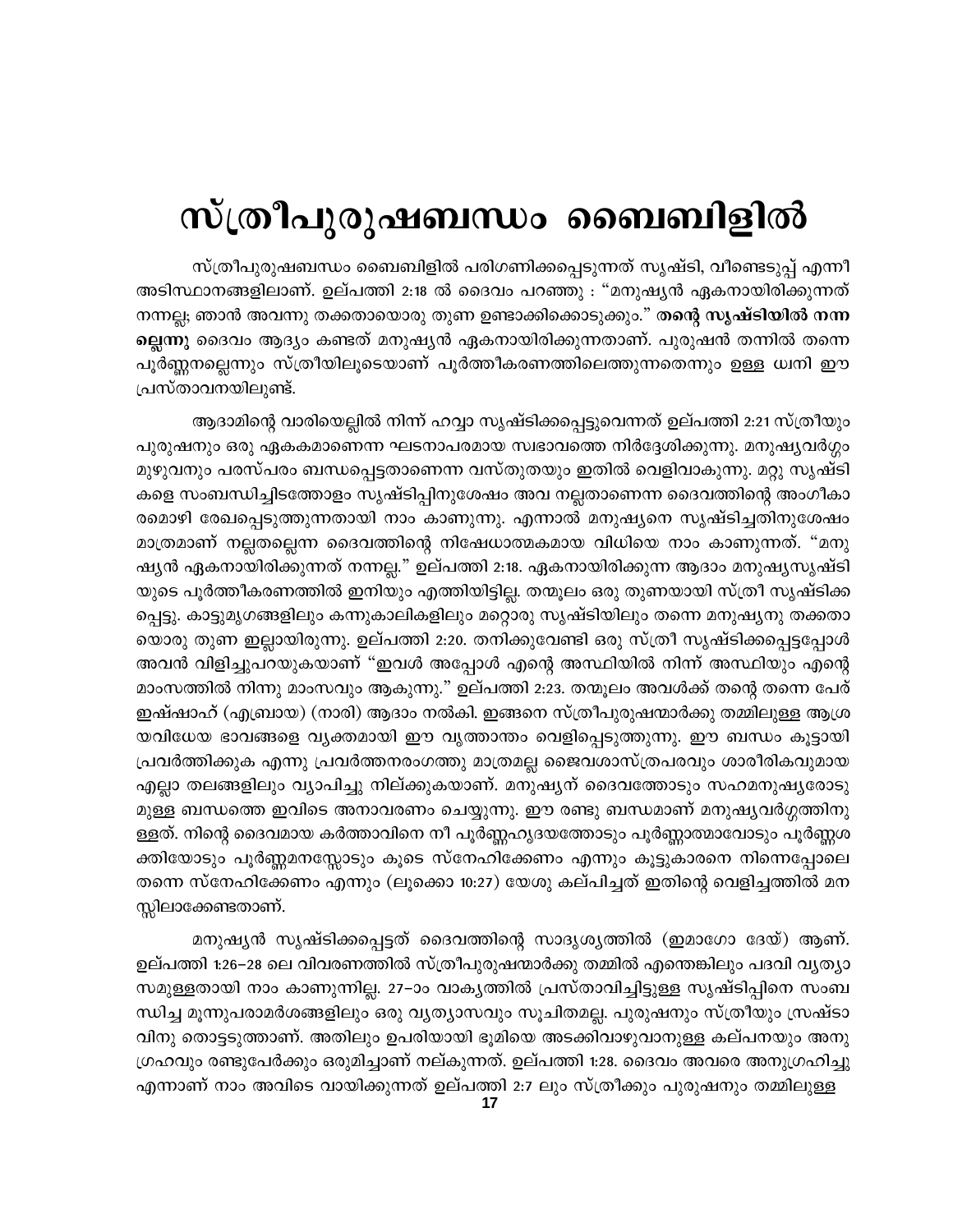പങ്കാളിത്തം വ്യക്തമാണ്. എന്നാൽ പാപത്തിൽ വീണതോടുകൂടി ഈ അവസ്ഥയ്ക്കു വ്യതി യാനം സംഭവിച്ചു. പുരുഷന് അധീശത്വം അതോടുകൂടി ലഭിച്ചു. അവൻ നിന്നെ ഭരിക്കും ഉല്പത്തി 3:16. ഇത് ഒരു കല്പനയെന്ന നിലയിലല്ല ഭാഗികമായ ശാപം എന്ന നിലയിലാണെന്നു തുടർന്നുള്ള വാകൃഭാഗം വെളിപ്പെടുത്തുന്നു; "നീ വേദനയോടെ മക്കളെ പ്രവസിക്കും." പുരുഷനും സമാന മായ ശാപത്തിനു വിധേയനായി. "നിന്റെ ആയുഷ്കാലമൊക്കെയും നീ കഷ്ടതയോടെ അതിൽ നിന്നു അഹോവൃത്തി കഴിക്കും. മുള്ളും പറക്കാരയും നിനക്ക് അതിൽ നിന്നു മുളക്കും....മു ഖത്തെ വിയർപ്പോടെ നീ ഉപജീവനം കഴിക്കും" ഉല്പത്തി 3:17–19. നിന്നെ ഭരിക്കും എന്നുളളത് വിധായകമായ കല്പനയല്ല മറിച്ചു നിന്റെ ആഗ്രഹം നിന്റെ ഭർത്താവിനോടു ആകും എന്നതിന്റെ പരിണി തഫലം മാത്രമാണ്. ഒരു അസ്ഥിയും ഒരു മാംസവുമായിരിക്കുക എന്ന അടിസ്ഥാനപര മായ ഐക്യത്തെ ഉല്പത്തി 2:27 പാപം നശിപ്പിച്ചു. ഇതാണ് സ്ത്രീപുരുഷന്മാർ തമ്മിലുള്ള ദ്വന്ദ്വ ഭാവത്തിനും വൈരുദ്ധ്യത്തിനും കാരണമായി ഭവിച്ചത്. ഒരു പങ്കാളി മറ്റേ പങ്കാളിയെ കുറ്റം പറയു കയാണ്. "എന്നോടുകൂടെ ഇരിപ്പാൻ നീ തന്നിട്ടുള്ള സ്ത്രീ വൃക്ഷഫലം തന്നു; ഞാൻ തിന്നു കയും ചെയ്തു" ഉല്പത്തി 3:12. ഈ വൈരുദ്ധ്യം സൃഷ്ടിയുടെ ക്രമത്തിൽ ഉണ്ടായിരുന്നതല്ല. മനുഷ്യന്റെ വീഴ്ചയോടുകൂടി (വീഴ്ചയ്ക്കു ശേഷം) സൃഷ്ടിയിലെ ക്രമത്തിനു സംഭവിച്ച തകർച്ച യുടെ ഫലമാണ്.

സുവിശേഷങ്ങളിൽ നാം വായിക്കുന്നതു യേശു സ്ത്രീകളോടു ഒരു സഹവൃക്തി അഥവാ സഹോദരി എന്ന നിലയിൽ പെരുമാറി എന്നാണ്. ദൈവസൃഷ്ടിയിൽ സ്ത്രീ എങ്ങനെയായിരു ന്നുവോ അതേ നിലയിൽ ക്രിസ്തു അവളോടു ഇടപെടുകയായിരുന്നു. യെഹുദമതത്തിലും യവ നലോകത്തിലും എന്നുവേണ്ട മറ്റെല്ലാ ഇടത്തും നാം കാണുന്നത് സ്ത്രീകളെ നിന്ദ്യമായി കരുതി യിരുന്നതാണ്. യേശുവിന്റെ മനോഭാവം ഇതിനെതിരെയുളള എതിർപ്പിന്റേതായിരുന്നു. യെഹൂദമ തത്തിൽ ഒരു നല്ല സ്ത്രീയെക്കുറിച്ചുള്ള ചില ഒറ്റപ്പെട്ട പ്രസ്താവനകൾ ഉണ്ടായിരുന്നെങ്കിലും ദൈവത്തിനു മുമ്പാകെ സ്ത്രീക്കു പുരുഷനു തുല്യമായ പദവി ഉണ്ടായിരുന്നുവെന്നു പറഞ്ഞിരു ന്നുവെങ്കിൽ തന്നെയും പൊതുവെയുള്ള മനോഭാവം മറിച്ചായിരുന്നു. സ്ത്രീകളെ അവർ പൊതുവെ കരുതിയിരുന്നതു ആർത്തിയോടെ ഭക്ഷിക്കുന്നവരും അലസകളും അസൂയാലുക്കളും ചപലകളും എന്നായിരുന്നു. ആൺകുട്ടികളെ പ്രസവിക്കുന്ന സ്ത്രീകളെ അനുഗ്രഹീതകളായും പെൺകുട്ടി കളെ പ്രസവിക്കുന്ന സ്ത്രീകളെ ശപ്തകളായും കരുതിയിരുന്നു. ആൺകുഞ്ഞിനെ പ്രസവിക്കുന്ന സ്ത്രീ ഏഴു ദിവസം അശുദ്ധയായിരുന്നാൽ മതിയെങ്കിൽ പെൺകുഞ്ഞിനെ പ്രസവിക്കുന്ന സ്ത്രീ രണ്ടു ആഴ്ചവട്ടം അശുദ്ധയായിരിക്കേണ്ടതാണ്. ലേല്യ 12:1–5. കടം വീട്ടുന്നതിന് പിതാവിന് മകളെ ദാസിക്കായി വില്ക്കുമായിരുന്നു. (പുറ 2:17, നെഹ 5:5). ഇതിന്റെ വെളിച്ചത്തിൽ വേണം യേശു വിനു സ്ത്രീകളോടുള്ള മനോഭാവത്തെ നാം മനസ്സിലാക്കേണ്ടത്. യേശു സ്ത്രീകളോടു സംസാ രിച്ചു എന്നതുതന്നെ അന്നത്തെ കാലത്തെ തന്റെ സമുദായത്തിന്റെ ലിഖിതവും അലിഖിതവുമായ നിയമങ്ങളെ ലംഘിക്കുകയായിരുന്നു. കനാനൃസ്ത്രീയുടെ മകളെ യേശു സൗഖ്യമാക്കി. മത്തായി 15:21, മർക്കൊസ് 7:27. പത്രൊസിന്റെ അമ്മാവിയമ്മയെയും മത്തായി 8:14, മഗ്ദലനമറിയെയും ലൂക്കൊസ് 8:2 സൗഖ്യമാക്കി. നയീനിലെ വിധവയോടുള്ള അനുകമ്പ നിമിത്തം അവളുടെ മകനെ ഉയിർപ്പിച്ചു ലൂക്കൊ 7:11. യായീറോസിന്റെ മകളെയും കർത്താവ് ഉയിർപ്പിക്കുകയുണ്ടായി. ലൂക്കൊ 9:18. അന്നു മതാനുഷ്ഠാനങ്ങളിൽ നിന്നു സ്ത്രീകൾ പരിപൂർണ്ണമായും ഒഴിവാക്കപ്പെട്ടിരുന്നു.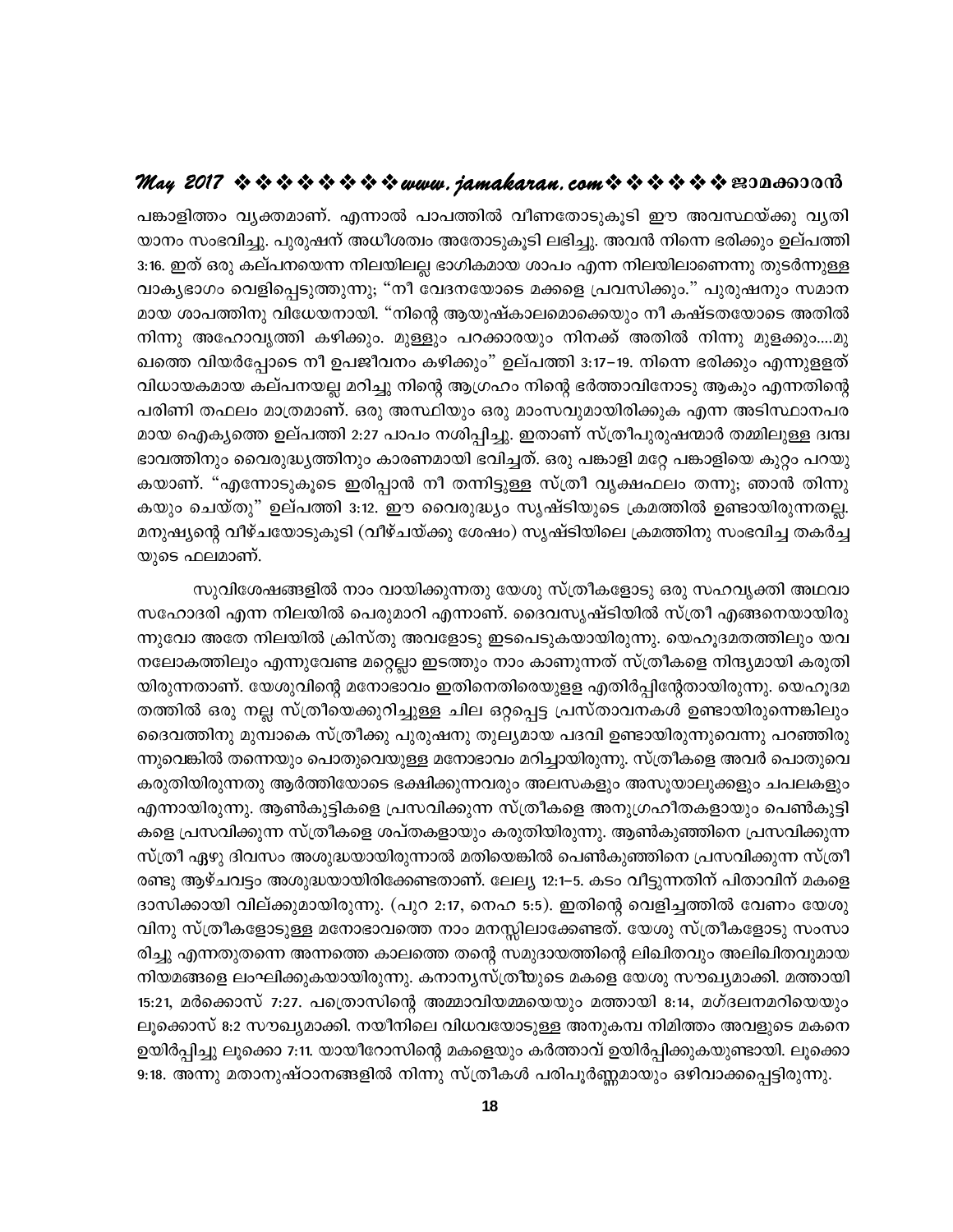യെരുശലേം തല്മൂദ് (യഹൂദറബ്ബികളുടെ പഠിപ്പിക്കൽ) പറയുകയാണ് സ്ത്രീയെ പഠിപ്പിക്കുന്നതി നെക്കാളും തോറയെ (ന്യായപ്രമാണത്തെ) ചുടുകയാണ് നല്ലത്. മാത്രവുമല്ല, യെഹൂദന്മാരുടെ സിനഗോഗുകളിൽ സ്ത്രീകൾ മറയ്ക്കു പിന്നിലായിരുന്നു ഇരിക്കേണ്ടിയിരുന്നത്. ഈ പശ്ചാത്ത ലത്തിൽ ഒരുവനു ചിന്തിക്കുവാൻ പോലും കഴിയാത്തതാണ് യേശുവിന്റെ ക്രൂശിനരികെ സ്ത്രീകൾ നിന്ന വൃത്താന്തവും മത്തായി 27:55, മർക്കൊസ് 15:40, ലൂക്കൊസ് 23:49, യോഹന്നാൻ 19:25) ഉയിർത്തെഴുന്നേല്പ്പിന്റെ സാക്ഷികളുടെ പട്ടികയിൽ സ്ത്രീകൾ ഉൾപ്പെടുന്നതും മത്തായി 28:1, മർക്കൊസ് 16:1, ലൂക്കൊ 24:10, യോഹന്നാൻ 20:1. വിവാഹമോചനത്തെ കർത്താവ് കർശനമായി നിഷേധിച്ചു. വൃഭിചാരത്തിൽ പിടിച്ച സ്ത്രീക്കു യേശു മാപ്പു നൽകി. നിന്ദ്യരായി കരുതപ്പെട്ടി രുന്ന പാപിയായ സ്ത്രീയപ്പോലും കർത്താവ് അനുഗ്രഹിച്ചു. ലൂക്കൊസ് 7:36. ഇവിടെയെല്ലാം ദൈവസന്നിധിയിൽ സ്ത്രീക്കും പുരുഷനും തുല്യമായ സ്ഥാനത്തെ കർത്താവ് അംഗീകരിക്കു കയും സ്ത്രീപുരുഷബന്ധത്തിന്റെ ദൃഢതയെ ഉറപ്പിക്കുകയുമായിരുന്നു.

ബൈബിളിൽ സ്ത്രീകൾ നേതൃസ്ഥാനങ്ങളിൽ വന്നിട്ടുണ്ട്. യായേലും ഒരുകണക്കിനു ദലീലയും ശത്രുക്കളെ കുരുക്കിലാക്കിയ ദേശത്തിന്റെ രക്ഷകരാണ്. ന്യായാ 5:24–27, 16:4–21. ദബോര ഒരു ന്യായാധിപയായിത്തീർന്നു. രാജ്ഞിയായ എസ്ഥേറിന്റെ ആത്മീയ നേതൃത്വത്തെ പ്രജകൾ അംഗീകരിച്ചിരുന്നു. തെക്കോവയിലെ ബുദ്ധിമതിയായ സ്ത്രീയും 2 ശമുവേൽ 20:14–22 രാഷ്ട്രീ യവും ആത്മീയവുമായ ഉപദേശം നൽകി. പ്രവാചകനായ യിരെമ്യാവ് പ്രവചിച്ചു. "യഹോവ ദേശത്തു ഒരു പുതുമ സൃഷ്ടിക്കുന്നു. സ്ത്രീ പുരുഷനെ ചുറ്റുപരിപാലിക്കും." യിരെ 31:22. ഇതൊ രുപക്ഷേ സർപ്പത്തിൽ നിന്നു ക്രിസ്തു എന്ന കുഞ്ഞിനെ ചുറ്റി പരിപാലിക്കുന്ന സ്ത്രീയെയായി രിക്കാം സൂചിപ്പിക്കുന്നത്. വെളിപ്പാട് 12.

1 കൊരി 11:3 ൽ പൗലൊസ് എഴുതി "ഏത് പുരുഷന്റെയും തല ക്രിസ്തു, സ്ത്രീയുടെ തല പുരുഷൻ, ക്രിസ്തുവിന്റെ തല ദൈവം എന്നു നിങ്ങൾ അറിയേണം എന്നു ഞാൻ ആഗ്രഹിക്കു ന്നു." തല എന്നത് ഉല്പത്തി സ്ഥാനം എന്ന അർത്ഥത്തിൽ മനസ്സിലാക്കണം എന്നും അധികാ രത്തെ സൂചിപ്പിക്കുക അല്ല എന്നും ചില പണ്ഡിതന്മാർ വാദിക്കുന്നുണ്ട്. എന്നാൽ ഇവിടെ അപ്പൊ സ്തലൻ അധികാരവിധേയഭാവങ്ങളെ സൂചിപ്പിക്കുകയാണെന്ന് 7 മുതൽ 9 വരെയുള്ള വാകൃ ങ്ങൾ വെളിപ്പെടുത്തുന്നു. "പുരുഷൻ ദൈവത്തിന്റെ പ്രതിമയും തേജസ്സും ആകയാൽ മൂടുപടം ഇടേണ്ടതല്ല. സ്ത്രീയോ പുരുഷന്റെ തേജസ്സ് ആകുന്നു. പുരുഷൻ സ്ത്രീയിൽ നിന്നല്ലല്ലോ, സ്ത്രീ പുരുഷനിൽ നിന്നത്രേ ഉണ്ടായത്. പുരുഷൻ സ്ത്രീക്കായിട്ടല്ല, സ്ത്രീ പുരുഷനായിട്ടല്ലോ സൃഷ്ടി ക്കപ്പെട്ടത്." 1 കൊരി 11:7–9. തന്റെ താഴ്ചയിൽ നിന്നു ഉയർത്തപ്പെട്ട കർത്താവിന് സദൃശമാണ് സ്ത്രീയുടെ ഈ വിധേയത്വം. ക്രിസ്തീയവിവാഹത്തെ സംബന്ധിച്ചിടത്തോളം സ്ത്രീക്കു പുരു ഷനോടുള്ള വിധേയത്വം അവൾക്കുള്ള ഉന്നമനത്തെ കാണിക്കുകയാണ്. താഴ്മയുള്ളവരെയാണ് കർത്താവ് ഉയർത്തുന്നത്. ലൂക്കൊസ് 1:47, 48, 52, 53. സ്ത്രീക്കു മീതെ ഉയർത്തപ്പെടുകയും ചെയ്യും. മത്താ 23:11, 22. ക്രിസ്തുവിനോടുകൂടെ കഷ്ടം അനുഭവിക്കുന്ന വിശ്വാസികൾ അവനോടൊപ്പം വാഴുന്നതുപോലെ 2 തിമൊ 2:12, വെളി 20:6 ഭർത്താവിനോടൊപ്പം കഷ്ടത അനുഭവിക്കുന്ന ഭാര്യ അവനോടൊപ്പം വാഴും. പുരുഷൻ സ്ത്രീയുടെ തലയെന്ന് പറയുന്നതു സ്ത്രീയുടെ പരിപാല കൻ എന്ന അർത്ഥത്തിലാണ്. ഭാര്യമാരേ, കർത്താവിനു എന്നപോലെ സ്വന്തഭർത്താക്കന്മാർക്ക് കീഴടങ്ങുവിൻ. എഫെ 5:22 എന്നതിലെ കർത്താവിന് എന്നപോലെ എന്നതിന്റെ ആശയം കർത്താ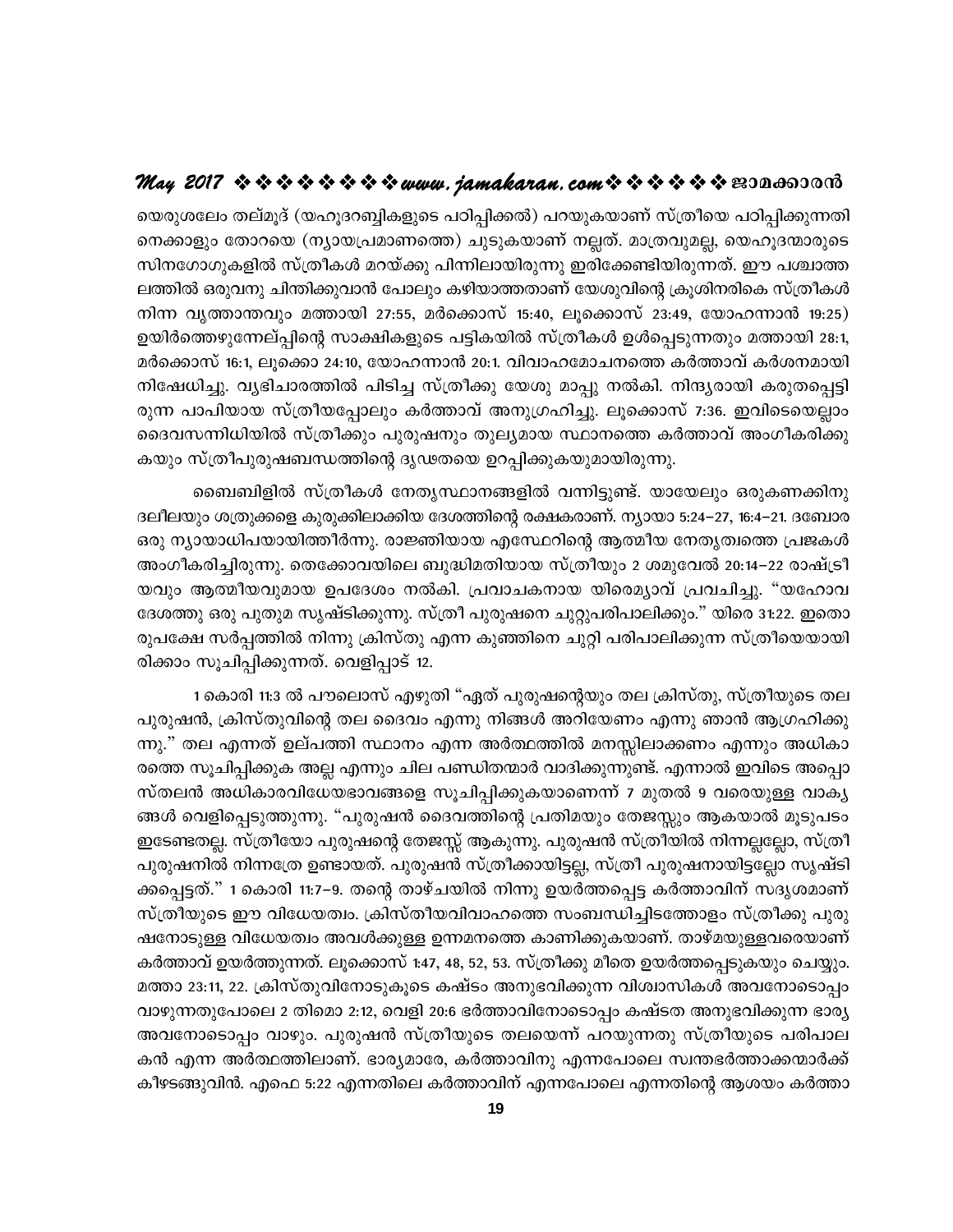വിൽ ഉചിതമാകുംവണ്ണം കൊലൊ 3:18 എന്നത്രേ. ഇവിടെയും നിഴലിക്കുന്ന പ്രധാനകാര്യം സ്ത്രീയുടെ വിധേയത്വം പ്രധാനമായും പ്രഥമമായും കർത്താവിനോടാണ്; രണ്ടാമത് മാത്രമേ പുരുഷനോടാകുന്നുള്ളൂ. ഇതിൽ മറ്റൊരു കാര്യം കൂടെ ധ്വനിക്കുന്നത് വിധേയത്വം പരസ്പര മാണ് എന്നതത്രേ. "ക്രിസ്തുവിന്റെ ഭയത്തിൽ അന്യോന്യം കീഴ്പ്പെട്ടിരിപ്പിൻ. എഫെ 5:21. ഈ വിധേയത്വത്തിൽ തന്റെ ഭാര്യയ്ക്കുവേണ്ടി സ്വന്തം താൽപ്പര്യങ്ങളും അഭിലാഷങ്ങളും സ്വമന സ്സാലെ തൃജിക്കുവാൻ ഭർത്താവ് ഒരുങ്ങിയിരിക്കേണ്ടതാണ്. ക്രിസ്തു സഭയ്ക്കുവേണ്ടി തന്റെ ജീവൻ നൽകി സ്നേഹിച്ചതുപോലെ ഭാര്യയ്ക്കുവേണ്ടി ജീവൻപോലും നൽകാൻ ഭർത്താവ് ബാധൃസ്ഥനാണ് എഫെ 5:25.

ദൈവികത്രിത്വത്തിൽ ക്രിസ്തുവും പിതാവായ പരിശുദ്ധാത്മാ സമസ്ഥാനീയരാണ്. എന്നാൽ വീണ്ടെടുപ്പിന്റെ വേല പൂർത്തീകരിക്കുന്നതിനായി ക്രിസ്തുവും പരിശുദ്ധാത്മാവും സ്വേച്ഛയാ പിതാവാം ദൈവത്തിനു വിധേയതപ്പെടുകയായിരുന്നു. ഇതേ വിധത്തിൽ ഒരു ക്രി സ്തീയകുടുംബത്തിലെ ഭാര്യ ഭർത്താവിന്റെ ഹിതത്തിനു സ്വമനസ്സാലെ കീഴ്പ്പെടുവാൻ വിളിക്ക പ്പെട്ടവളാണ്. ഇതു കുടുംബബന്ധങ്ങളുടെ സമത പരിപാലിക്കപ്പെടുവാൻ അത്യന്താപേക്ഷിതമാ ണ്. ഇമ്മാതിരി വിധേയത്വം ഭർത്താവിൽ തെറ്റോ കുറ്റമോ ഉണ്ടെങ്കിൽ ചൂണ്ടിക്കാണിക്കുന്നതിൽ നിന്നും ഒഴിവാക്കപ്പെടുന്നില്ല. തെറ്റിലേക്കു വഴുതിവീഴുന്ന ഭർത്താക്കന്മാരെ തിരുത്തേണ്ട ചുമ തല ഭാര്യയ്ക്കുണ്ട്. സാറ അബ്രഹാമിനെ കുറ്റപ്പെടുത്തുന്നതു നോക്കൂ; ഉൽപ്പത്തി 16:5. തന്റെ ഭർത്താവിനെ കുഞ്ഞിനുവേണ്ടി ദാസിയുടെ അടുക്കൽ അയച്ചത് സാറയായിരുന്നു. ഉൽപ്പത്തി 16:2. അബ്രഹാമിനു തന്റെ വിളിയനുസരിച്ച് പ്രവർത്തിക്കുന്നതിനു അചഞ്ചലമായ സഹായമായി രുന്നു സാറ. അബ്രഹാം അബീമേലക്കിന് സാറയെ തന്റെ സഹോദരിയായി മനസ്സിലാക്കിക്കൊടു ത്തപ്പോഴും അതിന്റെ ദുഷ്ഫലങ്ങൾ അനുഭവിക്കുന്നതിനു സാറ സ്വയം വിധേയപ്പെട്ടു.

1 കൊരിന്ത്യർ 11:12–16 ൽ പൗലൊസ് ആരാധനസമയത്തു സ്ത്രീ മുടുപടം ഇടേണ്ടതാ ണെന്നു പറയുന്നു. അപ്പൊസ്തലാധികാരത്തെ വെല്ലുവിളിച്ച കലഹക്കാരി സംസ്ക്കാരമുള്ള സ്ത്രീകൾ കൊരിന്ത് സഭയിലുണ്ടായിരുന്നു. കൂട്ടായ്മകൾക്കു ക്രമം ആവശ്യമാണല്ലോ. പൗലൊ സിന്റെ അഭിപ്രായത്തിൽ മൂടുപടം ഇടുന്നതിനെ എതിർക്കുന്ന സ്ത്രീകൾ തങ്ങളുടെ സ്ത്രീത്വത്തെ നിഷേധിക്കുകയാണ്. കൊരിന്തിൽ വേശ്യാസ്ത്രീകൾ തെരുവിലൂടെ മൂടുപടമില്ലാതെയായിരുന്നു സഞ്ചരിച്ചിരുന്നത്. അതുപോലെ അവമതിക്കപ്പെടുവാൻ ഇടയാകാതെ കൂലിനസ്ത്രീകളായി തന്നെ, സ്ത്രീകളെന്ന തങ്ങളുടെ തനിമയെ സംരക്ഷിക്കുന്നതിനാണ് അപ്പൊസ്തലൻ ഉപദേശിച്ചത്. പൗലൊസ് അപ്പൊസ്തലൻ ഇന്നു കൂട്ടായ്മകളിൽ വരുകയാണെങ്കിൽ സ്ത്രീകളോടു പുരുഷ വേഷം ധരിക്കാതെ മാന്യമായ രീതിയിൽ സ്ത്രീകളുടെ വേഷം ധരിക്കുവാൻ ഉദ്ബോധിപ്പിക്കുമാ യിരുന്നു.

ക്രിസ്തീയ സ്വാതന്ത്ര്യത്തിന്റെ പ്രമാണരേഖയാണ് "അതിൽ യെഹൂദനും യവനനും എന്നി ല്ല, ദാസനും സ്വതന്ത്ര്യനും എന്നില്ല, ആണും പെണ്ണും എന്നുമില്ല; നിങ്ങളെല്ലാവരും ക്രിസ്തുയേ ശുവിൽ ഒന്നത്രേ:" ഗലാ 3:28. ഇവിടെ ഉല്പത്തി 3–ൽ ചിത്രീകരിച്ച സ്ത്രീയും പുരുഷനും തമ്മി ലുള്ള സംഘർഷാവസ്ഥ ക്രിസ്തുവിൽ ഇല്ലാതെയാകുകയാണ്. മുൻപു സൂചിപ്പിച്ചതുപോലെ സ്ത്രീപുരുഷബന്ധം തിരുവെഴുത്തുകളിൽ പ്രത്യക്ഷപ്പെടുന്ന രണ്ടു ക്രമങ്ങളിലാണ് പ്രതിഫലി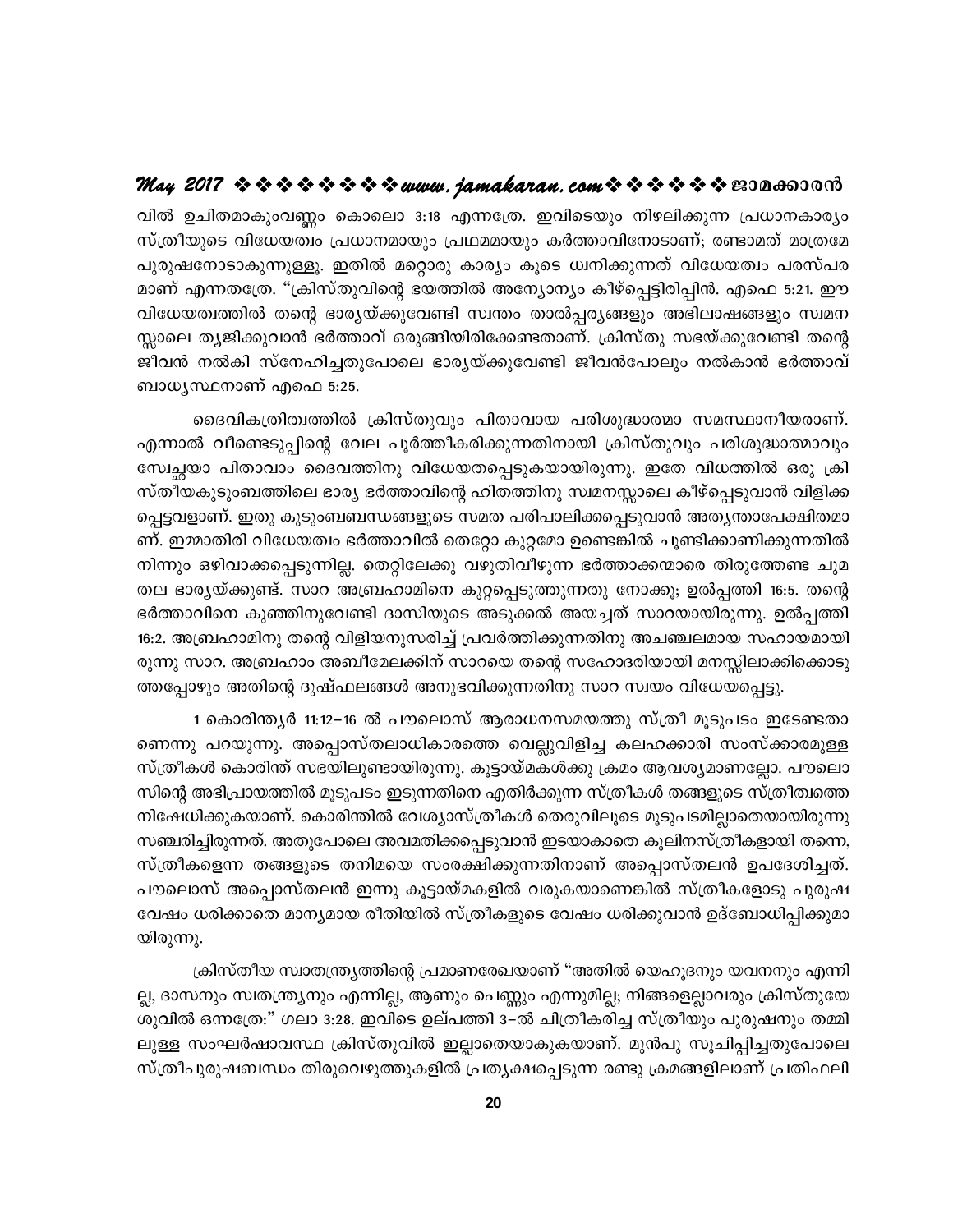ക്കുന്നത്; സൃഷ്ടിയിലും വീണ്ടെടുപ്പിലും. വീഴ്ചയോടുകൂടി സ്ത്രീയുടെ സ്ഥതി വിധേയത്വമായി ത്തീർന്നു. എന്നാൽ ഇതു വീണ്ടെടുപ്പിൽ ആകട്ടെ സ്വേച്ചയാ ഉള്ള കീഴ്പ്പെടലായി മാറി. വീണ്ടെ ടുപ്പിന്റെ ക്രമത്തിൽ സ്ത്രീയെന്നതു ഭർത്താവിനു ഒരുതുണ എന്നതിൽ അധികമാണ്. ക്രിസ്തു വിൽ അവൾ ഒരു സഹോദരിയാണ്; കുടുംബത്തിന്റെ ആദ്ധ്യാത്മിക നേതൃത്വത്തിന്റെ ഭാഗഭാ ക്കും.

ഉല്പത്തി 1:28–ൽ ഭൂമിയെ നിറഞ്ഞു അതിനെ അടക്കിവാഴാനുള്ള കല്പന ദൈവം നൽകി യതു സ്ത്രീക്കും പുരുഷനും ഒരുമിച്ചായിരുന്നു. കുഞ്ഞുങ്ങളെ ശിക്ഷിക്കുകയും പ്രബോധിപ്പി ക്കുകയും ചെയ്യേണ്ട ചുമതല അപ്പനും അമ്മയ്ക്കും ഉണ്ട്. സദൃ 1:8, എഫെ 6:1–4. സാമർത്ഥ്യമുള്ള ഭാര്യ ഗൃഹത്തിനകത്തും ജോലിചെയ്യുന്നു. സദൃ 31:10. സ്വന്തം മുന്തിരിത്തോട്ടങ്ങളും ഉത്തമഗീതം 1:6, ആടുകളും ഉത്തമഗീതം 1:8 സ്ത്രീകൾക്കുണ്ടായിരുന്നു.

ലുദിയ രക്താംബരം കച്ചവടം ചെയ്തിരുന്നു. അപ്പൊ 16:14. അകിലാസിന്റെ ഭാര്യ പ്രസ്കില്ല ഒരു കൂടാരപ്പണിക്കാരിയാണ്. അപ്പൊ 18:23. അനന്യാസ് എന്ന പുരുഷൻ തന്റെ ഭാര്യയായ സഫീ രയോടുകൂടിയാണ് അപ്പൊ 5:1 നിലം വിറ്റത്. കുടുംബപരിപാലനത്തിലും തൊഴിൽരംഗങ്ങളിലും പുരുഷന് സഹായിയായി പ്രവർത്തിക്കുന്ന അനേകം സ്ത്രീകളെ നാം തിരുവെഴുത്തുകളിൽ കാണു  $m<sub>λ</sub>$ .

സ്ത്രീ പുരുഷബന്ധത്തെ സംബന്ധിച്ചുള്ള പൗലൊസിന്റെ നിലപാട് യെഹൂദാറബ്ബിമാ രുടെ പാരമ്പര്യത്തിൽ നിന്നും യവന, റോമ സംസ്കാര പശ്ചാത്തലത്തിൽ നിന്നും പാടെ വിഭിന്ന മായിരുന്നു. റബ്ബിമാരുടെ കീഴ്വഴക്കത്തിൽ സ്ത്രീയെ ഒരു പ്രത്യേക വ്യക്തിയുടെ ഭാര്യ എന്ന നിലയിലേ സംബോധന ചെയ്തിരുന്നുള്ളു. എന്നാൽ റോമാലേഖനത്തിൽ (റോമ 16) പൗലൊസ് സ്ത്രീകളെ പേരുപറഞ്ഞ് അഭിവന്ദനം ചെയ്യുന്നു. ശ്രേക്കരുടെ ഇടയിൽ പുരുഷന്മാരും സ്ത്രീകളും ഒരുമിച്ച് ഭക്ഷണം കഴിക്കുകപോലും ചെയ്യുമായിരുന്നില്ല. സ്ത്രീകൾ അടച്ചിടപ്പെട്ടിരുന്ന ഗൃഹ ങ്ങൾക്കു വെളിയിലായിരുന്നു പുരുഷന്മാർ അധികസമയവും ചെലവഴിച്ചിരുന്നത്. ഭർത്താക്കന്മാരും ഭാര്യമാരും ബുദ്ധിപരമായ സംഭാഷണങ്ങളിൽ ഏർപ്പെടുന്നത് നിരുൽസാഹപ്പെടുത്തിയിരുന്നു. ഇതിനു നേർവിപരീതമായി ആത്മീയകാര്യങ്ങളിലെ സംശയം ഭർത്താക്കന്മാരോടു ചോദിക്കുവാൻ പൗലൊസ് സ്ത്രീകളെ ഉദ്ബോധിപ്പിച്ചു. 1 കൊരി 14:35. കുടുംബത്തിലും ആരാധനയിലും ഭാര്യ മാരും ഭർത്താക്കന്മാരെയും പങ്കെടുക്കുന്നതിനു അപ്പൊസ്തലൻ നിർദ്ദേശിച്ചു. വിവാഹത്തിൽ സ്ത്രീയുടെയും പുരുഷന്റെയും സമത്വം അദ്ദേഹം സ്പഷ്ടമാക്കി. 1 കൊരി 7:3–5.

സ്ത്രീപുരുഷവൃത്യാസം നിതൃതയിലും നിലനിൽക്കുന്നതാണ്. യേശു ഒരു പുരുഷനായി ത്തന്നെ ഉയിർത്തെഴുന്നേറ്റു. ഹാനോക്കും ഏലീയാവും പുരുഷന്മാരായിത്തന്നെ സ്വർഗ്ഗത്തിൽ എടുക്കപ്പെട്ടു. ഏലീയാവും മോശയും പുരുഷന്മാരായിത്തന്നെ മറുരൂപമലയിൽ പ്രത്യക്ഷപ്പെട്ടു. നിതൃത ഒരിക്കലും സ്ത്രീപുരുഷ വിഭജനത്തെ ഇല്ലാതാക്കുന്നില്ല. എന്നാൽ ദൈവത്തിന്റെ നിതൃ രാജ്യത്തിൽ പ്രത്യുൽപ്പാദകലൈംഗികത ഉല്ലംഘിക്കപ്പെടുന്നതായിരിക്കും. മത്താ 23:22–23, ലൂക്കൊ  $20:27 - 36.$ 

തിരുവെഴുത്തുകളിൽ സ്ത്രീയുടെ പദവി നിർണ്ണയിക്കപ്പെടുന്നതു അവൾക്കു ദൈവത്തോ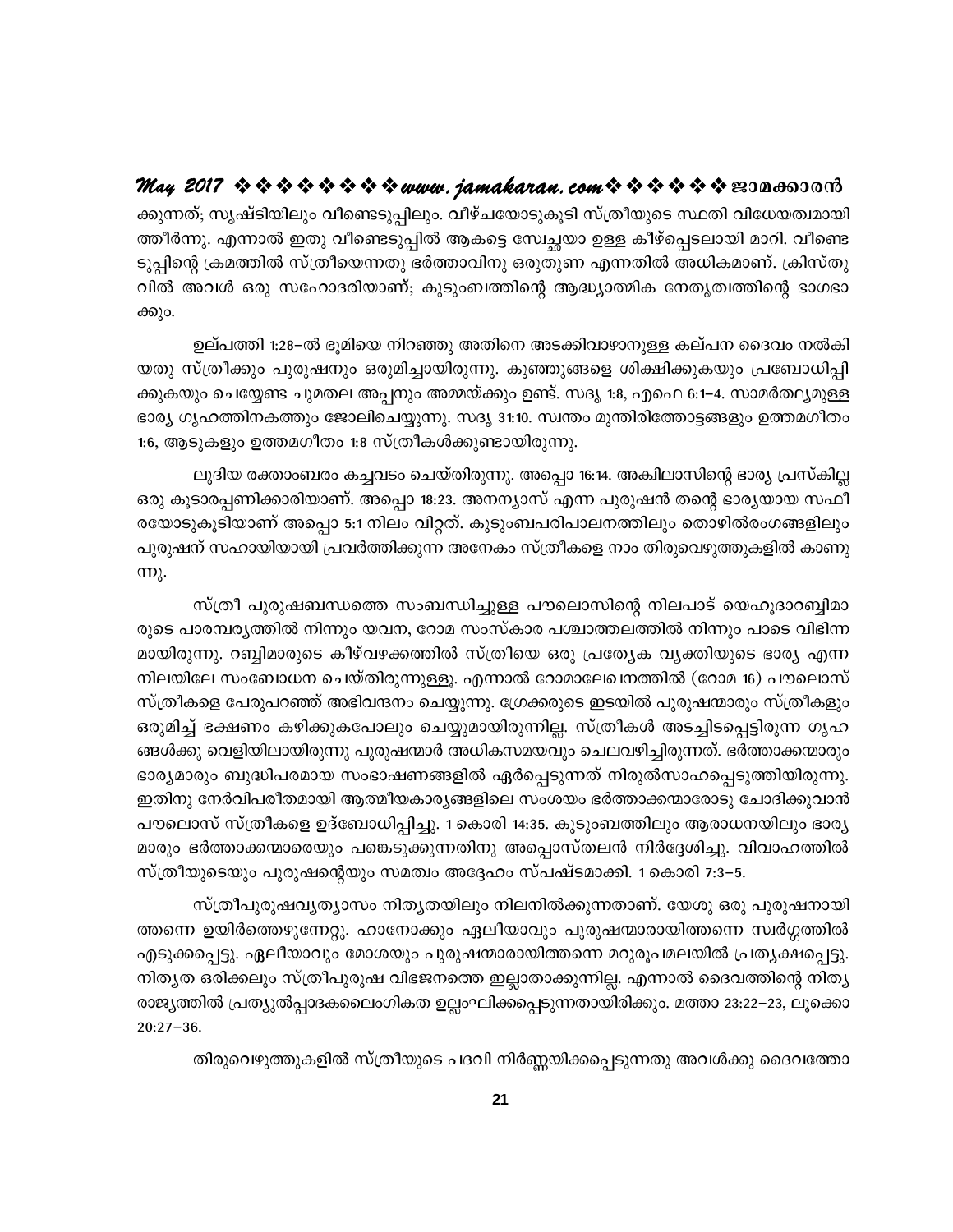ടുള്ള ബന്ധത്തിലാണ്. പിന്നിയ തലമുടി, പൊന്ന്, മുത്ത്, വിലയേറിയ വസ്ത്രം എന്നിവ കൊണ്ട ല്ല, ദൈവഭക്തിയെ സ്വീകരിക്കുന്ന സ്ത്രീകൾക്ക് ഉചിതമാകുംവണ്ണം സൽപ്രവൃത്തികളെ കൊണ്ടത്രെ അലങ്കരിക്കേണ്ടത്. 1 തിമൊ 2:10 എന്ന വാകൃത്തിൽ ദൈവഭക്തിയെ സ്വീകരിക്കുന്ന സ്ത്രീകൾക്കു നല്ല ആലോചന അപ്പൊസ്തലന്മാർ നൽകിയിട്ടുണ്ട്. പൊതുവിലുള്ള സ്ത്രീക ളോടല്ല അപ്പൊസ്തലനിതു പറയുന്നത്. വിശ്വാസത്തിൽ മാതാവായ ക്രൈസ്തവസ്ത്രീയോടാ ണ്. ജഡത്തിൽ മാതാവാകുന്നതിനു മുമ്പു തന്നെ അവൾ വിശ്വാസത്തിൽ മാതാവായിക്കഴിഞ്ഞു. അധികം സ്ത്രീകളും ക്രിസ്തീയ മാതാക്കളെന്ന നിലയിൽ തങ്ങളുടെ കർത്തവ്യം നിറവേറ്റുന്ന തിലൂടെ തങ്ങളുടെ രക്ഷയുടെ സന്തോഷം അനുഭവിക്കും.

എല്ലാ സ്ത്രീകളും കുഞ്ഞുങ്ങളെ പ്രസവിക്കുകയും മാതാക്കളായിരിക്കും ചെയ്യണമെന്നു അപ്പൊസ്തലൻ പറയുന്നില്ല. സാക്ഷാൽ വിധവയും ഏകാകിയുമായവൾ ദൈവത്തിൽ ആശവെച്ചു രാപ്പകൽ യാചനയിലും പ്രാർത്ഥനയിലും ഉറ്റുപാർക്കണം. 1 തിമൊ 5:5. വിവാഹം കഴിയാത്തവൾ ശരീരത്തിലും ആത്മാവിലും വിശുദ്ധയാകേണ്ടതിനു കർത്താവിനുള്ളതു ചിന്തിക്കുന്നു. 1 കൊരി 7:34 എന്നിങ്ങനെ അവിവാഹിതരായ അപ്പൊസ്തലൻ പുകഴ്ത്തുന്നു. മത്തായി 19 ൽ വിശുദ്ധവി വാഹത്തിനായും ബ്രഹ്മചര്യത്തിനായും ഉള്ള വ്യത്യസ്ത വിളികളെക്കുറിച്ചു കർത്താവ് പറയു കയും സ്വർഗ്ഗരാജ്യം നിമിത്തം വിവാഹം ഉപേക്ഷിച്ചവരെ അംഗീകരിക്കുകയും ചെയ്യുന്നത് ഇതി നോടൊപ്പം ചിന്തിക്കേണ്ടതാണ്. ഫിലിപ്പൊസ് എന്ന സുവിശേഷകനു കനൃകമാരും പ്രവചിക്കു ന്നവരുമായ നാലുപുത്രിമാർ ഉണ്ടായിരുന്നു. അപ്പൊ 21:9.

വിശ്വാസികളുടെ കൂട്ടത്തിൽ മൂത്തസ്ത്രീകളെ അമ്മമാരെപ്പോലെയും ഇളയസ്ത്രീകളെ പൂർണ്ണനിർമ്മലതയോടെ സഹോദരികളെപ്പോലെയും 1 തിമൊ 5:2 കരുതേണ്ടതാണ്. കർത്താ വിന്റെ വാക്കുകൾ ഇതിനെ സ്പഷ്ടമാക്കുന്നു. "അവൻ പുരുഷാരത്തോടു സംസാരിച്ചുകൊണ്ടി രിക്കയാൽ അവന്റെ അമ്മയും സഹോദരിമാരും അവനോടു സംസാരിപ്പാൻ അഗ്രഹിച്ചു പുറത്തു നിന്നു. ഒരുത്തൻ അവനോടു: നിന്റെ അമ്മയും സഹോദരിമാരും നിന്നോടു സംസാരിപ്പാൻ ആഗ്ര ഹിച്ചു പുറത്തു നില്ക്കുന്നു എന്നു പറഞ്ഞു. അതു പറഞ്ഞവനോടു അവൻ : എന്റെ അമ്മ ആർ എന്റെ സഹോദരിമാർ ആർ എന്നു ചോദിച്ചു. ശിഷ്യന്മാരുടെ നേരെ കൈനീട്ടി: ഇതാ, എന്റെ അമ്മയും എന്റെ സഹോദരന്മാരും. സ്വർഗ്ഗസ്ഥനായ എന്റെ പിതാവിന്റെ ഇഷ്ടം ചെയ്യുന്നവൻ എന്റെ സഹോദരനും സഹോദരിയും അമ്മയും ആകുന്നു എന്നു പറഞ്ഞു. മത്തായി 12:46–50. സ്ത്രീജനം ബലഹീനപാത്രമാണ്. 1 പത്രൊസ് 3:7. കായബലത്തിൽ പുരുഷന്മാരെക്കാൾ ദുർബ്ബ ലരാണവർ. എന്നാൽ ജീവന്റെ കൃപയ്ക്കു കൂട്ടവകാശികളത്രേ. ഭാര്യയും ഭർത്താവും തമ്മിലുളള തുലൃതയത്രേ ക്രിസ്തുവിലൂടെ ലഭിച്ചിരിക്കുന്നത്.

## ജാമക്കാരൻ PDF ൽ

ജാമക്കാരൻ PDF ൽ വായിക്കാനും, Download ചെയ്യാനും, കോപ്പികൾ എടുത്ത് വിതരണം ചെയ്യാനും ആഗ്രഹിക്കുന്നവർ നിങ്ങളുടെ ഇ–മെയിൽ ഐ.ഡി ഞങ്ങളുടെ ഇ–മെയിൽ വിലാസ ത്തിലേക്ക് അയച്ചുതന്നാലും. അത് മാസിക കൈയ്യിൽ ലഭിക്കുന്നതിനുള്ള കാലതാമസം ഒഴിവാ ക്കാനും, format ചെയ്ത് അനേകർക്ക് എത്തിച്ച് ഈ ശുശ്രൂഷയെ സഹായിക്കാനുമാകും.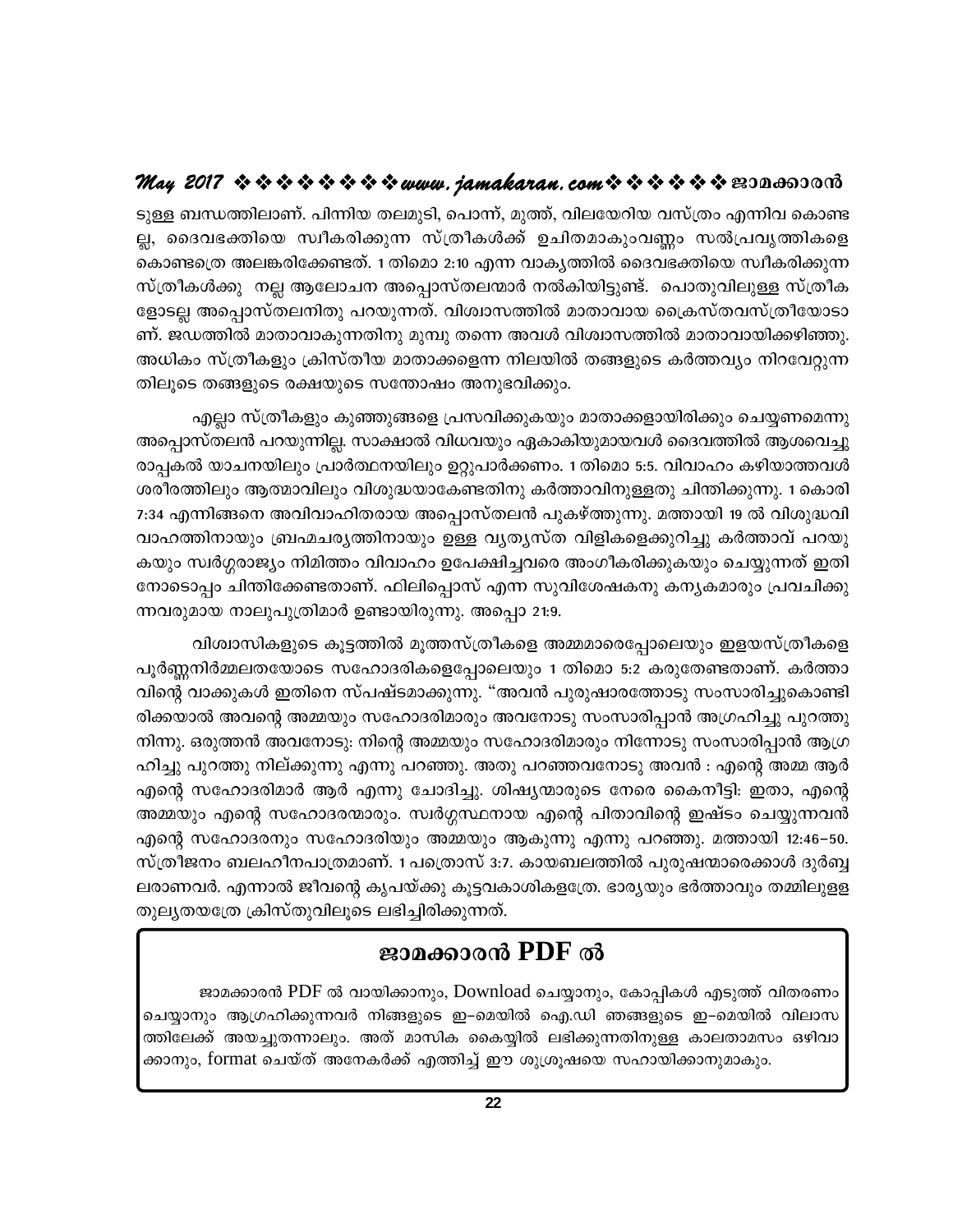## GUIDING CHURCHES? OR RITUALISTIC TEMPLES?

"Are there any Churches or Assemblies that function on the basis of Christian truth at least to certain extent in today's Christian world?- This question crops up in many hearts. It is in deed a big question as to whether there are any Churches that follow the laws of truth at least to certain extent. To show a Church or Assemblies that function on the basis of New Testament laws is comparable to finding a fountain or streem in the midst of the Arabian desert.

Recently a brother spoke about the present state of Christian Churches. It was his question, why there are series of so many unsolvable problems and visions in Christian Churches?. He sought to find answers for questions like "Why the pastor of the Church behaves like this? Why the Church Committe members are so rebellious? Why the congregation does not know to discern what is right or wrong and act accordingly ?

I explained to him thus why so many fights in Holy Places which are called Churches or Assemblies ? why this much of enmity and hatred? why these divisions? why such ungodly behavior with no fear of God ? Why the Chures have becomes places of anger, haterd and bitterness instead of places for love and fellowship? All these are not Churhes. Such problems persist since they are not the Churches formated on the Bible.

#### **Church is......**

In a Church the works of the Lord could be seen; the voice of the God could be heared; the fellowship of brothers could be enjoyed; a peaceful situation could be experienced; Gos's presence could be felt; good examples could be seen; people who help each other could be seen; those who are humble, loving, honest, virtuous, morally, good and Holy could be seen. There may be certain short commings but, if these futuers and identities are not there they are Churches. Thats why they are not able to exist without fights.

What is meaning of saying I didn't get food in the parmacy, I didn't get madicine in the restaurent; i didn't get a good preaching in education centre in didn't get any peaceful atmosphere in the playground ? if we expect things in the place where they could not be expected, we would be disappointed. The above mentioned problems occur only because of the failure of the organisation to function as an assembly :

I had a regret since a long time. People are under the wrong assumption that gathering of churches is service for God and the church building is the place of God's presence. I have felt bad that this is a wrong under standing . Churches are different from assemblies; gathering is different from gathering for service to god . But most of the christians consider assembly as a church and gathering of assembly as service.

 But now I don't have that regret. Today, the assemblies in christian world are merely churches. Most of today's christians have the habit of gathering to worship and not to gather as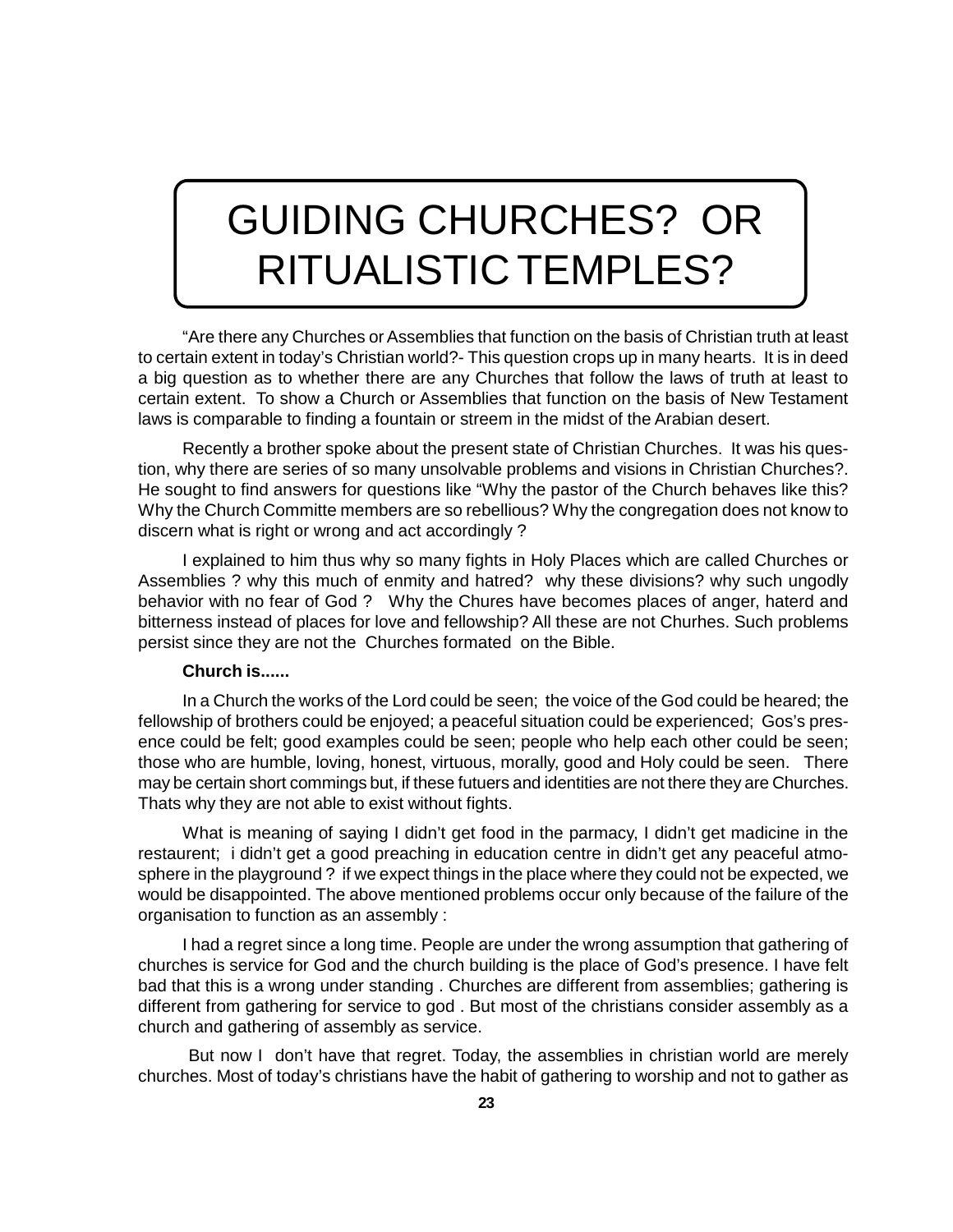## $\mathcal{M}_{\mathcal{A}\mathcal{Y}}$  2017  $\rightsquigarrow$   $\rightsquigarrow$   $\rightsquigarrow$   $\rightsquigarrow$   $\rightsquigarrow$   $\rightsquigarrow$   $\mathcal{M}_{\mathcal{A}\mathcal{Y}}$   $\rightsquigarrow$   $\rightsquigarrow$   $\rightsquigarrow$   $\rightsquigarrow$   $\rightsquigarrow$   $\rightsquigarrow$   $\rightsquigarrow$   $\rightsquigarrow$   $\rightsquigarrow$   $\rightsquigarrow$   $\rightsquigarrow$   $\rightsquigarrow$   $\rightsquigarrow$   $\rightsquigarrow$   $\rightsquigarrow$   $\rightsquigarrow$

an assembly . The churches of these days are not Biblical. They are mere churches where holy standard of actions could not be expected. Today's christians do not go to churches to gather as assembly. They go only to do service to god or to worship Him. In such people who go to conduct expect holy discipline and high qualities about which the Bible speaks.

Church is believed by the people to be a place where god dwells. It is a place where the believers of God go to worship Him. Here anybody can go - In whatever state he may be. All that is needed here is piety . Here the attention of the people is to give priority to God by worshipping Him. Here a leader or a conductor of service would be there and it is enough if he knows the order of service.

These days, devotees who have belief on Christ go to the places called churches. Church workers who are called under the names ' pastor or reverend or priest' are there to help them in the service. Like the poojare in other religions, these people are accustomed to conducted service. Pastors or priest are appointed to lead the worship or service for the people who go therh out of piety.

#### **Religious comittees...**

Godliness or devotion is enough for those who go for the assemblies should have the salvation experience ( Act 2:47). It is enough for the pious people to have the belief that God is there in the church. But those who are believers of assmebly should have the assurance that God is with them. (I Corinthians 3:16). Devotees are satisfied by merely participating in the church service. But the believers of the assembly, which is Christ's body, would be satisfied only if they functions as a member of his body. Devotees need a church atmosphere. Believers need a holy atmosphere. Devotees need only noisy songs, and worship. Believers need spirtual food which is God's words. Devotees go to see or feel God in church; believers go to manifest God. Devotees need a good service leader; believers need a good shepherd who would guide them in the right path. Devotees are not concerned about person who conducts the believers expect hte pastor to be a good example and lead them in the ways of truth.

Observe today's churches with these fundamental facts. They are not assemblies that function as Christ's body but are spots or places of worship and religious rituals. Here things related to devotion happen. But there is nothing holy. Here services are conducted but God is not gloprified (Isaiah 29:13)

Today, the committees of Christian religious centres call themselves to be churches. Here salvation is not given priority. Christian ways are not given importance. The experience of believers getting united as members of christ's body and funtioning with unity is not given significance.

Look at the state of today's mainline churches such as C.S.I, Lutheran, Methodist, C.N.I, Anglican, Baptist and so on. The churches of these established are mainly led by (expect few but most of the) Bishops, Pastors and deacons who do not have the salvation experience which is the basic qualification of a Christian. How can these churces which are not by the bishops , pastors and deacons who have not fully committed to walk in christ's way its be real churches of the Bible? How can holiness be seen in these churches which are predominantly led by unsaved Bishops ,Pastors and deacons ? Here how can the people be the members of christ's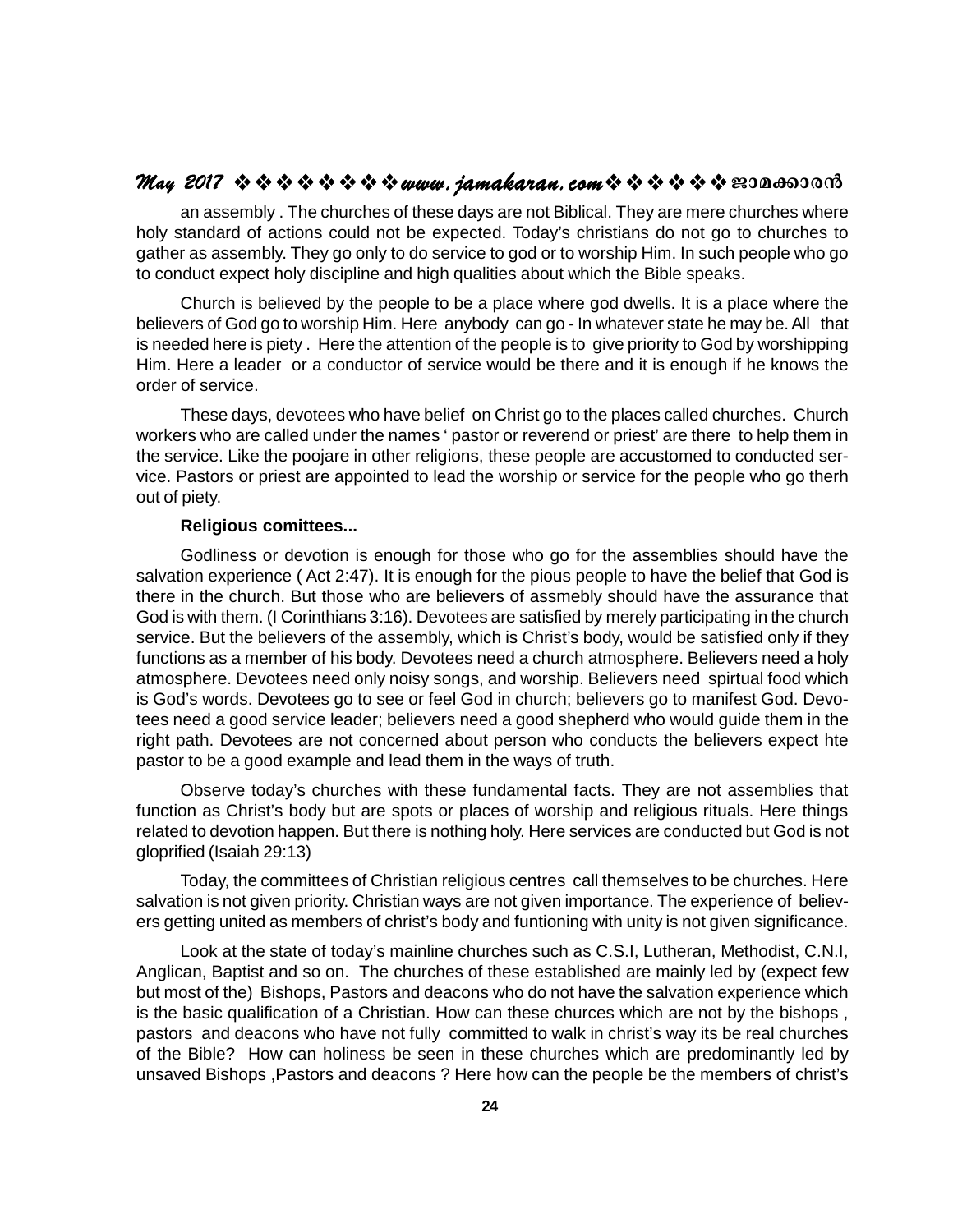### **May 2017 www.jamakaran.comPma¡mc³**

body ? Today, how many believers of mainline Churches can say that they are led by the pastors who have the born again experience and who have the habit of walking in the ways of the Lord? Most of the pastor's who have chosen the shepherd's post in the churches like C.S.I, work as poojaries who fulfil their religious duties or as temple priests who conduct the service. Their theological degree has got them the post of the church leader. But they do not have salvation they do not have the experience of sanctifaction; they are not used to walking in Christ's way of truth; they do not know to set a good example for their flocks.

They do not have the spritual experience of waiting in God's presence and giving the people his word. They do not the thrist to lead the people in the truth.

## *Spiritual experience*

When those who do not have the essential experiences of being born again, of preaching mighty word of God, of living an exemplary life before ohters act as Bishops and Reverends or deacons, such churches would not be churches at all. Rather they are more religious centres. It is wrong for anyone, who is a member of such church lead by such leaders to consider themselves to be a member of a church.

 These are not churches; those who lead such churches are not leaders. The idea of the members of these churches that they are part of it is wrong. Anybody can go to conduct services in religious places. But only pastors with spiritual experience can lead true churches.

It is because churches do not function as spiritual churches according to laws of truth of New Testament. Divisions, differences of opinion, fights, enmity, envy, corruption, immorality, discrimination of caste, politics confusions, opportunism, court cases etc., have become permanent symbols of churches.

As long as churches do not step out of the Old Testament form of 'Church' and enter into the New Testament basis of truth, Such unwanted things would not cease.

Will we accept someone who has not done medicine as a doctor? Would we accept someone, who is not educated as a teacher?

Will we travel by a vehicle the driver of which does not hold a driving license? Will we trust someone who does not have the fundamental experience in construction works to build a house? But we willingly accept someone who is not cleansed by the blood of Jesus Christ and has salvation experience, who is not led by the spirit of god, who does not have the testimonal life and who does not have the habit of living in fellowships with God as Bishop. Reverends and administrators. What does this mean?

 We are joined not in an assembly structure but in a religious centre. That's all! Pastors with no experience of being lead by the spirit of God are enough to run an establishment .

 When those who do not have this experience are the members of such churches, no good could be seen there. We may ask why such things happen in churches are not actually those who have salvation are not there in the churches. These are the reasons. Introl God are enough to run an experience are the members of<br>why such things happen in church<br>the churches. These are the reas<br>vvvvvvvvvvvv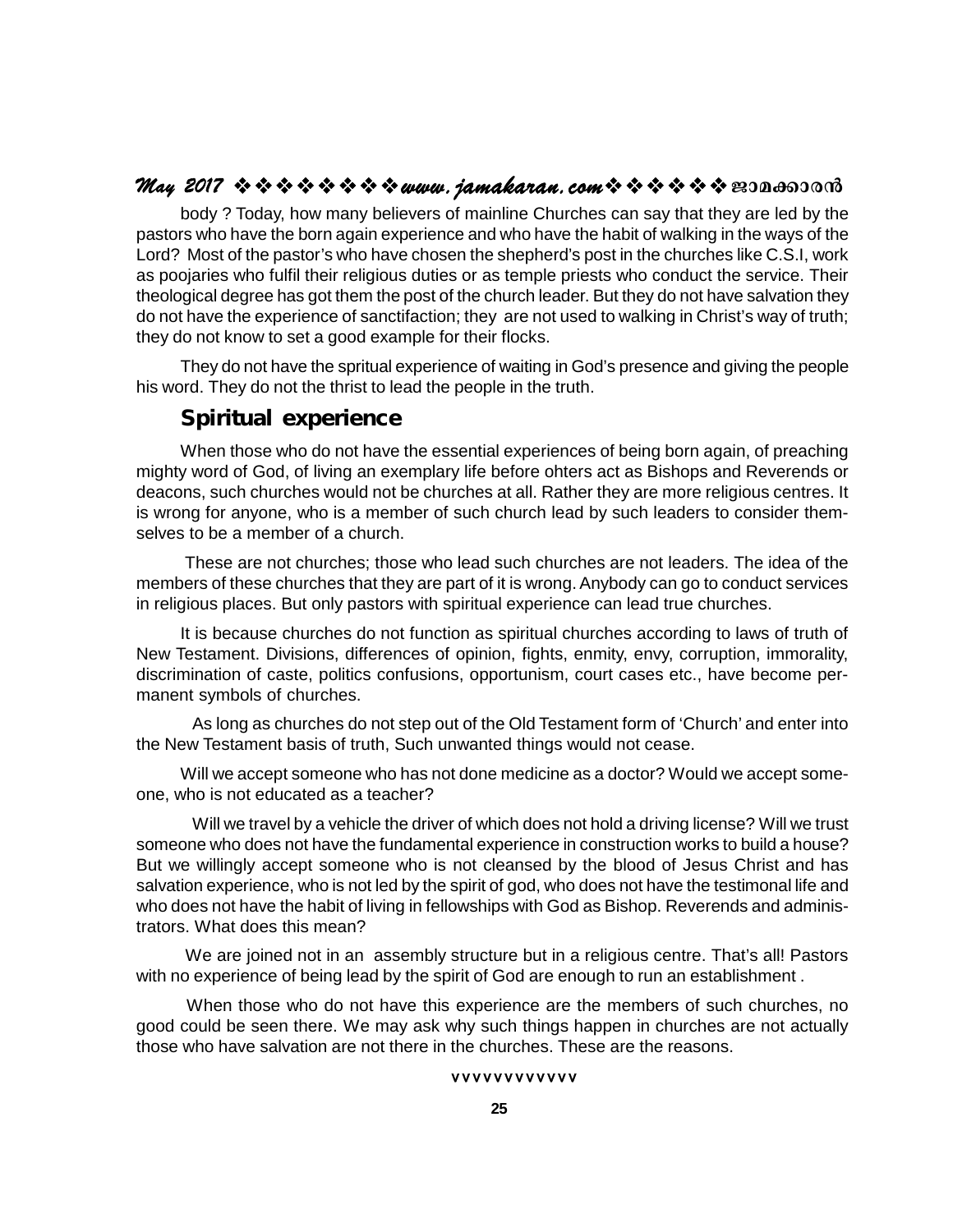## തൂത്തുക്കുടി സി.എസ്.ഐ ഡയോസിസ്

സി.എസ്.ഐ മെയ്ജ്ഞാനപുരം 170–ാം സഭാവാർഷിക കൺവെൻഷൻ



തിരുനെൽവേലിയിൽ നിന്നും ആദ്യമായി വന്ന മിഷണറി റവ.റേണിയർ, മിഷണറി റവ. ജോൺ തോമസ് ഈ ഗ്രാമത്തിൽ സുവിശേഷം അറിയിക്കുവാൻ വന്നപ്പോൾ അവിടത്തെ ഹൈന്ദവ പൂജാരിയുടെ ഏക മകൻ പാമ്പു കടിയേറ്റ് മരണാസന്നനായിരുന്നു. മിഷണറി തോമസ് അവർകൾ ഒരു ചെറിയ കത്തികൊണ്ട് പാമ്പു കടിയേറ്റ ഭാഗത്തെ കീറി രക്തം വായ്കൊണ്ട് ഊറ്റി തുപ്പി, അല്പനിമിഷങ്ങൾക്കകം ബാലൻ രക്ഷപ്പെട്ടു. ഉടനെ തന്നെ ആ പൂജാരിയും കുടുംബവും, ആ മിഷണറിയോട് നിങ്ങൾ ഏതു ആത്മാവോടാണ് ബന്ധപ്പെട്ട് എന്റെ മകനെ സൗഖ്യപ്പെടുത്തി യെന്ന് ചോദിച്ചു. അപ്പോൾ യേശുക്രിസ്തുവിനെക്കുറിച്ച് അവരോടു പറഞ്ഞു. ആ കുടുംബത്തിൽ എല്ലാവർക്കും ആ മിഷണറിയെ ഇഷ്ടപ്പെട്ടു. അതിനുശേഷം ഇടയ്ക്കിടെ മിഷണറിമാർ ഈ ഗ്രാമത്തിൽ വന്ന് യേശുക്രിസ്തുവിനെക്കുറിച്ച് സുവിശേഷിച്ചു. പൂജാരിയുടെ കുടുംബത്തോടൊപ്പം മറ്റു മൂന്നു കുടുംബങ്ങളും ചേർന്ന് യേശുക്രിസ്തുവിനെ സ്ഥീകരിച്ച് സ്നാനം ഏറ്റു. അവർ ഒരു മിച്ച് ഒരു കുടിലിൽ വെച്ച് ആദ്യമായി ഒരു ആരാധന തുടങ്ങി. ഈ നാലു കുടുംബങ്ങൾക്കു വേണ്ടി മാത്രം ദൈവത്തെ ആരാധിക്കുവാൻ ഉണ്ടാക്കിയതാണ് പടത്തിൽ കാണുന്ന ഈ വലിയ പള്ളി. നാലു കുടുംബങ്ങൾ സഭാംഗങ്ങളായി ഉണ്ടായിരുന്നപ്പോഴെ 700 പേർക്കിരിക്കുവാനുള്ള പള്ളി പണിതത് ഈ മിഷണറിമാരുടെ ദീർഘവീക്ഷണവും വിശ്വാസത്തെയും കാണിക്കുന്നു. ദൈവം അവരുടെ വിശ്വാസത്തെ മാനിച്ച് ഇന്ന് 800 കുടുംബങ്ങൾ ആ സഭയിൽ വന്ന് ദൈവത്തെ ആരാധിക്കുന്നു. ആ സഭയോട് ചേർന്നുള്ള മൈതാനത്തുവച്ചാണ് എന്റെ 4 ദിവസത്തെ യോഗം നടന്നത്. ഈ യോഗങ്ങളുടെ ഉദ്ഘാടനം ബിഷപ്പാണ് നടത്തിയത്. ഈ നാലു ദിവസങ്ങളിലും എന്റെ പ്രസംഗവിഷയം ഇന്ത്യയിൽ നടന്നുവന്ന് (വാഹനസൗകര്യം ഇല്ലാത്ത കാലത്ത്) സുവി ശേഷം അറിയിച്ച മിഷണറിമാരുടെ പ്രതീക്ഷകളും അവർ ചെയ്ത കഠിനാധ്വാനങ്ങളും പ്രസംഗ മധ്യേ ഞാൻ സൂചിപ്പിച്ചു. ആ പ്രസംഗം കേട്ട് 19 യുവാക്കൾ മിഷണറി പ്രവർത്തനത്തിന് സമർപ്പി ച്ചുകൊണ്ട് മുന്നോട്ടുവന്നു. ആ യോഗത്തിൽ പല അത്ഭുതങ്ങളും നടന്നു. ദൈനാമം മഹത്വപ്പെട്ടു.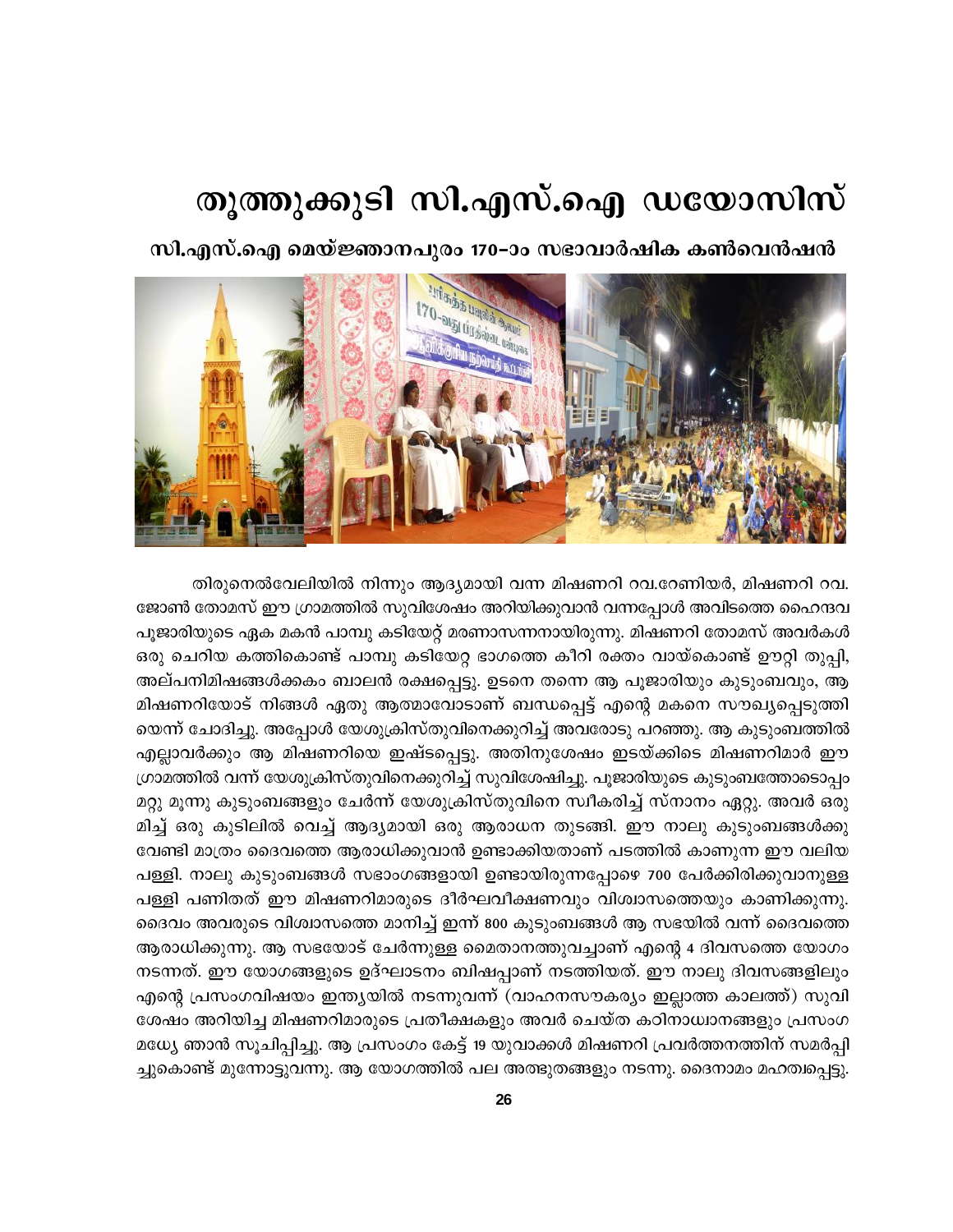## **BANK ACCOUNT NUMBERS:**

## **Dr. M.G.E. PUSHPARAJ**

SALEM -636 005. INDIA

**STATE BANK OF INDIA**(SALEM-1970) **A/C No: 10764116842**

SWIFT CODE - SBININBB637- 10764116842 IFSC CODE - IFSC SBIN0001970 -10764116842

## **CANARA BANK - SALEM**

(SURAMANGALAM BRANCH) **A/C No: 1219101013622.** SWIFT CODE - CNRB0001219 -1219101013622. IFSC CODE - IFSC CNRB0001219- 1219101013622.

## **STATE BANK OF TRAVANGORE**

(SALEM BRANCH CODE - 70328)

**A/C No: 57041760879.** SWIFT CODE - SBTR0000328- 57041760879 IFSC CODE SBTR0000328, RBCMS BXX - 57041760879.

## **SYNDICATE BANK**

(SALEM SURAMANGALAM BRANCH) **A/C.No: 2200009312.** SWIFT CODE - SYNBINBB027 6293-2200009312. IFSC CODE - SYNB0006293-2200009312.

## **INDIAN OVERSEAS BANK SALEM MAIN A/C/NO.008001000024114**

IFSC CODE – IOBA0000080